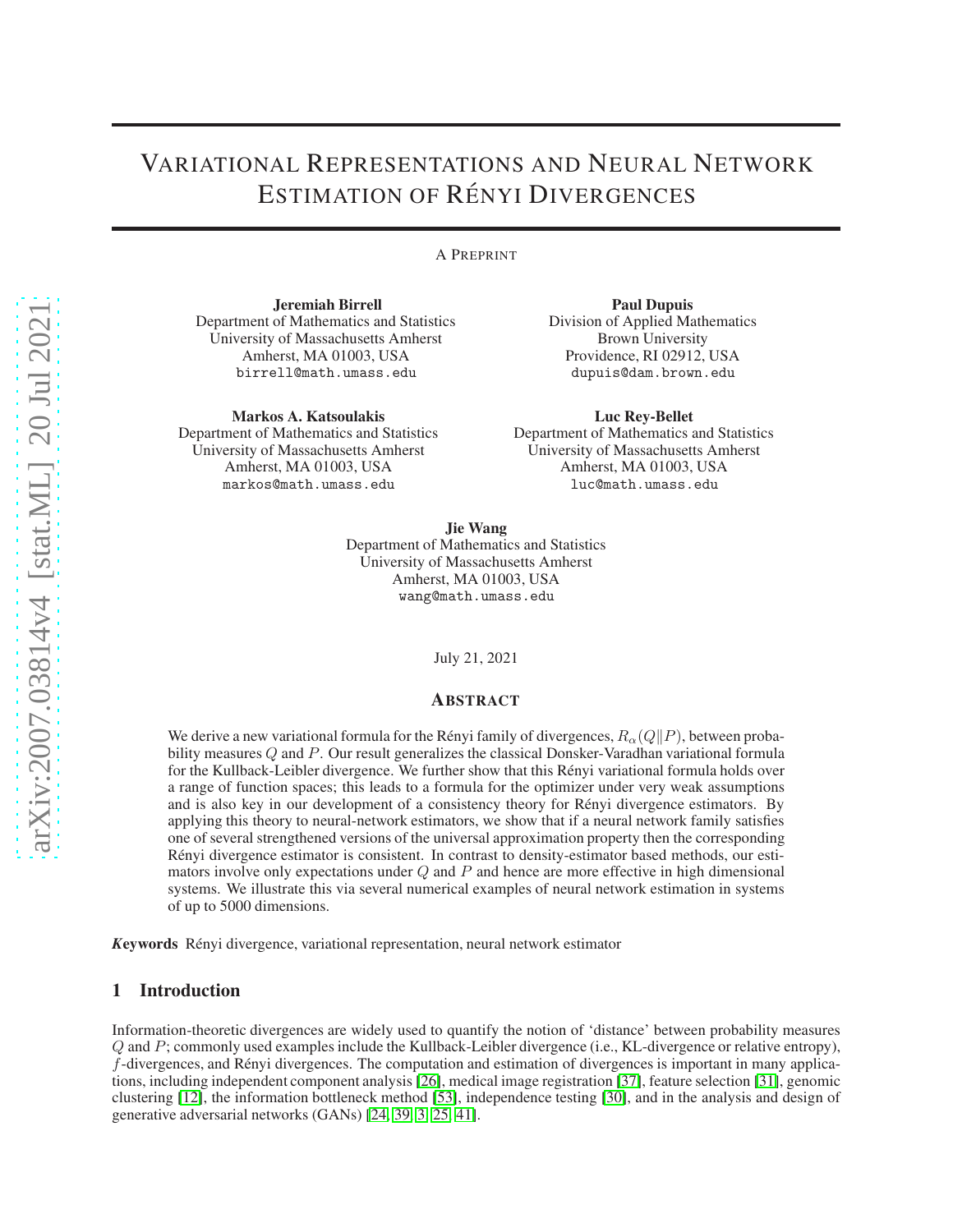Estimation of divergences from data is known to be a difficult problem [40, [19\]](#page-21-4). Density-estimator based methods such as those in [\[44,](#page-22-4) [27\]](#page-21-5) are known to work best in low dimensions. However, recent work has shown that variational representations of divergences can be used to construct statistical estimators for the KL-divergence [\[7\]](#page-20-2), and more general  $f$ -divergences [\[38,](#page-22-5) [49,](#page-22-6) [9\]](#page-20-3), that scale better with dimension. The family of Rényi divergences, first introduced in [\[47\]](#page-22-7), provide means of quantifying the discrepancy between two probability measures that are especially sensitive to the relative tail behavior of the distributions. Rényi divergences are used in variational inference [\[33\]](#page-21-6), uncertainty quantification for rare events [17], and naturally arise in coding theory and hypothesis testing (see [\[54\]](#page-22-8) for further discussion and references). Rényi divergences have several advantages over the commonly-used KL-divergence, including the ability to compare heavy-tailed distributions and certain non-absolutely continuous distributions. In addition, the estimation of KL-divergence can suffer from stability issues, due to the impact of rare events as well as high variance [\[52\]](#page-22-9), problems that we empirically find to be less pronounced for certain Rényi divergences (see the example in Section [5.1](#page-8-0)) below). In this work we develop a new variational characterization for the family of Rényi divergences,  $R_{\alpha}(Q||P)$ , and study its use in statistical estimation. More specifically, we will prove

$$
R_{\alpha}(Q||P) = \sup_{g \in \Gamma} \left\{ \frac{1}{\alpha - 1} \log \left[ \int e^{(\alpha - 1)g} dQ \right] - \frac{1}{\alpha} \log \left[ \int e^{\alpha g} dP \right] \right\},\tag{1.1}
$$

where  $\alpha \in \mathbb{R}$ ,  $\alpha \neq 0, 1$ , and  $\Gamma$  is an appropriate function space; see Theorem [3.1](#page-2-0) below. Eq.[\(1.1\)](#page-1-0) can be viewed as an extension of the well-known Donsker-Varadhan variational formula for the relative entropy [\[14,](#page-20-4) [16\]](#page-21-7),

<span id="page-1-1"></span><span id="page-1-0"></span>
$$
R(Q||P) = \sup_{g \in \mathcal{M}_b(\Omega)} \left\{ \int g dQ - \log \left[ \int e^g dP \right] \right\},\tag{1.2}
$$

where  $\mathcal{M}_b(\Omega)$  denotes the set of bounded measurable real-valued functions on  $\Omega$ . Note that [\(1.1\)](#page-1-0) generalizes [\(1.2\)](#page-1-1) in two directions; we generalize both the divergence,  $R(Q||P) \to R_{\alpha}(Q||P)$ , and the function space,  $\mathcal{M}_b(\Omega) \to \Gamma$ ; allowed Γ's are given in Theorem [3.1,](#page-2-0) Corollary [3.2,](#page-2-1) and Lemma [4.3](#page-5-0) below. The flexibility in choosing Γ allows us to derive a formula for the optimizer of [\(1.1\)](#page-1-0) under very weak assumptions (see Corollary [3.2\)](#page-2-1) and is also key in our development of consistent statistical estimators (see Lemma [4.3](#page-5-0) and Theorem [4.6\)](#page-6-0).

The objective functional in the optimization problem  $(1.1)$  depends on  $Q$  and  $P$  only through the expectation of certain functions of g. As a result, the objective functional can be estimated in a straightforward manner using only samples from  $Q$  and  $P$ . This property makes [\(1.1\)](#page-1-0) a powerful tool in the construction of statistical estimators for Rényi divergences. In Section [4](#page-3-0) we provide a general framework for proving consistency of Rényi divergence estimators that are based on [\(1.1\)](#page-1-0). In Section [4.1](#page-4-0) we apply this theory to show consistency of neural-network estimators. Related methods were used to prove consistency of KL-divergence estimators in [\[7\]](#page-20-2), though under stronger assumptions. Here we contribute a set of new technical tools that allow for a consistency proof in important cases where the prior theory did not apply, specifically when the measures  $Q$  and  $P$  have non-compact support, are light-tailed, and for neural-network estimators with unbounded activation function, such as the widely-used ReLU activation. Our new method involves the use of the Tietze extension theorem and new strengthened versions of the universal approximation property (see Definitions [4.1](#page-5-1) and [4.2\)](#page-5-2) to vary the function space,  $\Gamma$ , in the variational formula [\(1.1\)](#page-1-0) (see Lemma [4.3\)](#page-5-0) and finally culminates in the consistency result, Theorem [4.6.](#page-6-0) Function spaces of neural-networks that satisfy the required assumptions are provided in Section [4.1](#page-4-0) and are discussed further in Section [6.3.](#page-16-0) Finally, in Section [5](#page-7-0) we demonstrate the effectiveness of the Rényi-divergence estimators in numerical examples with systems of up to 5000 dimensions.

## 1.1 Related Work

Our main result [\(1.1\)](#page-1-0) can be viewed as a dual variational formula to the result in [\[5\]](#page-20-5), generalizing the duality between the Donsker-Varadhan and Gibbs variational principles. An alternative variational formula for the Rényi divergences, using an objective functional that is a linear combination of relative entropies, can be found in Theorem 30 of [\[54\]](#page-22-8) and also in Theorem 1 of  $[1]$ . As discussed above, our result  $(1.1)$  is advantageous for the purpose of statistical estimation, as the objective functional is straightforward to estimate using only samples from  $P$  and  $Q$ . This property was key in the use of Eq. [\(1.2\)](#page-1-1) for the statistical estimation of KL-divergence and applications to GANs in [\[7\]](#page-20-2) and we will similarly take advantage of this property for Rényi divergence estimation. In addition, our results on neural network estimation in Section [4](#page-3-0) provide theoretical underpinnings for Cumulant GAN [\[41\]](#page-22-3). Finally, we note that a variational formula for quantum Rényi entropies was previously derived in  $[8]$  and agrees with  $(1.1)$  in the commutative, discrete setting.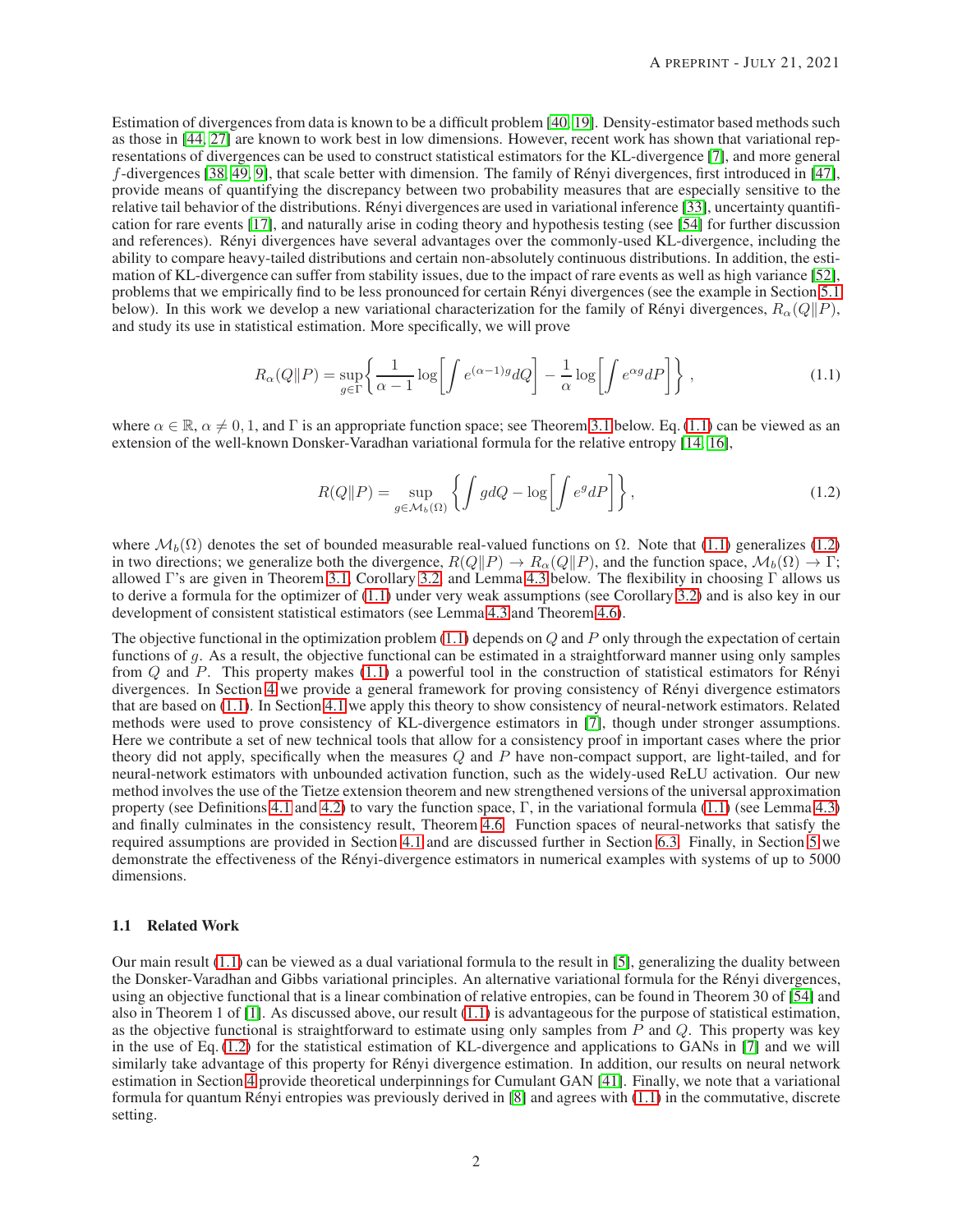## 2 Background on Rényi Divergences

The Rényi divergence of order  $\alpha \in (0, \infty)$ ,  $\alpha \neq 1$ , between two probability measures Q and P on a measurable space  $(\Omega, \mathcal{M})$ , denoted  $R_{\alpha}(Q||P)$ , can be defined as follows: Let  $\nu$  be a sigma-finite positive measure with  $dQ = qd\nu$  and  $dP = pd\nu$ . Then

$$
R_{\alpha}(Q||P) = \begin{cases} \frac{1}{\alpha(\alpha-1)} \log \Big[ \int_{p>0} q^{\alpha} p^{1-\alpha} d\nu \Big] & \text{if } 0 < \alpha < 1 \text{ or} \\ +\infty & \text{if } \alpha > 1 \text{ and } Q \ll P \\ \end{cases}
$$
 (2.1)

Such a  $\nu$  always exists (e.g.,  $\nu = Q + P$ ) and it can be shown that the definition [\(2.1\)](#page-2-2) does not depend on the choice of v. The  $R_{\alpha}$  satisfy the following divergence property:  $R_{\alpha}(Q||P) \ge 0$  with equality if and only if  $Q = P$ . In this sense, the Rényi divergences provide a notion of 'distance' between probability measures. Note, however, that Rényi divergences are not symmetric, but rather they satisfy

$$
R_{\alpha}(Q||P) = R_{1-\alpha}(P||Q), \quad \alpha \in (0,1).
$$
 (2.2)

Eq. [\(2.2\)](#page-2-3) is used to extend the definition of  $R_\alpha(Q||P)$  to  $\alpha < 0$ . Rényi divergences are connected to the KL-divergence,  $R(Q||P)$ , through the following limiting formulas:

<span id="page-2-3"></span><span id="page-2-2"></span>
$$
\lim_{\alpha \to 1^{-}} R_{\alpha}(Q||P) = R(Q||P)
$$
\n(2.3)

and if  $R(Q||P) = \infty$  or if  $R_\beta(Q||P) < \infty$  for some  $\beta > 1$  then

<span id="page-2-4"></span>
$$
\lim_{\alpha \to 1^+} R_{\alpha}(Q \| P) = R(Q \| P). \tag{2.4}
$$

See [\[54\]](#page-22-8) for a detailed discussion of Rényi divergences and proofs of these (and many other) properties. Note, however, that our definition of the Rényi divergences is related to theirs by  $D_{\alpha}(\cdot||\cdot) = \alpha R_{\alpha}(\cdot||\cdot)$ . Explicit formulas for the Rényi divergence between members of many common parametric families can be found in [\[23\]](#page-21-8). Rényi divergences are also connected with the family of f-divergences; see [\[35\]](#page-22-10).

## 3 Variational Formula for the Rényi Divergences

The key result in the paper is the following variational characterization of the Rényi divergences, which generalizes the Donsker-Varadhan variational formula [\(1.2\)](#page-1-1). The proof of this theorem can be found in Section [6.1.](#page-9-0)

<span id="page-2-0"></span>**Theorem 3.1** (Rényi-Donsker-Varadhan Variational Formula). Let P and Q be probability measures on  $(\Omega, \mathcal{M})$  and  $\alpha \in \mathbb{R}$ ,  $\alpha \neq 0,1$ . Then for any set of functions,  $\Gamma$ , with  $\mathcal{M}_b(\Omega) \subset \Gamma \subset \mathcal{M}(\Omega)$  *(where*  $\mathcal{M}(\Omega)$  denotes the set of all *real-valued measurable functions on* Ω*) we have*

$$
R_{\alpha}(Q||P) = \sup_{g \in \Gamma} \left\{ \frac{1}{\alpha - 1} \log \left[ \int e^{(\alpha - 1)g} dQ \right] - \frac{1}{\alpha} \log \left[ \int e^{\alpha g} dP \right] \right\},\tag{3.1}
$$

*where we interpret*  $\infty - \infty \equiv -\infty$  *and*  $-\infty + \infty \equiv -\infty$ *.* 

*If in addition*  $(Ω, M)$  *is a metric space with the Borel*  $σ$ -algebra then Eq. [\(3.1\)](#page-2-4) holds for all Γ that satisfy  $Lip_b(Ω) ⊂$  $\Gamma \subset \mathcal{M}(\Omega)$ , where  $\text{Lip}_b(\Omega)$  denotes the space of bounded Lipschitz functions on  $\Omega$  (we emphasize that the Lipschitz *constant is allowed to take any finite value).*

<span id="page-2-1"></span>**Corollary 3.2** (Existence of an Optimizer). Let  $\alpha \in \mathbb{R}$ ,  $\alpha \neq 0, 1$ , and suppose  $Q \ll P$ ,  $dQ/dP > 0$ ,  $(dQ/dP)^{\alpha} \in \mathbb{R}$  $L^1(P)$ . Define  $g^* = \log(dQ/dP)$  and suppose  $\Gamma$  is a function space that satisfies  $g^* \in \Gamma \subset \mathcal{M}(\Omega)$ . Then Eq. [\(3.1\)](#page-2-4) *holds and the supremum is achieved at* g ∗ *.*

The ability to vary the function space in [\(3.1\)](#page-2-4) has several important consequences.

- 1. Taking  $\Gamma = \mathcal{M}(\Omega)$ , or some other appropriate set of unbounded functions, implies that one can use unbounded activation functions (e.g., ReLU) in neural-network estimators of Rényi divergences; see Section [4.1.](#page-4-0)
- 2. For certain activation functions, taking  $\Gamma = \text{Lip}_b(\Omega)$  is key to proving the consistency of neural-network estimators based on [\(3.1\)](#page-2-4); see the third example in Section [4.1](#page-4-0) along with Section [6.3.](#page-16-0)
- 3. The ability to consider unbounded functions allows for existence of an optimizer under very general assumptions; see Corollary [3.2.](#page-2-1) In some cases, the existence of an optimizer can be used to reduce the optimization to a finite dimensional problem; see Section [3.1](#page-3-1) below.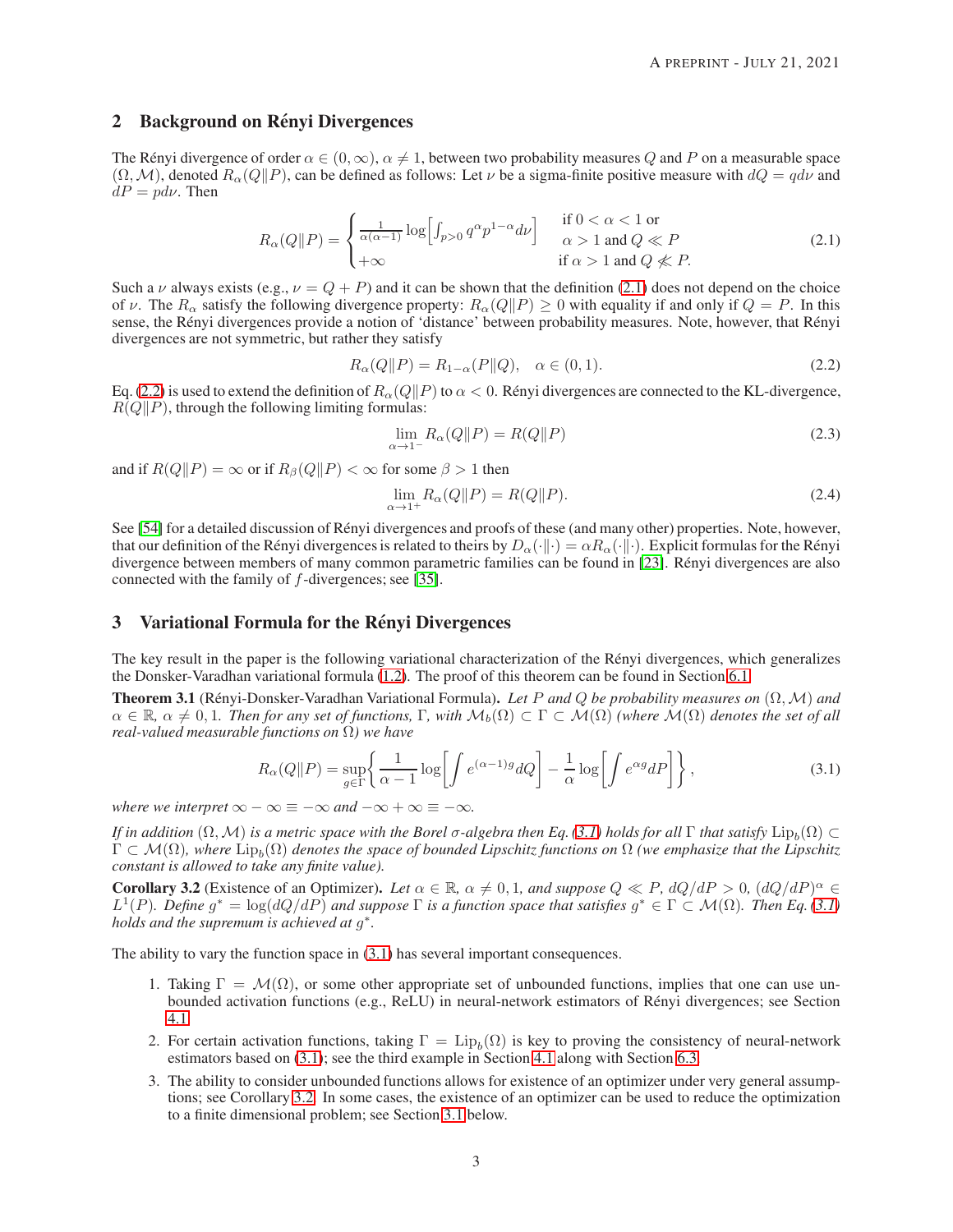One can formally obtain the classical Donsker-Varadhan variational formula [\(1.2\)](#page-1-1) by letting  $\Gamma = \mathcal{M}_b(\Omega)$  and taking  $\alpha \to 1$  in Eq. [\(3.1\)](#page-2-4). Similarly, taking  $\alpha \to 0$  and reindexing  $q \to -q$  one obtains the Donsker-Varadhan variational formula for  $R(P||Q)$ . Rigorously, the extension of the Donsker-Varadhan variational formula to Γ with  $\mathcal{M}_b(\Omega)$  ⊂  $\Gamma \subset \mathcal{M}(\Omega)$  follows from Eq. [\(1.2\)](#page-1-1) together with Theorem 1 in [\[7\]](#page-20-2). The generalization to  $\text{Lip}_b(\Omega) \subset \Gamma \subset \mathcal{M}(\Omega)$  can be proven via the same method we use for Rényi divergences (see Eq.  $(6.17)$  -  $(6.19)$  and the surrounding discussion). This is a new result to the best of our knowledge; we omit the details.

Remark 3.3. *Note that the conventions regarding infinities in Theorem [3.1](#page-2-0) are simply convenient short-hands that allow us to consider arbitrary unbounded functions. If one wishes to avoid infinities in the objective functional then the optimization can be restricted to*

$$
\widetilde{\Gamma} \equiv \{ g \in \Gamma : \exp((\alpha - 1)g) \in L^{1}(Q), \exp(\alpha g) \in L^{1}(P) \}
$$
\n(3.2)

<span id="page-3-1"></span>*and the equality* [\(3.1\)](#page-2-4) *will still hold.*

#### 3.1 Variational Formula for the Renyi Divergences: Exponential Families ´

If P and Q are members of a parametric family then, by using the formula for the optimizer  $g^* = \log(dQ/dP)$ , the function space Γ can be further reduced to a finite dimensional manifold of functions (here we assume the conditions from Corollary [3.2](#page-2-1) that ensure the existence of  $g^*$ ). In particular, if  $P = \mu_{\theta_p}$  and  $Q = \mu_{\theta_q}$  are members of the same exponential family  $d\mu_{\theta} = h(x)e^{\kappa(\theta) \cdot T(x) - \beta(\theta)}\mu(dx)$ ,  $\theta \in \Theta$ , with  $T : \Omega \to \mathbb{R}^k$  the vector of sufficient statistics and  $\mu$  a  $\sigma$ -finite positive measure, then the optimizer  $g^*$  lies in the  $(k + 1)$ -dimensional subspace of functions

<span id="page-3-3"></span><span id="page-3-2"></span>
$$
g_{(\Delta\kappa,\Delta\beta)} \equiv \Delta\kappa \cdot T - \Delta\beta \,, \quad (\Delta\kappa,\Delta\beta) \in \mathbb{R}^{k+1} \,. \tag{3.3}
$$

Computation of the Rényi divergence therefore reduces to the following  $k$ -dimensional optimization problem (note that the Rényi objective functional is invariant under shifts, and so the  $\Delta\beta$  terms cancel):

$$
R_{\alpha}(Q||P) = \sup_{\Delta \kappa \in \mathbb{R}^k} \left\{ \frac{1}{\alpha - 1} \log \int e^{(\alpha - 1)\Delta \kappa \cdot T} dQ - \frac{1}{\alpha} \log \int e^{\alpha \Delta \kappa \cdot T} dP \right\}.
$$
 (3.4)

Contrast this with an alternative parametric approach, wherein one estimates  $\theta_p$  and  $\theta_q$  using maximum likelihood estimation and then uses the explicit formula for the Rényi divergence between members of an exponential family found in Chapter 2 in [\[34\]](#page-22-11),

$$
R_{\alpha}(Q||P) = \frac{1}{\alpha(\alpha - 1)} \log \left( \frac{Z(\alpha \theta_q + (1 - \alpha)\theta_p)}{Z(\theta_p)^{1 - \alpha} Z(\theta_q)^{\alpha}} \right), \ \alpha > 0, \ \alpha \neq 1, \tag{3.5}
$$

where  $Z(\theta) \equiv \exp(\beta(\theta)) = \int h(x)e^{\kappa(\theta) \cdot T(x)} \mu(dx)$  is the partition function. Using [\(3.5\)](#page-3-2) to estimate the Rényi divergence from data requires the solution of two optimization problems (one each to find maximum likelihood estimators for  $\theta_a$  and  $\theta_p$ ) and then the computation of three partition functions. Even if one uses a more sophisticated method such as thermodynamic integration (see [\[32\]](#page-21-9)) to compute the partition functions in [\(3.5\)](#page-3-2), there is still the challenge of generating data from  $\mu_{\alpha\theta_q+(1-\alpha)\theta_p}$ , which is required to address the partition function in the numerator of [\(3.5\)](#page-3-2). These challenges are absent when using [\(3.4\)](#page-3-3), which only requires the solution of one optimization problem and can be estimated directly using samples from  $Q$  and  $P$ ; one does not need to generate samples from any auxiliary distribution. Therefore, we only expect [\(3.5\)](#page-3-2) to be preferable in simpler cases where the partition function can be computed analytically. We illustrate the use of  $(3.4)$  to estimate Rényi divergences in Section [5.3.](#page-9-1)

## <span id="page-3-0"></span>4 Statistical Estimation of Rényi Divergences

We now discuss how the variational formula  $(3.1)$  can be used to construct statistical estimators for Rényi divergences. The estimation of divergences in high dimensions is a difficult but important problem, e.g., for independence testing [\[30\]](#page-21-2) and the development of GANs [\[24,](#page-21-3) [39,](#page-22-2) [3,](#page-20-1) 25, [41\]](#page-22-3). Density-estimator based methods for estimating divergences are known to be effective primarily in low-dimensions (see [\[44,](#page-22-4) [27\]](#page-21-5) as well as Figure 1 in [\[7\]](#page-20-2) and further references therein). In contrast, variational methods for KL and f-divergences have proven effective in a range of medium and high-dimensional systems [\[7,](#page-20-2) [9\]](#page-20-3). It should be noted that high-dimensional problems still pose a considerable challenge in general; this is due in part to the problem of sampling rare events. However, existing Monte Carlo methods for sampling rare events (see, e.g., [\[48,](#page-22-12) [10,](#page-20-8) [11\]](#page-20-9)) are still applicable here.

The variational formula [\(3.1\)](#page-2-4) naturally suggests estimators of the form

<span id="page-3-4"></span>
$$
\widehat{R}_{\alpha}^{n,k}(Q||P) \equiv \sup_{\phi \in \Phi_k} \left\{ \frac{1}{\alpha - 1} \log \left[ \int e^{(\alpha - 1)\phi} dQ_n \right] - \frac{1}{\alpha} \log \left[ \int e^{\alpha \phi} dP_n \right] \right\},\tag{4.1}
$$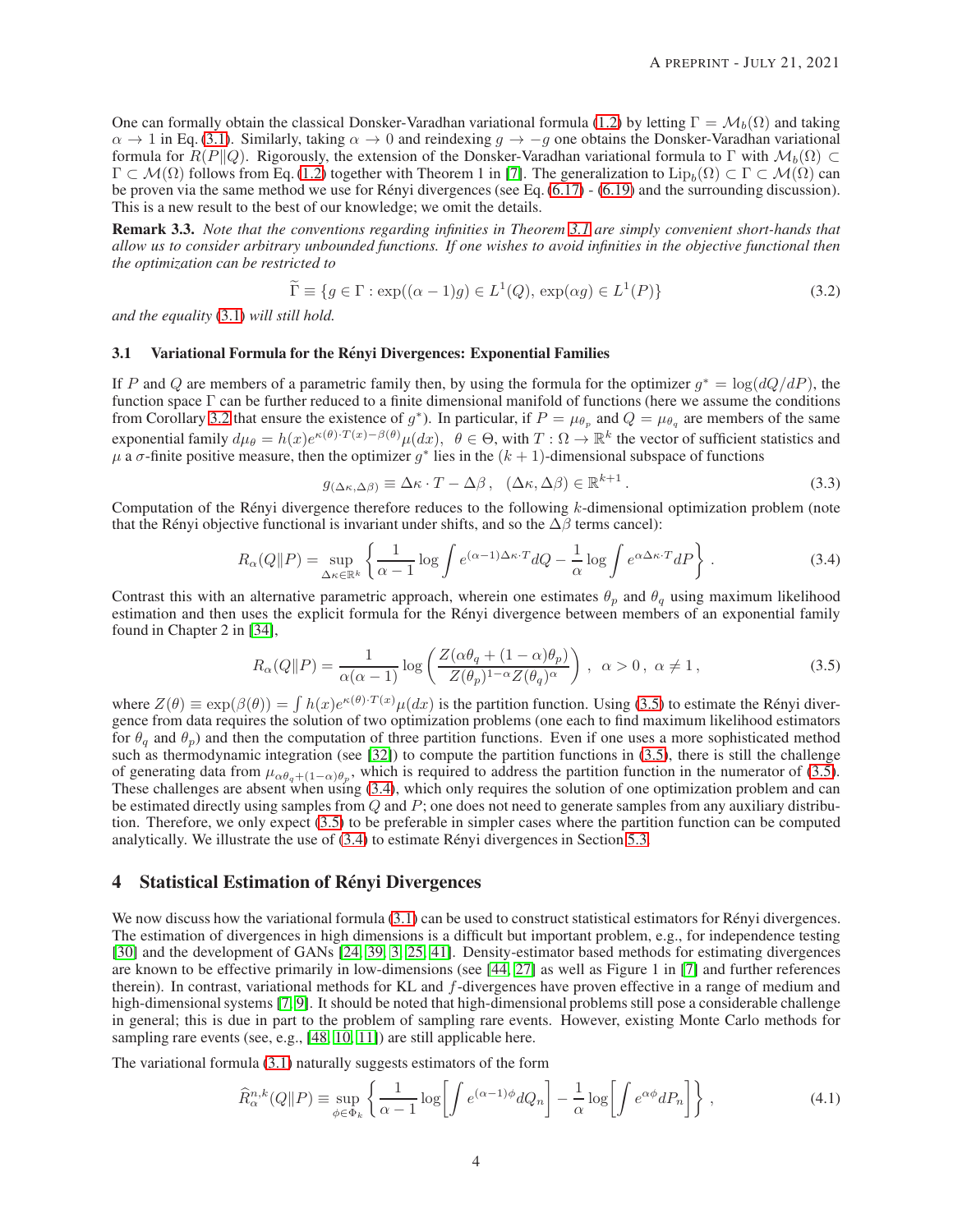where  $\Phi_k$  is an appropriate family of functions (e.g., a neural network family) and  $Q_n$ ,  $P_n$  are the empirical measures constructed from  $n$  independent samples from  $Q$  and  $P$  respectively. Note that there are two levels of approximation here: we approximate the measures  $Q \approx Q_n$ ,  $P \approx P_n$ , and we approximate the function space  $\Gamma \approx \Phi_k$ , with the approximations becoming arbitrarily good (in the appropriate senses) as  $n, k \to \infty$ . In Theorem [4.6](#page-6-0) below we will give a consistency result for [\(4.1\)](#page-3-4); under appropriate assumptions we will show that for all  $\delta > 0$  there exists  $K \in \mathbb{Z}^+$ such that for all  $k \geq K$  we have

$$
\lim_{n \to \infty} \mathbb{P}\left( \left| R_{\alpha}(Q \| P) - \widehat{R}_{\alpha}^{n,k}(Q \| P) \right| \ge \delta \right) = 0. \tag{4.2}
$$

Theorem [3.1](#page-2-0) implies that the  $\Phi_k$  are allowed to contain unbounded functions, an important point for practical com-putations. In addition, note the objective functional in Eq. [\(4.1\)](#page-3-4) only involves the values of  $\phi$  at the sample points; there is no need to estimate the likelihood ratio  $dQ/dP$ . In contrast, estimators of the form [\(4.1\)](#page-3-4) perform well in high dimensions, as we demonstrate below in Section [5.](#page-7-0)

#### <span id="page-4-0"></span>4.1 Neural Network Estimators For Rényi Divergences

While we will provide a general consistency theory for the estimator  $(4.1)$  in Section [4.2,](#page-5-3) we are primarily interested in neural-network estimators on  $\Omega = \mathbb{R}^m$ , i.e., where the  $\Phi_k$  in [\(4.1\)](#page-3-4) are neural network families. By a neural network family, we mean a collection of functions,  $\phi : \mathbb{R}^m \to \mathbb{R}$  (here,  $\mathbb{R}^m$  is called the input layer and  $\mathbb{R}$  the output layer) that are constructed as follows: First compose some number, d, of hidden layers of the form  $\sigma_j \circ B_{j-1}$ , where  $B_{j-1}: \mathbb{R}^{m_{j-1}} \to \mathbb{R}^{m_j}$  is affine  $(m_0 \equiv m)$  and  $\sigma_j: \mathbb{R}^{m_j} \to \mathbb{R}^{m_j}$  is a (nonlinear) activation function. Then finish by composing with a final affine map  $B_d : \mathbb{R}^{m_d} \to \mathbb{R}$ . Often, the  $\sigma_j$ 's are defined by applying a nonlinear function  $\sigma : \mathbb{R} \to \mathbb{R}$  to each of the  $m_j$  components; in such a case, we will call  $\sigma$  the activation function. The parameters of the neural network consist of the (weight) matrices and shift (i.e., bias) vectors from all affine transformations used in the construction (for technical reasons, we will assume that the set of allowed weights and biases is closed). The number of hidden layers is called the depth of the network and the dimension of each layer is called its width.

As we will see in Theorem [4.6](#page-6-0) below, consistency of the estimator [\(4.1\)](#page-3-4) will rely on the ability of  $\Phi \equiv \bigcup_k \Phi_k$  to approximate  $\Gamma = \text{Lip}_b(\mathbb{R}^m)$  in the appropriate sense. Neural networks are well suited for this task, as they satisfy various versions of the universal approximation property. The two most common variants are:

a. For all  $g \in C(\mathbb{R}^m)$ , all  $\epsilon > 0$ , and all compact  $K \subset \mathbb{R}^m$  there exists  $\phi \in \Phi$  such that

<span id="page-4-2"></span><span id="page-4-1"></span>
$$
\sup_{x \in K} |g(x) - \phi(x)| < \epsilon. \tag{4.3}
$$

b. Let  $p \in [1, \infty)$ . For all  $g \in L^p(\mathbb{R}^m)$  and all  $\epsilon > 0$  there exists  $\phi \in \Phi$  such that

$$
\int_{\mathbb{R}^m} |g(x) - \phi(x)|^p dx < \epsilon.
$$
\n(4.4)

For example, under suitable assumptions the family of (shallow) arbitrary width neural networks satisfies [\(4.3\)](#page-4-1) [\[13,](#page-20-10) [43\]](#page-22-13). Results for deep networks with bounded width are also known; see [\[28\]](#page-21-10) for Eq. [\(4.3\)](#page-4-1) and [36, [42\]](#page-22-14) for Eq. [\(4.4\)](#page-4-2). Here we will only work with neural networks consisting of continuous functions, i.e., those with continuous activation functions; this is true of most activation functions used in practice.

We will prove that consistency of a neural-network estimator follows from one of several strengthened versions of the universal approximation property; we introduce these in Definitions [4.1](#page-5-1) and [4.2](#page-5-2) below. Before presenting these details, we first give three classes of networks to which our consistency result (Theorem [4.6\)](#page-6-0) will apply; proofs that all required assumptions are satisfied can be found in Section [6.3.](#page-16-0)

- 1. Measures with compact support: Let  $\Omega \subset \mathbb{R}^m$  be compact,  $\Phi$  be a family of neural networks that satisfy the universal approximation property [\(4.3\)](#page-4-1), and let  $\Phi_k \subset \Phi$  be the set of networks with depth and width bounded by k and with parameter values restricted to  $[-a_k, a_k]$ , where  $a_k \nearrow \infty$ . Then the estimator [\(4.1\)](#page-3-4) is consistent.
- 2. Non-compact support, bounded Lipschitz activation functions: Let  $\Omega = \mathbb{R}^m$  and  $\Phi$  be the family of neural networks with 2 hidden layers, arbitrary width, and activation function  $\sigma : \mathbb{R} \to \mathbb{R}$ . Let  $\Phi_k \subset \Phi$  be the set of width-k networks with parameter values restricted to  $[-a_k, a_k]$ , where  $a_k \nearrow \infty$  (this family of networks satisfies [\(4.3\)](#page-4-1)). If the activation function,  $\sigma$ , is bounded and there exists  $(c, d) \subset \mathbb{R}$  on which  $\sigma$  is one-to-one and Lipschitz then the estimator [\(4.1\)](#page-3-4) is consistent.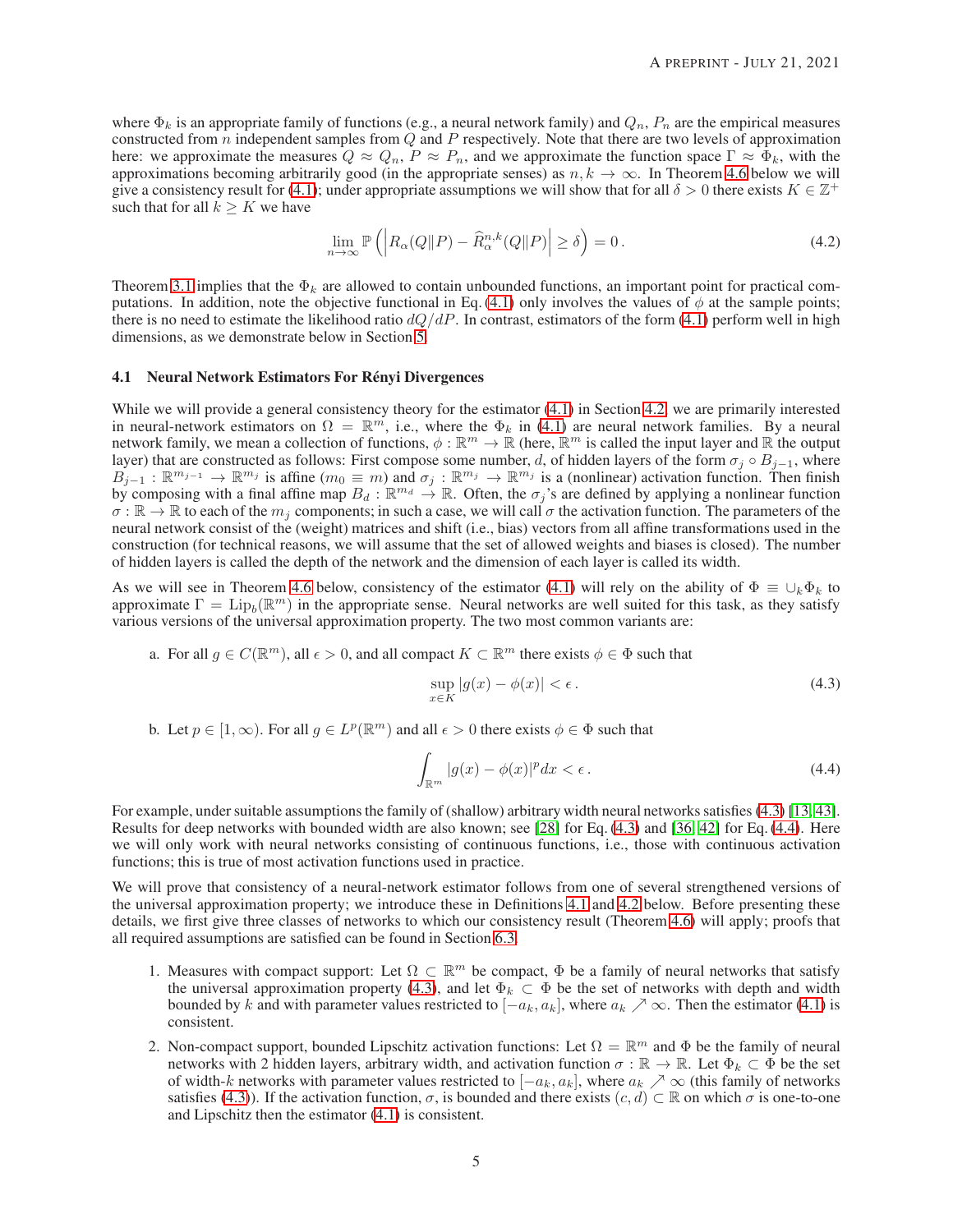3. Non-compact support, unbounded Lipschitz activation functions: Let  $p \in (1, \infty)$  and  $\Omega = \mathbb{R}^m$ . Let Q and P be probability measures on  $\Omega$  with finite moment generating functions everywhere and with densities  $dO/dx$ and  $dP/dx$  that are bounded on compact sets. Let  $\Phi$  be the family of neural networks obtained by using either the ReLU activation function or the GroupSort activation with group size 2 (these satisfy variants of [\(4.3\)](#page-4-1) and [\(4.4\)](#page-4-2), see Theorem 1 in [\[42\]](#page-22-14) and Theorem 3 in [\[2\]](#page-20-11) respectively); note that these activations are unbounded, hence in this case it is critical that Theorem [3.1](#page-2-0) applies to spaces of unbounded functions. Finally, let  $\Phi_k \subset \Phi$ be the set of networks with depth and width bounded by k and with parameter values restricted to  $[-a_k, a_k]$ , where  $a_k \nearrow \infty$ . Then the estimator [\(4.1\)](#page-3-4) is consistent. For ReLU activations our proof shows that 3 hidden layers is sufficient.

Note that in all cases, the  $\Phi_k$ 's are an increasing family of neural networks with parameter values restricted to an increasing family of compact sets. Similar boundedness assumptions on the network parameters were required in [\[7\]](#page-20-2), which studied neural-network estimators for the KL-divergence. Apart from generalizing to Rényi divergences, the primary contributions of the current work are several new approximation results which enable us to consider Q and  $\overline{P}$  with non-compact support as well as unbounded activation functions. In contrast, the consistency result for KL divergence in [\[7\]](#page-20-2) only applies to compactly supported measures (in which case boundedness of the activation is irrelevant).

## <span id="page-5-3"></span>4.2 Consistency of the Rényi Divergence Estimators

Though we are primarily interested in neural-network estimators, we will present our consistency result in terms of abstract requirements on the approximation spaces  $\Phi_k$ . Intuitively, the basic requirement is that  $\Phi \equiv \bigcup_k \Phi_k$  is 'dense' in  $\text{Lip}_b(\Omega)$  in the appropriate sense. More precisely, we will need a space of functions,  $\Phi$ , that satisfies one of the following strengthened/modified versions of the universal approximation properties from Eq. [\(4.3\)](#page-4-1) and [\(4.4\)](#page-4-2):

<span id="page-5-1"></span>**Definition 4.1.** *Let*  $\Omega$  *be a metric space and*  $\Phi$ ,  $\Psi \subset \mathcal{M}(\Omega)$ *. We say that*  $\Phi$  *has the*  $\Psi$ -**bounded**  $L^{\infty}$  approximation property *if the following two properties hold:*

- *1. For all*  $\phi \in \Phi$  *there exists*  $\psi \in \Psi$  *with*  $|\phi| < \psi$ *.*
- 2. For all  $g \in \text{Lip}_b(\Omega)$  there exists  $\psi \in \Psi$  such that:
	- *(a)*  $|g| \leq \psi$ .
	- *(b) For all compact*  $K \subset \Omega$  *and all*  $\epsilon > 0$  *there exists*  $\phi \in \Phi$  *with*  $|\phi| \leq \psi$  *and*  $\sup_{x \in K} |g(x) \phi(x)| < \epsilon$ *.*

<span id="page-5-2"></span>**Definition 4.2.** *Let*  $\Omega$  *be a metric space,*  $\mathcal{Q}$  *be a collection of Borel probability measures on*  $\Omega$ *, and*  $\Phi$ *,*  $\Psi \subset \mathcal{M}(\Omega)$ *.* Let  $p \in [1, \infty)$ . We say that  $\Phi$  has the  $\Psi$ -bounded  $L^p(\mathcal{Q})$  approximation property *if the following two properties hold:*

- *1. For all*  $\phi \in \Phi$  *there exists*  $\psi \in \Psi$  *with*  $|\phi| < \psi$ *.*
- 2. For all  $g \in \text{Lip}_b(\Omega)$  there exists  $\psi \in \Psi$  such that:
	- *(a)*  $|q| < \psi$ *.*
	- *(b)* For all compact  $K \subset \Omega$  and all  $\epsilon > 0$  there exists  $\phi \in \Phi$  with  $|\phi| \leq \psi$  and  $\sup_{\mu \in \mathcal{Q}} \left( \int_K |g - \phi|^p d\mu \right)^{1/p} < \epsilon.$

Intuitively, these definitions state that functions in Φ are able to approximate bounded Lipschitz functions on compact sets (in some norm), and with the approximating functions being uniformly bounded on the whole space by some fixed function in  $\Psi$ . For the neural network families 1 and 2 of Section [4.1](#page-4-0) we will let  $\Psi$  be the set of positive constant functions and in case 3 we will let  $\Psi = \{x \mapsto a||x|| + b : a, b \ge 0\}$ ; see Section [6.3](#page-16-0) for details.

Under appropriate integrability assumptions on  $\Psi$ , the ability to approximate in either of the above manners allows one to restrict the optimization in [\(3.1\)](#page-2-4) to  $\Phi$ , leading to the following result (the proof can be found in Section [6.2\)](#page-13-0).

<span id="page-5-0"></span>**Lemma 4.3.** Let Ω be a complete separable metric space, Q, P be Borel probability measures on  $Ω$ ,  $α ∈ ℝ \ \{0, 1\}$ , *and*  $\Phi$ ,  $\Psi \subset \mathcal{M}(\Omega)$ *. Suppose one of the following two collections of properties holds:* 

- *1. (a)* Φ *has the* Ψ*-bounded* L<sup>∞</sup> *approximation property. (b)*  $e^{\pm(\alpha-1)\psi} \in L^1(Q)$  for all  $\psi \in \Psi$ . *(c)*  $e^{\pm \alpha \psi} \in L^1(P)$  *for all*  $\psi \in \Psi$ *.*
- *2. There exist conjugate exponents*  $p, q \in (1, \infty)$  *such that:*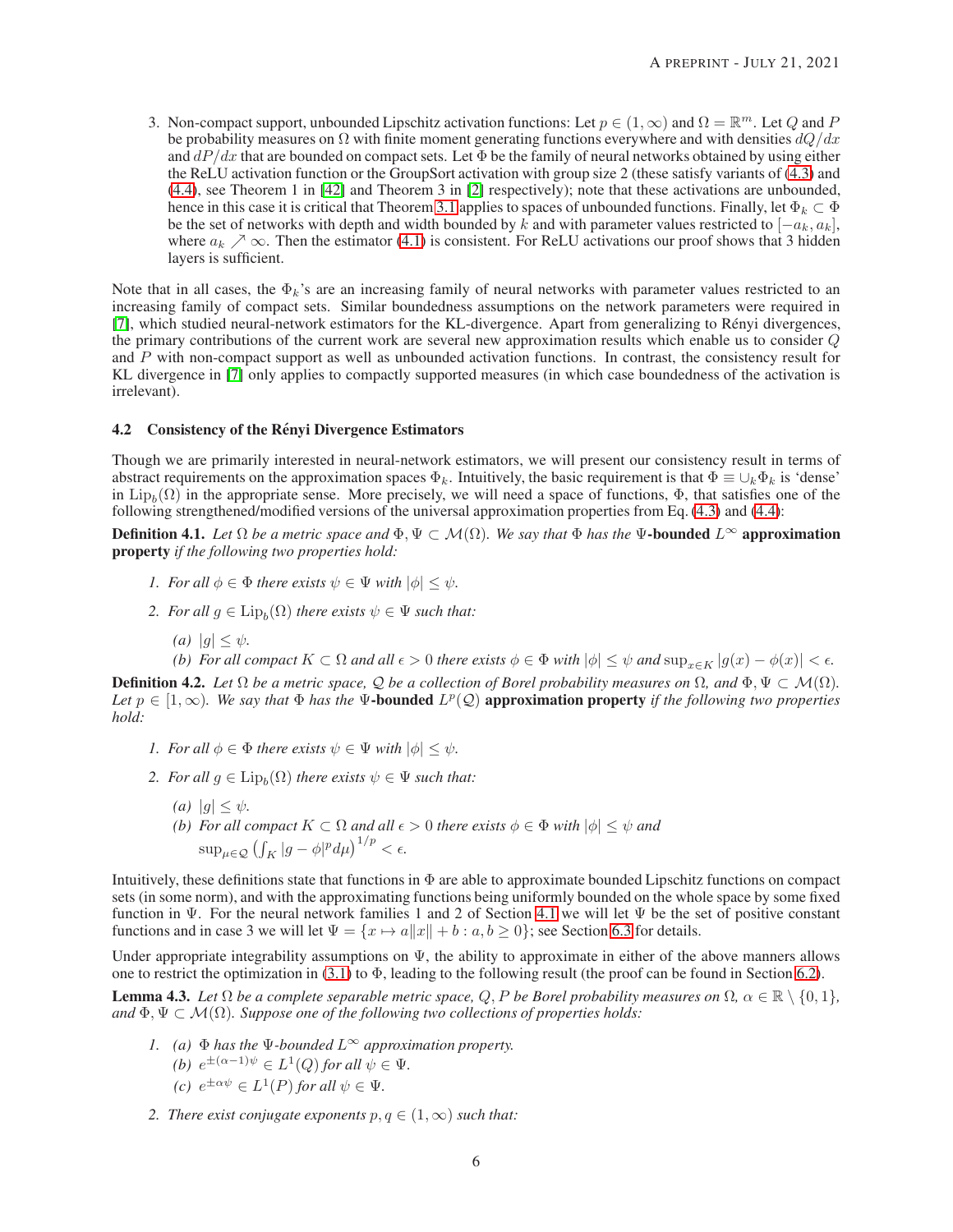- (a)  $\Phi$  *has the*  $\Psi$ *-bounded*  $L^p(Q)$  *approximation property, where*  $Q \equiv \{Q, P\}$ *.*
- *(b)*  $e^{\pm q(\alpha-1)\psi} \in L^1(Q)$  for all  $\psi \in \Psi$ .
- (*c*)  $e^{\pm q \alpha \psi} \in L^1(P)$  *for all*  $\psi \in \Psi$ *.*

*Then*

$$
R_{\alpha}(Q||P) = \sup_{\phi \in \Phi} \left\{ \frac{1}{\alpha - 1} \log \int e^{(\alpha - 1)\phi} dQ - \frac{1}{\alpha} \log \int e^{\alpha \phi} dP \right\}.
$$
 (4.5)

We will be able to prove consistency of the estimator [\(4.1\)](#page-3-4) when the approximation spaces,  $\Phi_k$ , increase to a function space,  $\Phi$ , that satisfies the assumptions of Lemma [4.3.](#page-5-0) More specifically (and slightly more generally), we will work under the following set of assumptions.

<span id="page-6-3"></span>**Assumption 4.4.** *Suppose we have*  $\Phi_k$ ,  $\Psi \subset \mathcal{M}(\Omega)$  *that satisfy the following:* 

*1.*

$$
R_{\alpha}(Q||P) = \lim_{k \to \infty} \sup_{\phi \in \Phi_k} \left\{ \frac{1}{\alpha - 1} \log \int e^{(\alpha - 1)\phi} dQ - \frac{1}{\alpha} \log \int e^{\alpha \phi} dP \right\}.
$$
 (4.6)

*2.* Each  $\Phi_k$  has the form

<span id="page-6-5"></span><span id="page-6-1"></span>
$$
\Phi_k = \{ \phi_k(\cdot, \theta) : \theta \in \Theta_k \},\tag{4.7}
$$

*where*  $\phi_k : \Omega \times \Theta_k \to \mathbb{R}$  *is continuous and*  $\Theta_k$  *is a compact metric space.* 

- *3. For each k there exists*  $\psi_k \in \Psi$  *with*  $\sup_{\theta \in \Theta_k} |\phi_k(\cdot, \theta)| \leq \psi_k$ .
- 4.  $e^{\pm(\alpha-1)\psi} \in L^1(Q)$  for all  $\psi \in \Psi$ .
- *5.*  $e^{\pm \alpha \psi} \in L^1(P)$  *for all*  $\psi \in \Psi$ *.*

Our primary means of satisfying the condition [\(4.6\)](#page-6-1) is described in the following lemma.

<span id="page-6-2"></span>**Lemma 4.5.** Suppose  $\Phi$  satisfies the assumptions of Lemma [4.3.](#page-5-0) Take subsets  $\Phi_k \subset \Phi_{k+1} \subset \Phi$ ,  $k \in \mathbb{Z}^+$ , with  $\bigcup_k \Phi_k = \Phi$ . Then the equality [\(4.6\)](#page-6-1) holds.

We use this lemma in the concrete examples in Section [4.1](#page-4-0) and the proofs in Section [6.3.](#page-16-0) However, we will not directly use Lemma [4.5](#page-6-2) in the proof of the consistency result, Theorem [4.6;](#page-6-0) there we will work under the more general Assumption [4.4.](#page-6-3) We now state our consistency result.

<span id="page-6-0"></span>**Theorem 4.6.** *Let*  $\alpha \in \mathbb{R} \setminus \{0,1\}$ ,  $\Omega$  *be a complete separable metric space,* P, Q *be Borel probability measures on*  $\Omega$ , and  $X_i, Y_i, i \in \mathbb{Z}_+$  be  $\Omega$ -valued random variables on a probability space  $(N, \mathcal{N}, \mathbb{P})$ . Suppose  $X_i$  are iid and Q*-distributed,* Y<sup>i</sup> *are iid and* P*-distributed, and let* Qn, P<sup>n</sup> *denote the corresponding* n*-sample empirical measures. Suppose Assumption* [4.4](#page-6-3) *holds for the spaces*  $\Phi_k$ ,  $\Psi \subset \mathcal{M}(\Omega)$ ,  $k \in \mathbb{Z}_+$ *; in particular, the*  $\Phi_k$ *'s have the form* 

<span id="page-6-4"></span>
$$
\Phi_k = \{ \phi_k(\cdot, \theta) : \theta \in \Theta_k \}.
$$
\n(4.8)

*Define the corresponding estimator*

$$
\widehat{R}_{\alpha}^{n,k}(Q||P) = \sup_{\theta \in \Theta_k} \left\{ \frac{1}{\alpha - 1} \log \left[ \int e^{(\alpha - 1)\phi_{k,\theta}} dQ_n \right] - \frac{1}{\alpha} \log \left[ \int e^{\alpha \phi_{k,\theta}} dP_n \right] \right\}.
$$
 (4.9)

*1.* If  $R_{\alpha}(Q||P) < \infty$  then for all  $\delta > 0$  there exists  $K \in \mathbb{Z}^+$  such that for all  $k \geq K$  we have

$$
\lim_{n \to \infty} \mathbb{P}\left( \left| R_{\alpha}(Q \| P) - \widehat{R}_{\alpha}^{n,k}(Q \| P) \right| \ge \delta \right) = 0. \tag{4.10}
$$

2. If  $R_{\alpha}(Q||P) = \infty$  *then for all*  $M > 0$  *there exists*  $K \in \mathbb{Z}^+$  *such that for all*  $k \geq K$  *we have* 

$$
\lim_{n \to \infty} \mathbb{P}\left(\widehat{R}_{\alpha}^{n,k}(Q \| P) \le M\right) = 0. \tag{4.11}
$$

The proof of Theorem [4.6,](#page-6-0) which can be found in Section [6.2,](#page-13-0) is inspired by the work in [\[7\]](#page-20-2) which used the Donsker-Varadhan variational formula [\(1.2\)](#page-1-1) to estimate the KL-divergence. However, as mentioned above, we have developed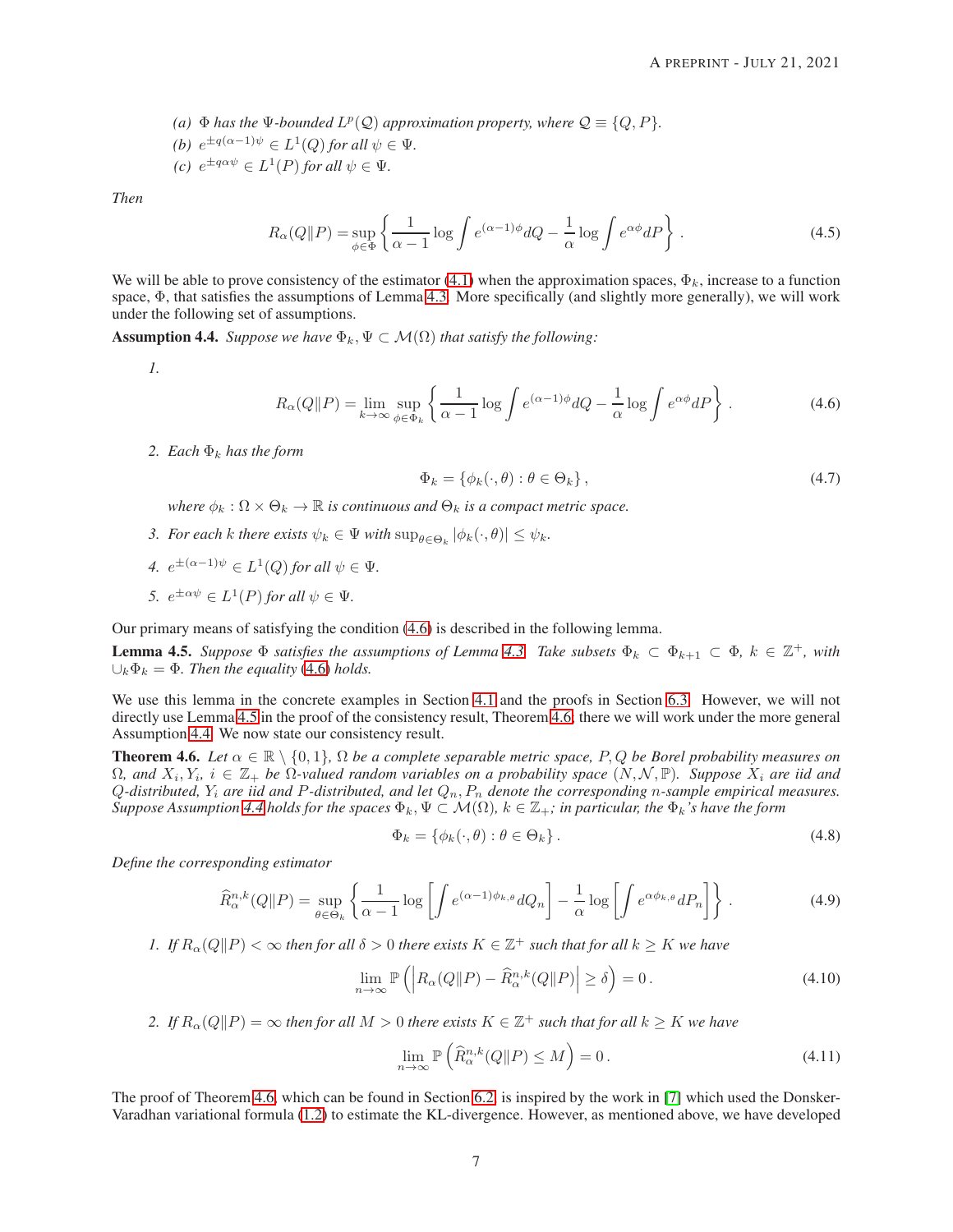new techniques that allows us to prove consistency when  $Q$  and  $P$  to have non-compact support. This is accomplished by introducing the space  $\Psi$  in both Lemma [4.3](#page-5-0) and Theorem [4.6,](#page-6-0) which allows the use of  $\phi$ 's that are  $\Psi$ -bounded, as opposed to simply being bounded.

If  $\Theta_k \subset \mathbb{R}^{d_k} \cap \{\theta : ||\theta|| \leq K_k\}$  and  $\phi_k$  is bounded by  $M_k$  and is  $L_k$ -Lipschitz (i.e., Lipschitz continuous with constant  $L_k$ ) in  $\theta \in \Theta_k$  then one can derive sample complexity bounds for the estimator [\(4.1\)](#page-3-4) by using the same technique that was used in [\[7\]](#page-20-2) to study KL-divergence estimators. To obtain an  $\alpha$ -divergence estimator error less than  $\epsilon$  with probability at least  $1 - \delta$ , it is sufficient to have the number of samples, n, satisfy

<span id="page-7-1"></span>
$$
n \ge \frac{32D_{\alpha,k}^2}{\epsilon^2} \left( d_k \log(16L_k K_k \sqrt{d_k}/\epsilon) + 2d_k M_k \max\{|\alpha|, |\alpha - 1|\} + \log(4/\delta) \right),\tag{4.12}
$$

where  $D_{\alpha,k} \equiv \max\{e^{2|\alpha|M_k}/|\alpha|, e^{2|\alpha-1|M_k}/|\alpha-1|\}$ . The qualitative behavior of Eq. [\(4.12\)](#page-7-1) in  $\epsilon$ ,  $\delta$ , and  $d_k$  is the same as the KL result from [\[7\]](#page-20-2), though some modifications to the proof are necessary. The derivation techniques as the proof of Theorem 3 in [\[7\]](#page-20-2). In particular, it relies on a combination of concentration inequalities and covering theorems to obtain a non-asymptotic uniform law of large numbers-type result; see [\[55\]](#page-22-15) for details on these tools. We include a proof of [\(4.12\)](#page-7-1) in Section [6.4.](#page-18-0)

## <span id="page-7-0"></span>5 Numerical Examples

In this section we present several numerical examples of using the estimator [\(4.9\)](#page-6-4); in practice, we search for the optimum in [\(4.9\)](#page-6-4) via stochastic gradient descent (SGD) [21, [22,](#page-21-11) 56]. We take the function space, Φ, to be a neural network family  $\phi_{\theta}$ ,  $\theta \in \Theta$ , with ReLU activation function,  $\sigma(x) = \text{ReLU}(x) \equiv \max\{x, 0\}$ . We used the AdamOptimizer method [\[29,](#page-21-12) [46\]](#page-22-16), an adaptive learning-rate SGD algorithm, to search for the optimum. All computations were performed in TensorFlow.



<span id="page-7-2"></span>Figure 1: Left: Relative error of Rényi divergence estimators [\(4.9\)](#page-6-4) between the distributions of  $h(X)$  and  $h(Y)$ , where X and Y are 4-dimensional Gaussians (with means  $\mu_p = 0$ ,  $\mu_q = (2, 0, 0, 0)$  and covariance matrices  $\Sigma_p = I$ ,  $\Sigma_q =$  $diag(1.5, 0.7, 2, 1)$  and  $h : \mathbb{R}^4 \to \mathbb{R}^{5000}$  is a nonlinear map. Specifically, we let  $h_i(x) = x_i$  for  $i = 1, ..., 4$  (to ensure it is an embedding) and then for  $i > 4$  we define  $h_i(x) = A_i(x) + c_{1,i} \cos(c_{2,i} x_{j_{1,i}}) \sin(c_{3,i} x_{j_{2,i}}) + c_{4,i} x_{j_{3,i}} x_{j_{4,i}}$ , where A is an affine function and  $j_{k,i} \in \{1, ..., 4\}$ ; the parameters of A and the  $c_{k,i}$ 's were randomly selected at the start of each run (all components are iid  $N(0, 1)$ ). The indices  $j_{k,i}$  were also randomly selected at the start of each run (iid  $Unif({1,..., 4})$ ). Computations were done using a neural network with 1 hidden layer of 128 nodes. On the left we show the relative error as a function of the number of SGD iterations; SGD was performed using a minibatch size of 1000 and an initial learning rate of  $2 \times 10^{-4}$ . We show the moving average over the last 10 data points, with results averaged over 20 runs. The behavior of the  $\alpha = 0.2, 0.3$  curves is due to the estimates crossing above and converging to a result slightly above the true values. On this problem the method failed to converge when  $\alpha = 0.9$  and when using the KL-divergence. Right: The relative error as a function of the number of samples, N. We used a fixed number of 10000 SGD iterations, with the other parameters being as in the left panel. Results were averaged over 100 runs. The error is well approximated by a power-law decay of  $N^{-1.4}$  and this behavior appears insensitive to the value of  $\alpha$ .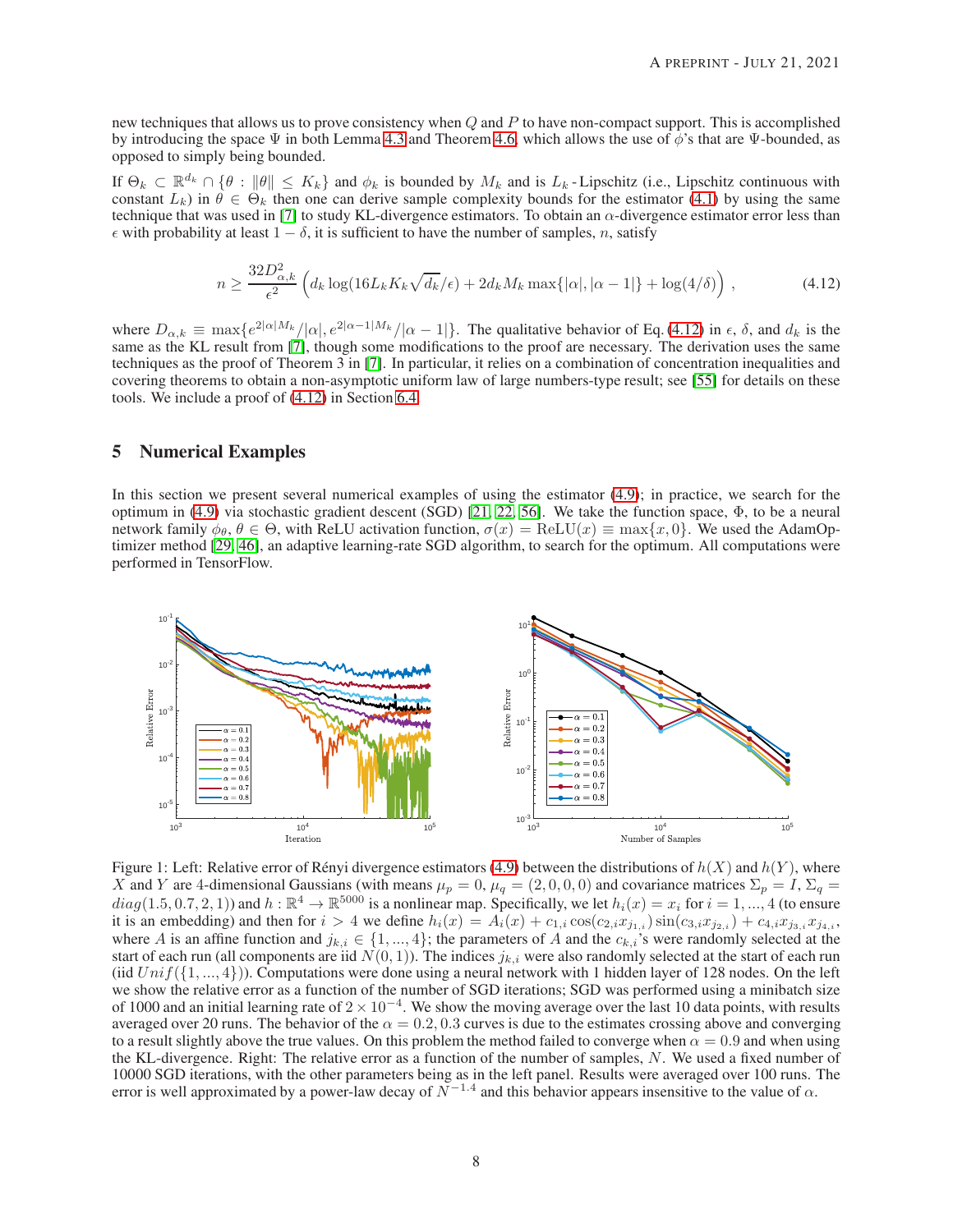#### <span id="page-8-0"></span>5.1 Example: Estimating Rényi Divergences in High Dimensions

Estimators of divergences based on variational formulas are especially powerful in high dimensional systems with hidden low-dimensional (non-linear) structure, a setting that, again, is challenging for likelihood-ratio based methods. We illustrate the effectiveness of the estimator  $(4.9)$  in such a setting by estimating the Rényi divergence between the distributions of  $h(X)$  and  $h(Y)$ , where X and Y are both 4-dimensional Gaussians and  $h : \mathbb{R}^4 \to \mathbb{R}^{5000}$  is a non-linear map. If  $h$  is an embedding (in particular, it must be one-to-one) then the data processing inequality (see Theorem 14 in [\[35\]](#page-22-10)) implies  $R_{\alpha}(P_{h(X)}||P_{h(Y)}) = R_{\alpha}(P_X||P_Y)$ , with the latter being easily computable (we use  $P_Z$  to denote the distribution of a random variable Z). Hence we have an exact value with which we can compare our numerical estimate of  $R_{\alpha}(P_{h(X)}||P_{h(Y)})$ . In Figure [1](#page-7-2) we show the relative error, comparing the results of our method to the exact values of the Rényi divergences. The left panel shows the error as a function of the number of SGD i and the right panel shows the error as a function of the size of the data set. Our choice of nonlinear map  $h$  is detailed in the caption. We emphasize that the estimator  $(4.1)$  is effective in high dimensions, with no preprocessing (i.e., dimensional reduction) of the data required; the results shown in Figure [1](#page-7-2) were obtained by applying the algorithm directly to the 5000-dimensional data. Note that here, and as a general rule, the estimation becomes more difficult as  $\alpha \to 0, 1$  (i.e., the KL limits), regimes where the importance of rare events increases. The method failed to converge when  $\alpha = 1$  (i.e., when using the KL objective functional) and numerical estimation is even more challenging when  $\alpha > 1$ .

#### 5.2 Example: Estimating Rényi-Based Mutual Information

Next we demonstrate the use of  $(4.9)$  in the estimation of Rényi mutual information,

<span id="page-8-2"></span>(Rényi-MI) 
$$
R_{\alpha}(P_{(X,Y)}||P_X \times P_Y), \qquad (5.1)
$$

between random variables  $X$  and  $Y$ ; this should be compared with [\[7\]](#page-20-2), which used the Donsker-Varadhan variational formula to estimate KL mutual information, and [\[9\]](#page-20-3) which considered f-divergences. (Mutual information is typically defined in terms of the KL-divergence, but one can consider many alternative divergences; see, e.g., [\[45\]](#page-22-17)). In the left panel of Figure [2](#page-8-1) we show the results of estimating the Rényi-MI where  $\alpha = 1/2$  and X and Y are correlated 20-dimensional Gaussians with component-wise correlation  $\rho$  (the same case that was considered in [\[7,](#page-20-2) [9\]](#page-20-3)). This is a moderate dimensional problem (specifically, 40-dimensional) with no low-dimensional structure. Our method is capable of accurately estimating the Rényi-MI over a wide range of correlations, something not achievable with likelihood-ratio based non-parametric methods (again, see [\[27,](#page-21-5) [7\]](#page-20-2)).



<span id="page-8-1"></span>Figure 2: Left: Estimation of Rényi-based mutual information [\(5.1\)](#page-8-2) with  $\alpha = 1/2$  between 20-dimensional correlated Gaussians with component-wise correlation  $\rho$ . We used a neural network with one hidden layer of 256 nodes and training was performed with a minibatch size of 1000. We show the Rényi-MI as a function of  $\rho$  after 10000 steps of SGD and averaged over 20 runs. The inset shows the relative error for a single run with  $\rho = 0.5$ , as a function of the number of SGD iterations. Right: Estimation of the Rényi divergence between two 25-dimensional distributions of the form  $\prod_{i=1}^{25} Beta(a_i, b_i)$ . The exponential family estimator [\(5.2\)](#page-9-2) (solid curves) outperformed the neural-network estimator  $\overline{(4.9)}$  (dashed curves) with a comparable number of parameters (one hidden layer with 4 nodes). Training was performed with a minibatch size of 1000 and an initial learning rate of 0.001. Results were averaged over 20 runs and the values of the  $a$  and  $b$  parameters for each distribution were randomly selected at the start of each run. Again, the estimation becomes more difficult as  $\alpha \to 0, 1$ .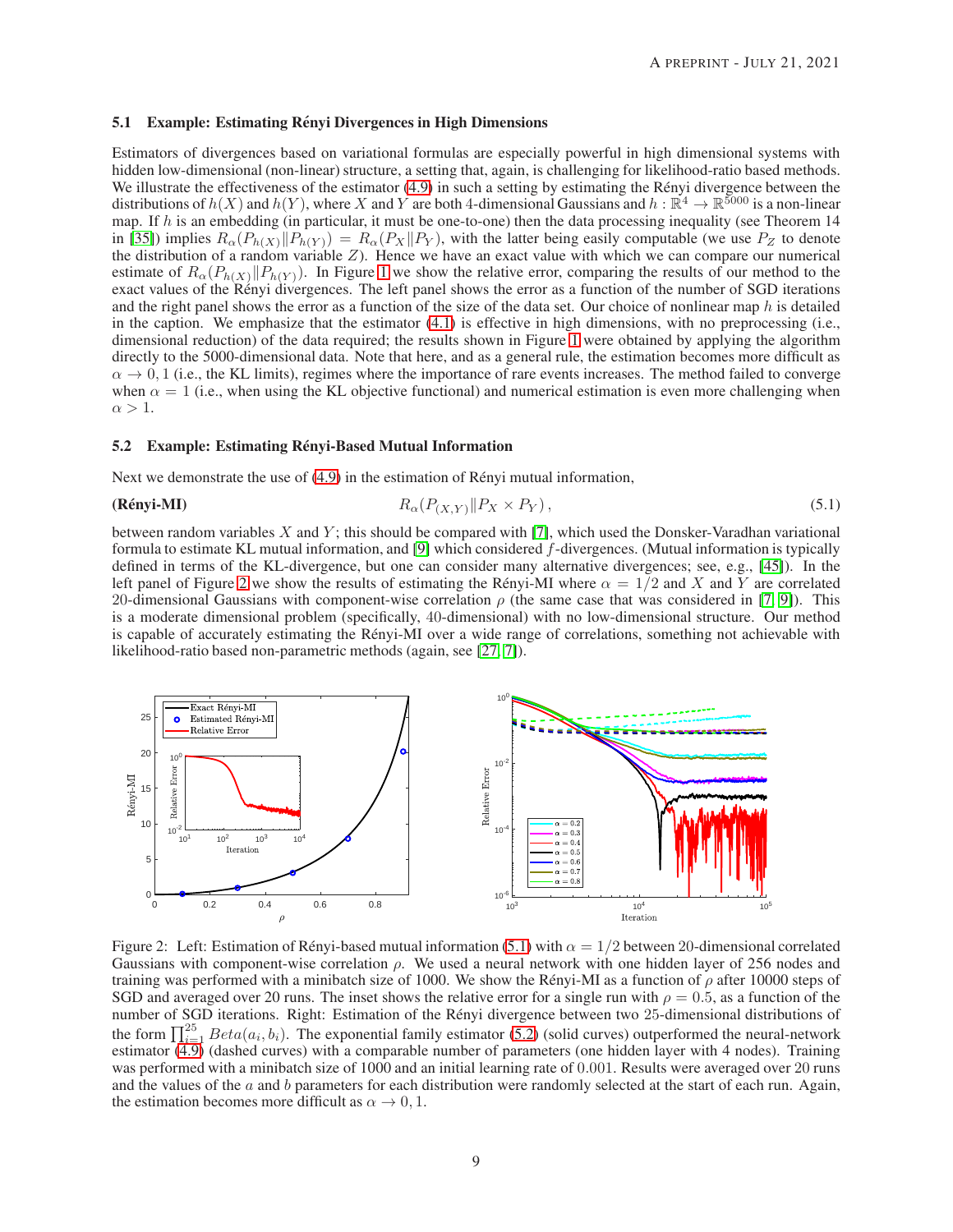#### <span id="page-9-1"></span>5.3 Example: Estimating Rényi Divergence for Exponential Families

As discussed in Section [3.1,](#page-3-1) when working with an exponential family the formula for the optimizer (see Corollary [3.2\)](#page-2-1) reduces the Rényi variational formula to a finite dimensional optimization problem (see Eq. [\(3.4\)](#page-3-3)). Using the corresponding estimator,

<span id="page-9-2"></span>
$$
\widehat{R}^n_\alpha(Q\|P) = \sup_{\Delta\kappa \in \mathbb{R}^k} \left\{ \frac{1}{\alpha - 1} \log \int e^{(\alpha - 1)\Delta\kappa \cdot T(x)} dQ_n - \frac{1}{\alpha} \log \int e^{\alpha \Delta\kappa \cdot T(x)} dP_n \right\},\tag{5.2}
$$

can yield a substantial computational benefit over a general-purpose neural-network estimator [\(4.9\)](#page-6-4), as we now demonstrate. Here we estimate the divergence between products of Beta distributions; this is another moderate dimensional problem (specifically, 25-dimensional) with no low dimensional structure. The results are shown in the right panel of Figure [2.](#page-8-1) The solid curves show the relative error that resulted from using [\(5.2\)](#page-9-2), while the dashed curves show the result of using a neural-network estimator [\(4.9\)](#page-6-4) with a comparable number of parameters (specifically, one hidden layer with 4 nodes, and hence on the order of 100 parameters). The former achieves high accuracy over a range of  $\alpha$ 's while the latter performs poorly and fails to converge in several cases. To achieve comparable accuracy with a neural-network estimator would require a much larger network, leading to a much greater computational cost.

## <span id="page-9-0"></span>6 Proofs

#### 6.1 Proof of the Rényi-Donsker-Varadhan Variational Formula

The starting point for the proof of Theorem [3.1](#page-2-0) is the following variational formula, proven in [\[5\]](#page-20-5): Let  $P$  be a probability measure on  $(\Omega, \mathcal{M})$ ,  $g \in \mathcal{M}_b(\Omega)$ , and  $\alpha > 0$ ,  $\alpha \neq 1$ . Then

<span id="page-9-3"></span>
$$
\frac{1}{\alpha} \log \left[ \int e^{\alpha g} dP \right] = \sup_{Q} \left\{ \frac{1}{\alpha - 1} \log \left[ \int e^{(\alpha - 1)g} dQ \right] - R_{\alpha}(Q \| P) \right\},\tag{6.1}
$$

where the optimization is over all probability measures, Q, on  $(\Omega, \mathcal{M})$ . (Let  $\gamma = \alpha$ ,  $\beta = \alpha - 1$  in Eq. (1.3) of [\[5\]](#page-20-5)). Though the right hand side of Eq.  $(6.1)$  is not a Legendre transform,  $(6.1)$  is still in some sense a 'dual' version of  $(3.1)$ ; this is reminiscent of the duality between the Donsker-Varadhan variational formula [\(1.2\)](#page-1-1) and the Gibbs variational principle (see Proposition 1.4.2 in [\[16\]](#page-21-7)). Eq.  $(6.1)$  was previously used in [\[5,](#page-20-5) 17, [4\]](#page-20-12) to derive uncertainty quantification bounds on risk-sensitive quantities (e.g., rare events or large deviations estimates) and in [\[6\]](#page-20-13) to derive PAC-Bayesian bounds.

In fact, we will not require the full strength of [\(6.1\)](#page-9-3). We will only need the following bound for  $q \in M_b(\Omega)$ ,  $\alpha > 0$ ,  $\alpha \neq 1$ :

<span id="page-9-4"></span>
$$
\frac{1}{\alpha - 1} \log \left[ \int e^{(\alpha - 1)g} dQ \right] \le \frac{1}{\alpha} \log \left[ \int e^{\alpha g} dP \right] + R_{\alpha}(Q \| P). \tag{6.2}
$$

To keep our argument self-contained, we include a proof of Eq. [\(6.2\)](#page-9-4) below. Our proof is adapted from the proof of  $(6.1)$  found in Section 4 of [\[5\]](#page-20-5). We note that an alternative proof of Eq.  $(6.2)$  can be given by using a different variational formula for the Rényi divergences, which can be found in Theorem 30 of [\[54\]](#page-22-8) and also in Theorem 1 of [\[1\]](#page-20-6).

*Proof of Eq. [\(6.2\)](#page-9-4).* We separate the proof into two cases.

1)  $\alpha > 1$ : If  $Q \nleq P$  the result is trivial (see Eq. [\(2.1\)](#page-2-2)), so assume  $Q \nleq P$ . For  $g \in M_b(\Omega)$  we can use Hölder's inequality with conjugate exponents  $\alpha/(\alpha - 1)$  and  $\alpha$  to obtain

$$
\frac{1}{\alpha - 1} \log \int e^{(\alpha - 1)g} dQ \le \frac{1}{\alpha - 1} \log \left[ \left( \int (e^{(\alpha - 1)g})^{\frac{\alpha}{\alpha - 1}} dP \right)^{\frac{\alpha - 1}{\alpha}} \left( \int \left( \frac{dQ}{dP} \right)^{\alpha} dP \right)^{\frac{1}{\alpha}} \right]
$$
\n
$$
= \frac{1}{\alpha} \log \int e^{\alpha g} dP + \frac{1}{\alpha(\alpha - 1)} \log \int (dQ/dP)^{\alpha} dP.
$$
\n(6.3)

In this case the definition [\(2.1\)](#page-2-2) implies  $R_\alpha(Q||P) = \frac{1}{\alpha(\alpha-1)} \log \int (dQ/dP)^\alpha dP$  and so we have proven the claimed bound [\(6.2\)](#page-9-4).

2) 
$$
\alpha \in (0, 1)
$$
: Let  $dP = pd\nu$ ,  $dQ = qd\nu$  as in definition (2.1) and define  $h = e^{-g}q$ . Then

<span id="page-9-5"></span>
$$
R_{\alpha}(Q||P) = \frac{1}{\alpha(\alpha - 1)} \log \int q^{\alpha} p^{1-\alpha} d\nu = \frac{1}{\alpha(\alpha - 1)} \log \int_{p,q>0} (h/p)^{\alpha - 1} e^{(\alpha - 1)g} dQ.
$$
 (6.4)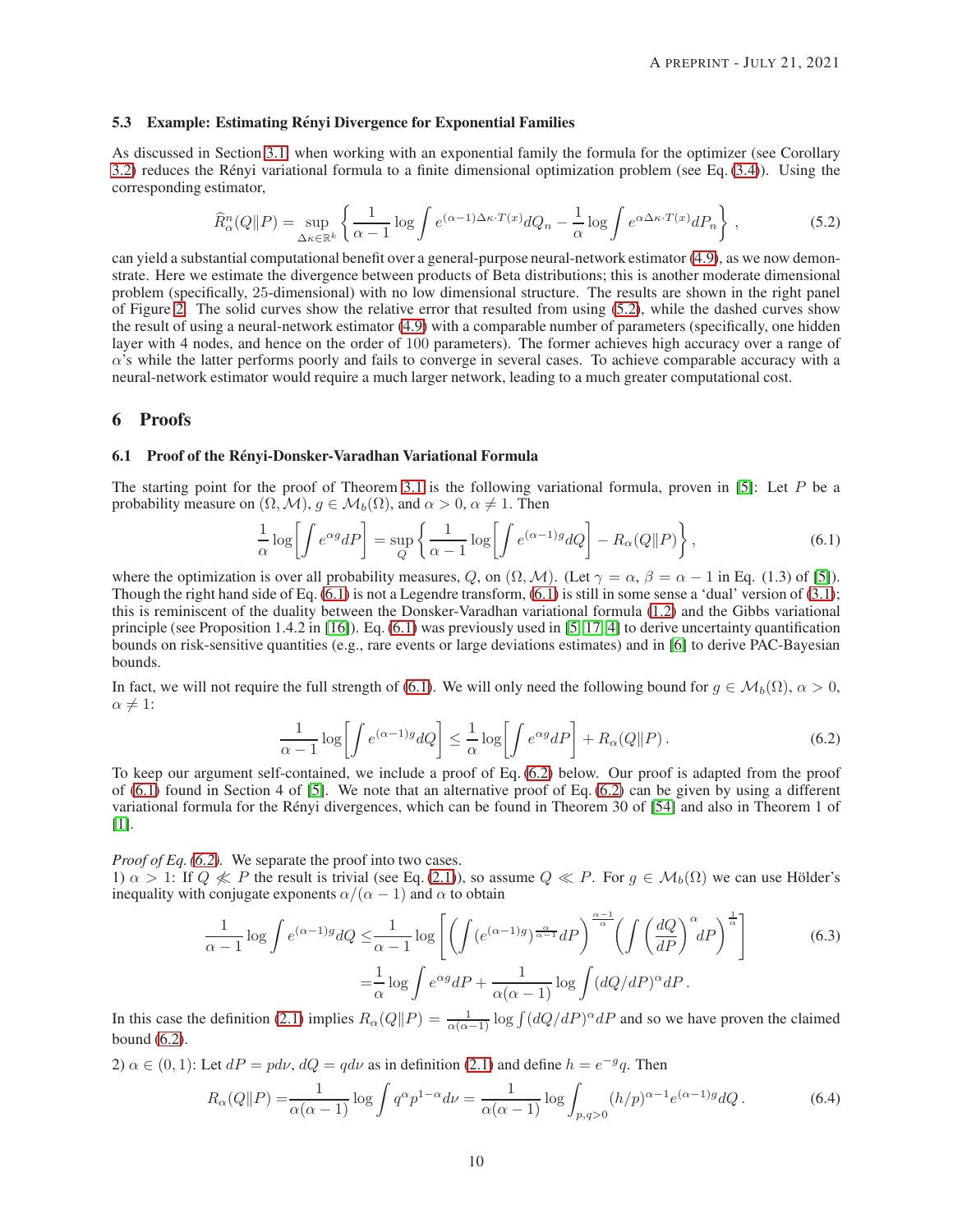Using Hölder's inequality for the measure  $e^{(\alpha-1)g}dQ$ , the conjugate exponents  $1/\alpha$  and  $1/(1-\alpha)$ , and the functions 1 and  $1_{q,p>0}(h/p)^{\alpha-1}$  we find

$$
\int_{q,p>0} (h/p)^{\alpha-1} e^{(\alpha-1)g} dQ \le \left( \int e^{(\alpha-1)g} dQ \right)^{\alpha} \left( \int_{q,p>0} (h/p)^{-1} e^{(\alpha-1)g} dQ \right)^{1-\alpha}
$$
\n
$$
= \left( \int e^{(\alpha-1)g} dQ \right)^{\alpha} \left( \int_{q,p>0} e^{\alpha g} dP \right)^{1-\alpha}
$$
\n
$$
\le \left( \int e^{(\alpha-1)g} dQ \right)^{\alpha} \left( \int e^{\alpha g} dP \right)^{1-\alpha}.
$$
\n(6.5)

Taking the logarithm of both sides, dividing by  $\alpha(\alpha - 1)$  (which is negative), and using Eq. [\(6.4\)](#page-9-5) we arrive at

$$
R_{\alpha}(Q||P) \ge \frac{1}{\alpha - 1} \log \int e^{(\alpha - 1)g} dQ - \frac{1}{\alpha} \log \int e^{\alpha g} dP.
$$
 (6.6)

This implies the claimed bound [\(6.2\)](#page-9-4) and completes the proof.

We now use Eq. [\(6.2\)](#page-9-4) to derive the variational formula [\(3.1\)](#page-2-4). The argument is inspired by the proof of the Donsker-Varadhan variational formula from Appendix C.2 in [\[16\]](#page-21-7).

*Proof of Theorem* [3.1.](#page-2-0) First let  $\Gamma = \mathcal{M}_b(\Omega)$ . If one can show Eq. [\(3.1\)](#page-2-4) for all  $\alpha > 1$  and all P, Q, then, using Eq. [\(2.2\)](#page-2-3) and reindexing  $g \to -g$  in the supremum, one finds that Eq. [\(3.1\)](#page-2-4) also holds for all  $\alpha < 0$ . So we only need to consider the cases  $\alpha \in (0, 1)$  and  $\alpha > 1$ .

Eq. [\(6.2\)](#page-9-4) immediately implies

$$
R_{\alpha}(Q||P) \ge \sup_{g \in \mathcal{M}_b(\Omega)} \left\{ \frac{1}{\alpha - 1} \log \left[ \int e^{(\alpha - 1)g} dQ \right] - \frac{1}{\alpha} \log \left[ \int e^{\alpha g} dP \right] \right\}
$$
  

$$
\equiv \widetilde{R}_{\alpha}(Q||P).
$$
 (6.7)

If  $Q \ll P$  and  $g^* \equiv \log(dQ/dP) \in M_b(\Omega)$  then the reverse inequality easily follows from an explicit calculation. However,  $g^* \in \mathcal{M}_b(\Omega)$  is a very strong assumption which we do not make here. Our general proof will therefore require several limiting arguments, but will still be based on this intuition.

We separate the proof of the reverse inequality into three cases.

1)  $\alpha > 1$  and  $Q \nleq P$ : We will show  $R_{\alpha}(Q||P) = \infty$ , which will prove the desired inequality. To do this, take a measurable set A with  $P(A) = 0$  but  $Q(A) \neq 0$  and define  $g_n = n1_A$ . The definition [\(6.7\)](#page-10-0) implies

$$
\widetilde{R}_{\alpha}(Q||P) \ge \frac{1}{\alpha - 1} \log \int e^{(\alpha - 1)g_n} dQ - \frac{1}{\alpha} \log \int e^{\alpha g_n} dP
$$
\n
$$
= \frac{1}{\alpha - 1} \log \left[ e^{(\alpha - 1)n} Q(A) + Q(A^c) \right] - \frac{1}{\alpha} \log P(A^c).
$$
\n(6.8)

The lower bound goes to  $+\infty$  as  $n \to \infty$  (here it is key that  $\alpha > 1$ ) and therefore we have the claimed result.

2)  $\alpha > 1$  and  $Q \ll P$ : In this case we can take  $\nu = P$  in Eq. [\(2.1\)](#page-2-2) and write

<span id="page-10-2"></span>
$$
R_{\alpha}(Q||P) = \frac{1}{\alpha(\alpha - 1)} \log \left[ \int (dQ/dP)^{\alpha} dP \right].
$$
 (6.9)

Define

<span id="page-10-1"></span>
$$
f_{n,m}(x) = x1_{1/m < x < n} + n1_{x \ge n} + 1/m1_{x \le 1/m} \tag{6.10}
$$

and  $g_{n,m} = \log(f_{n,m}(dQ/dP))$ . These are bounded and so Eq. [\(6.7\)](#page-10-0) implies

$$
\widetilde{R}_{\alpha}(Q||P) \geq \frac{1}{\alpha - 1} \log \int e^{(\alpha - 1)g_{n,m}} dQ - \frac{1}{\alpha} \log \int e^{\alpha g_{n,m}} dP
$$
\n
$$
= \frac{1}{\alpha - 1} \log \int f_{n,m}(dQ/dP)^{(\alpha - 1)} \frac{dQ}{dP} dP - \frac{1}{\alpha} \log \int f_{n,m}(dQ/dP)^{\alpha} dP.
$$
\n(6.11)

<span id="page-10-0"></span> $\Box$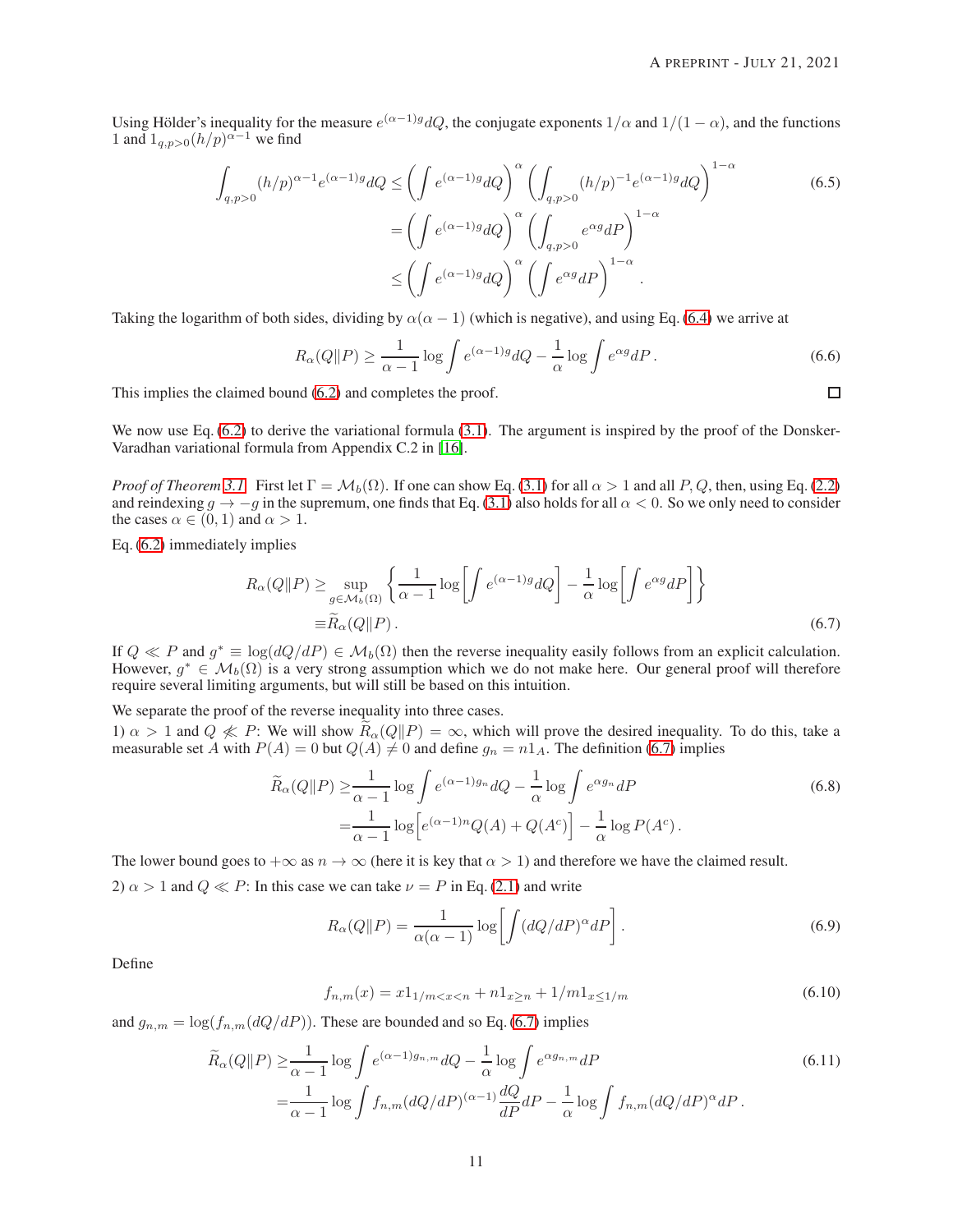Define  $f_{n,\infty}(x) = x1_{x\leq n} + n1_{x\geq n}$ . Using the dominated convergence theorem to take  $m \to \infty$  in [\(6.11\)](#page-10-1) we find

$$
\widetilde{R}_{\alpha}(Q||P) \ge \frac{1}{\alpha - 1} \log \int f_{n,\infty}(dQ/dP)^{(\alpha - 1)} \frac{dQ}{dP} dP - \frac{1}{\alpha} \log \int f_{n,\infty}(dQ/dP)^{\alpha} dP
$$
\n
$$
\ge \frac{1}{\alpha(\alpha - 1)} \log \int f_{n,\infty}(dQ/dP)^{\alpha} dP.
$$
\n(6.12)

To obtain the last line we used  $xf_{n,\infty}(x)^{\alpha-1} \ge f_{n,\infty}(x)^{\alpha}$ . Next, we have  $0 \le f_{n,\infty}(dQ/dP) \nearrow dQ/dP$  as  $n \to \infty$ , and so the monotone convergence theorem implies

$$
\widetilde{R}_{\alpha}(Q||P) \ge \frac{1}{\alpha(\alpha - 1)} \log \int (dQ/dP)^{\alpha} dP = R_{\alpha}(Q||P).
$$
\n(6.13)

This proves the claimed result for case 2.

3)  $\alpha \in (0, 1)$ : In this case definition [\(2.1\)](#page-2-2) becomes

<span id="page-11-1"></span>
$$
R_{\alpha}(Q||P) = \frac{1}{\alpha(\alpha - 1)} \log \left[ \int_{p>0} q^{\alpha} p^{1-\alpha} d\nu \right],
$$
\n(6.14)

where  $\nu$  is any sigma-finite positive measure for which  $dQ = qdv$  and  $dP = pd\nu$ . Define  $f_{n,m}(x)$  via Eq. [\(6.10\)](#page-10-2) and let  $g_{n,m} = \log(f_{n,m}(q/p))$ , where  $q/p$  is defined to be 0 if  $q = 0$  and  $+\infty$  if  $p = 0$  and  $q \neq 0$ . The functions  $g_{n,m}$  are bounded, hence Eq. [\(6.7\)](#page-10-0) implies

$$
\widetilde{R}_{\alpha}(Q||P) \ge -\frac{1}{1-\alpha} \log \int e^{(\alpha-1)g_{n,m}} dQ - \frac{1}{\alpha} \log \int e^{\alpha g_{n,m}} dP
$$
\n
$$
= -\frac{1}{1-\alpha} \log \int f_{n,m}(q/p)^{\alpha-1} q d\nu - \frac{1}{\alpha} \log \int f_{n,m}(q/p)^{\alpha} p d\nu.
$$
\n(6.15)

Define  $f_{\infty,m}(x) = x 1_{x>1/m} + 1/m 1_{x\leq 1/m}$ . We have the bound  $f_{n,m}(q/p)^{\alpha-1} \leq (1/m)^{\alpha-1}$  (here it is critical that  $\alpha \in (0,1)$ ) and so the dominated convergence theorem can be used to compute the  $n \to \infty$  limit of the first term on the right hand side of [\(6.15\)](#page-11-1), while the second term can be bounded using  $f_{n,m}(q/p)^{\alpha} \leq f_{\infty,m}(q/p)^{\alpha}$ . We thereby obtain

$$
\widetilde{R}_{\alpha}(Q||P) \ge -\frac{1}{1-\alpha} \log \int f_{\infty,m}(q/p)^{\alpha-1} q d\nu - \frac{1}{\alpha} \log \int f_{\infty,m}(q/p)^{\alpha} p d\nu
$$
\n
$$
\ge -\frac{1}{1-\alpha} \log \int_{q>0, p>0} q^{\alpha} p^{1-\alpha} d\nu - \frac{1}{\alpha} \log \int_{p>0} f_{\infty,m}(q/p)^{\alpha} p d\nu,
$$
\n(6.16)

where we used  $f_{\infty,m}(x) \geq x$  to obtain the second line. Using the dominated convergence theorem on the second term (which is always finite) we find

$$
\widetilde{R}_{\alpha}(Q||P) \ge -\frac{1}{1-\alpha} \log \int_{p>0} q^{\alpha} p^{1-\alpha} d\nu - \frac{1}{\alpha} \log \int_{p>0} q^{\alpha} p^{1-\alpha} d\nu
$$

$$
= \frac{1}{\alpha(\alpha-1)} \log \int_{p>0} q^{\alpha} p^{1-\alpha} d\nu = R_{\alpha}(Q||P).
$$

Therefore the claim is proven in case 3, and the proof of Eq. [\(3.1\)](#page-2-4) is complete.

In addition, now suppose that  $(\Omega, \mathcal{M})$  is a metric space with the Borel  $\sigma$ -algebra. We will next show that [\(3.1\)](#page-2-4) holds with  $\Gamma = C_b(\Omega)$ , the space of bounded continuous functions on  $\Omega$ . Define the probability measure  $\mu = (P + Q)/2$ and let  $g \in \mathcal{M}_b(\Omega)$ . Lusin's theorem (see, e.g., Appendix D in [\[15\]](#page-20-14)) implies that for all  $n \in \mathbb{Z}^+$  there exists a closed set  $F_n \subset \Omega$  such that  $\mu(F_n^c) < 1/n$  and  $g|_{F_n}$  is continuous. By the Tietze Extension Theorem (see, e.g., Theorem 4.16 in [\[18\]](#page-21-13)) there exists  $g_n \in C_b(\Omega)$  with  $||g_n||_{\infty} \le ||g||_{\infty}$  and  $g_n = g$  on  $F_n$ . Therefore

<span id="page-11-0"></span>
$$
\left| \int e^{(\alpha - 1)g_n} dQ - \int e^{(\alpha - 1)g} dQ \right| \leq (\|e^{(\alpha - 1)g_n}\|_{\infty} + \|e^{(\alpha - 1)g}\|_{\infty})Q(F_n^c)
$$
\n
$$
\leq 4e^{|\alpha - 1| \|g\|_{\infty}}/n \to 0
$$
\n(6.17)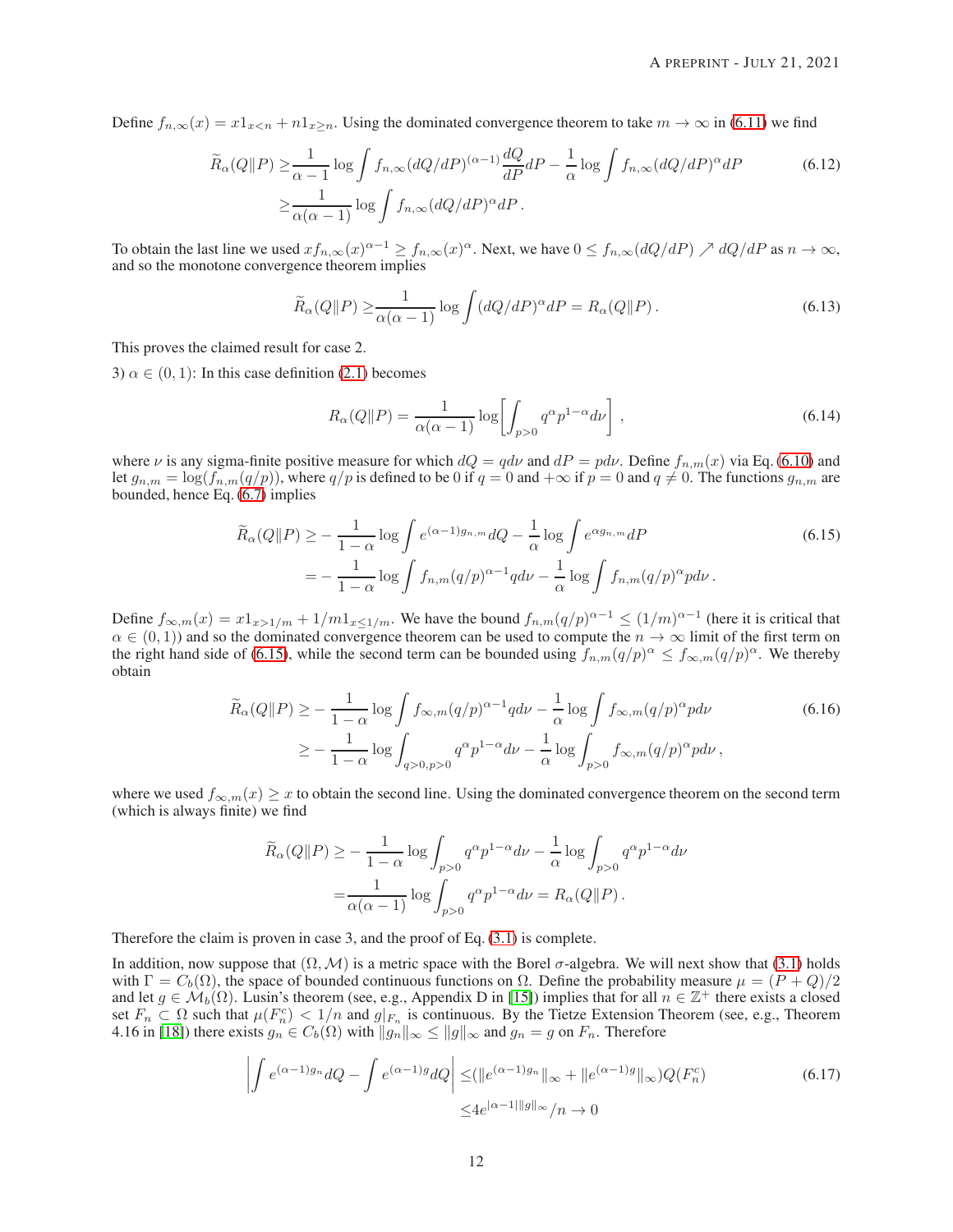as  $n \to \infty$ . Similarly, we have  $\lim_{n \to \infty} \int e^{\alpha g_n} dP = \int e^{\alpha g} dP$ . Hence

$$
\sup_{g \in C_b(\Omega)} \left\{ \frac{1}{\alpha - 1} \log \left[ \int e^{(\alpha - 1)g} dQ \right] - \frac{1}{\alpha} \log \left[ \int e^{\alpha g} dP \right] \right\}
$$
\n
$$
\geq \lim_{n \to \infty} \left( \frac{1}{\alpha - 1} \log \left[ \int e^{(\alpha - 1)g_n} dQ \right] - \frac{1}{\alpha} \log \left[ \int e^{\alpha g_n} dP \right] \right)
$$
\n
$$
= \frac{1}{\alpha - 1} \log \left[ \int e^{(\alpha - 1)g} dQ \right] - \frac{1}{\alpha} \log \left[ \int e^{\alpha g} dP \right].
$$
\nand so we have given

 $g \in \mathcal{M}_b(\Omega)$  was arbitrary and so we have proven

<span id="page-12-0"></span>
$$
\sup_{g \in C_b(\Omega)} \left\{ \frac{1}{\alpha - 1} \log \left[ \int e^{(\alpha - 1)g} dQ \right] - \frac{1}{\alpha} \log \left[ \int e^{\alpha g} dP \right] \right\} \n\geq \sup_{g \in \mathcal{M}_b(\Omega)} \left\{ \frac{1}{\alpha - 1} \log \left[ \int e^{(\alpha - 1)g} dQ \right] - \frac{1}{\alpha} \log \left[ \int e^{\alpha g} dP \right] \right\}.
$$
\n(6.19)

The reverse inequality is trivial. Therefore we have shown that [\(3.1\)](#page-2-4) holds with  $\Gamma = C_b(\Omega)$ . To see that (3.1) holds when  $\Gamma = \text{Lip}_b(\Omega)$ , use the fact that every  $g \in C_b(\Omega)$  is the pointwise limit of Lipschitz functions,  $g_n$ , with  $||g_n||_{\infty} \le ||g||_{\infty}$  (see Box 1.5 on page 6 of [\[50\]](#page-22-18)). The result then follows from a similar computation to the above, this time using the dominated convergence theorem.

Finally, we prove [\(3.1\)](#page-2-4) with  $\Gamma = \mathcal{M}(\Omega)$ . To do this we need to show

$$
R_{\alpha}(Q||P) \ge \frac{1}{\alpha - 1} \log \left[ \int e^{(\alpha - 1)g} dQ \right] - \frac{1}{\alpha} \log \left[ \int e^{\alpha g} dP \right]
$$
(6.20)

for all  $g \in \mathcal{M}(\Omega)$ . The equality [\(3.1\)](#page-2-4) then follows by combining Eq. [\(6.20\)](#page-12-1) with Theorem [3.1.](#page-2-0) To prove the bound [\(6.20\)](#page-12-1) we start by fixing  $g \in \mathcal{M}(\Omega)$  and defining the truncated functions  $g_{n,m} = -n1_{g<-n} + g1_{-n \leq g \leq m} + m1_{g>m}$ . These are bounded and so Theorem [3.1](#page-2-0) implies

$$
R_{\alpha}(Q||P) \ge \frac{1}{\alpha - 1} \log \left[ \int e^{(\alpha - 1)g_{n,m}} dQ \right] - \frac{1}{\alpha} \log \left[ \int e^{\alpha g_{n,m}} dP \right].
$$
\n(6.21)

We now consider three cases, based on the value of  $\alpha$ .

1)  $\alpha > 1$ : If  $\int e^{\alpha g} dP = \infty$  then Eq. [\(6.20\)](#page-12-1) is trivial (due to our convention that  $\infty - \infty = -\infty$ , this is true even if  $\int e^{(\alpha-1)g} dQ = \infty$ , so suppose  $\int e^{\alpha g} dP < \infty$ . When  $\alpha > 1$ , Eq. [\(6.21\)](#page-12-2) involves integrals of the form  $\int e^{c g_{n,m}} d\mu$ where  $c > 0$  and  $\mu$  is a probability measure. We have  $\lim_{n\to\infty} e^{cg_n} = e^{cg_m}$  where  $g_m \equiv g1_{g\leq m} + m1_{g>m}$  and  $e^{c g_{n,m}} \leq e^{cm}$  for all *n*. Therefore the dominated convergence theorem implies

<span id="page-12-2"></span><span id="page-12-1"></span>
$$
\lim_{n \to \infty} \int e^{cg_{n,m}} d\mu = \int e^{cg_m} d\mu. \tag{6.22}
$$

We have  $0 \le e^{c g_m} \nearrow e^{c g}$  as  $m \to \infty$  and hence the monotone convergence theorem yields

$$
\lim_{m \to \infty} \lim_{n \to \infty} \int e^{cg_n} d\mu = \lim_{m \to \infty} \int e^{cg_m} d\mu = \int e^{cg} d\mu.
$$
\n(6.23)

Therefore we can take the iterated limit of Eq. [\(6.21\)](#page-12-2) to obtain

$$
R_{\alpha}(Q||P) \ge \frac{1}{\alpha - 1} \log \left[ \int e^{(\alpha - 1)g} dQ \right] - \frac{1}{\alpha} \log \left[ \int e^{\alpha g} dP \right]
$$
(6.24)

(note that we are in the sub-case where the second term is finite, and so this is true even if  $\int e^{(\alpha-1)g} dQ = \infty$ ). This proves the claim in case 1.

2)  $\alpha$  < 0: Use Eq. [\(2.2\)](#page-2-3) and apply the result of case 1 to the function  $-g$  to obtain [\(6.20\)](#page-12-1).

3)  $0 < \alpha < 1$ : If either  $\int e^{(\alpha-1)g} dQ = \infty$  or  $\int e^{\alpha g} dP = \infty$  then the bound [\(6.20\)](#page-12-1) is again trivial, so suppose they are both finite. For  $c \in \mathbb{R}$  we can bound  $e^{cg_{n,n}} \leq 1 + e^{cg}$  and  $\lim_{n \to \infty} e^{cg_{n,n}} = e^{cg}$ . Therefore the dominated convergence theorem implies that

$$
R_{\alpha}(Q||P) \ge \lim_{n \to \infty} \left( \frac{1}{\alpha - 1} \log \left[ \int e^{(\alpha - 1)g_{n,n}} dQ \right] - \frac{1}{\alpha} \log \left[ \int e^{\alpha g_{n,n}} dP \right] \right)
$$
  
= 
$$
\frac{1}{\alpha - 1} \log \left[ \int e^{(\alpha - 1)g} dQ \right] - \frac{1}{\alpha} \log \left[ \int e^{\alpha g} dP \right].
$$
 (6.25)

This proves Eq. [\(6.20\)](#page-12-1) in case 3 and thus completes the proof of Eq. [\(3.1\)](#page-2-4) when  $\Gamma = \mathcal{M}(\Omega)$ . Eq. [\(3.1\)](#page-2-4) for the spaces between  $\mathcal{M}_h(\Omega)$  (or Lip<sub>k</sub> $(\Omega)$ ) and  $\mathcal{M}(\Omega)$  then easily follows. between  $\mathcal{M}_b(\Omega)$  (or  $\mathrm{Lip}_b(\Omega)$ ) and  $\mathcal{M}(\Omega)$  then easily follows.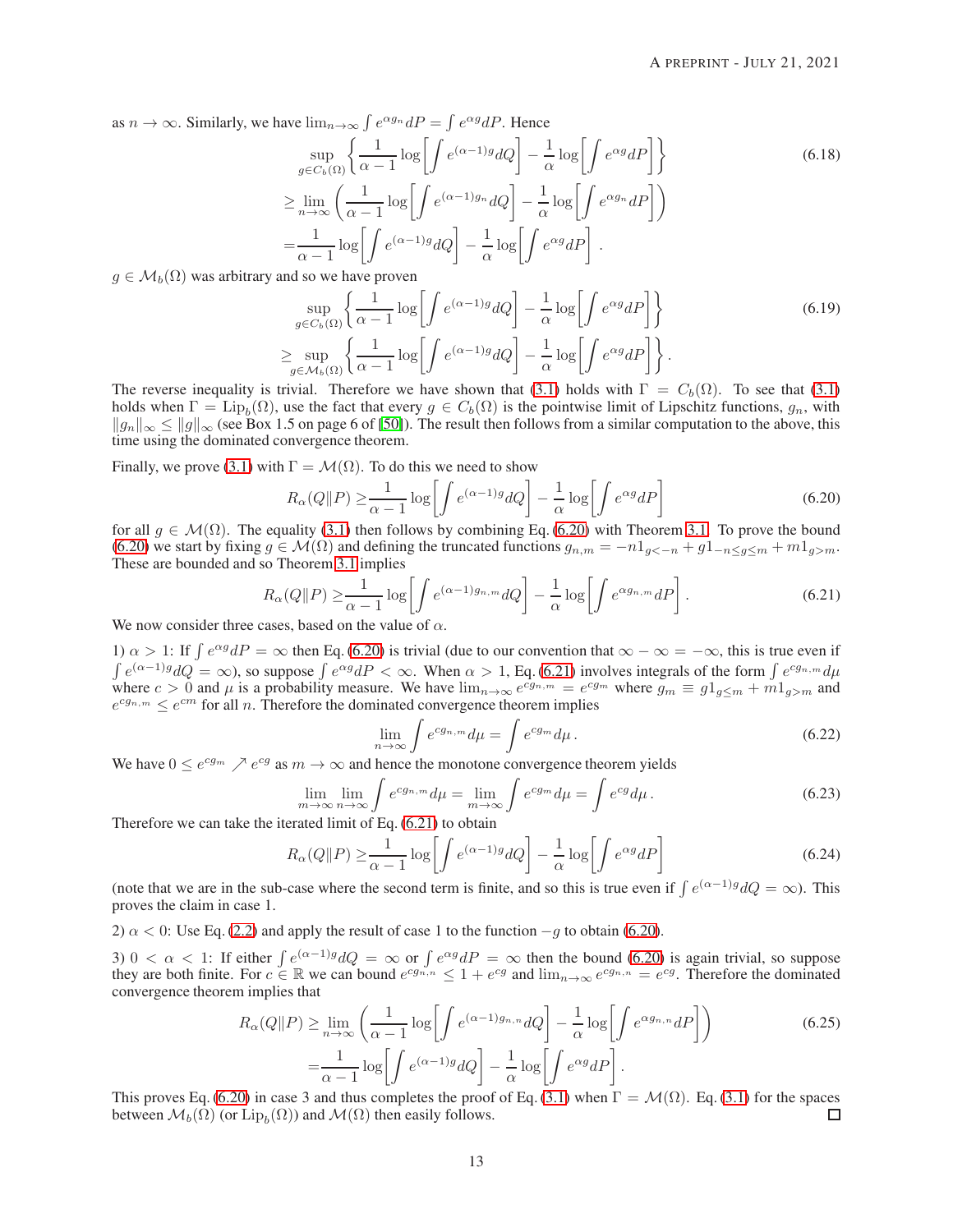We end this subsection by deriving a formula for the optimizer.

*Proof of Corollary* [3.2.](#page-2-1) If  $Q \ll P$ ,  $dQ/dP > 0$ , and  $(dQ/dP)^{\alpha} \in L^1(P)$  then we also have  $P \ll Q$ . By taking  $\nu = P$  in [\(2.1\)](#page-2-2) (and for  $\alpha < 0$ , using the definition [\(2.2\)](#page-2-3)) we find

$$
R_{\alpha}(Q||P) = \frac{1}{\alpha(\alpha - 1)} \log \int (dQ/dP)^{\alpha} dP.
$$
 (6.26)

Letting  $g^* = \log dQ/dP$ , it is straightforward to show by direct calculation that

$$
\frac{1}{\alpha - 1} \log \left[ \int e^{(\alpha - 1)g^*} dQ \right] - \frac{1}{\alpha} \log \left[ \int e^{\alpha g^*} dP \right] = \frac{1}{\alpha(\alpha - 1)} \log \int \left( dQ/dP \right)^{\alpha} dP. \tag{6.27}
$$

This, together with Theorem [3.1,](#page-2-0) implies that Eq. [\(3.1\)](#page-2-4) holds for any  $\Gamma$  with  $g^* \in \Gamma \subset \mathcal{M}(\Omega)$  and  $g^*$  is an optimizer. This completes the proof.

#### <span id="page-13-0"></span>6.2 Consistency Proof

In this subsection we prove consistency of the Rényi divergence estimator  $(4.9)$ .

*Proof of Lemma* [4.3.](#page-5-0) Both assumptions 1a and 2a imply that for  $\phi \in \Phi$  there exists  $\psi \in \Psi$  with  $|\phi| \leq \psi$ . Either of the integrability assumptions 1b - 1c or 2b - 2c then imply that all expectations on the right hand side of Eq. [\(4.5\)](#page-6-5) are finite. Define the probability measure  $\mu = (P+Q)/2$ .  $\Omega$  is a complete separable metric space, hence  $\mu$  is inner regular. In particular, for any  $\delta > 0$  there exists a compact set  $K_{\delta}$  such that  $\mu(K_{\delta}) > 1 - \delta$ . Fix  $g \in \text{Lip}_{b}(\Omega)$ . Assumptions 1a and 2a imply that there exists  $\psi_q \in \Psi$  such that  $|g| \leq \psi_q$  and for all  $\delta, \epsilon > 0$  there exists  $\phi_{\delta,\epsilon} \in \Phi$  with  $|\phi_{\delta,\epsilon}| \leq \psi_q$ and, in the case of 1a,

<span id="page-13-2"></span><span id="page-13-1"></span>
$$
\sup_{x \in K_{\delta}} |g(x) - \phi_{\delta,\epsilon}(x)| < \epsilon \,, \tag{6.28}
$$

while in the case of 2a we have

$$
\max\left\{ \left( \int_{K_{\delta}} |g - \phi_{\delta,\epsilon}|^p dQ \right)^{1/p}, \left( \int_{K_{\delta}} |g - \phi_{\delta,\epsilon}|^p dP \right)^{1/p} \right\} < \epsilon. \tag{6.29}
$$

The fact that g and  $\phi_{\delta,\epsilon}$  are bounded by  $\psi_g$  implies

$$
\int e^{(\alpha-1)\phi_{\delta,\epsilon}} dQ, \int e^{(\alpha-1)g} dQ \in [M_{g,-}, M_{g,+}], \quad \int e^{\alpha\phi_{\delta,\epsilon}} dP, \int e^{\alpha g} dP \in [N_{g,-}, N_{g,+}], \tag{6.30}
$$

where  $M_{g,\pm} \equiv \int e^{\pm |\alpha-1|\psi_g} dQ \in (0,\infty)$ ,  $N_{g,\pm} \equiv \int e^{\pm |\alpha|\psi_g} dP \in (0,\infty)$ . Using the fact that log is  $1/c$ -Lipschitz on  $[c, \infty)$  for all  $c > 0$  we can compute

$$
\left| \frac{1}{\alpha - 1} \log \int e^{(\alpha - 1)g} dQ - \frac{1}{\alpha} \log \int e^{\alpha g} dP \right|
$$
\n
$$
- \left( \frac{1}{\alpha - 1} \log \int e^{(\alpha - 1)\phi_{\delta, \epsilon}} dQ - \frac{1}{\alpha} \log \int e^{\alpha \phi_{\delta, \epsilon}} dP \right) \right|
$$
\n
$$
\leq \frac{1}{|\alpha - 1|M_{g,-}|} \left| \int e^{(\alpha - 1)g} dQ - \int e^{(\alpha - 1)\phi_{\delta, \epsilon}} dQ \right| + \frac{1}{|\alpha| N_{g,-}} \left| \int e^{\alpha g} dP - \int e^{\alpha \phi_{\delta, \epsilon}} dP \right|
$$
\n
$$
\leq \frac{1}{|\alpha - 1|M_{g,-}} \int_{K_{\delta}} \left| e^{(\alpha - 1)g} - e^{(\alpha - 1)\phi_{\delta, \epsilon}} \right| dQ + \frac{2}{|\alpha - 1|M_{g,-}} \int e^{|\alpha - 1|\psi_{g}} 1_{K_{\delta}^{c}} dQ
$$
\n
$$
+ \frac{1}{|\alpha| N_{g,-}} \int_{K_{\delta}} \left| e^{\alpha g} - e^{\alpha \phi_{\delta, \epsilon}} \right| dP + \frac{2}{|\alpha| N_{g,-}} \int e^{|\alpha|\psi_{g}} 1_{K_{\delta}^{c}} dP.
$$
\n
$$
\therefore \left| \frac{1}{|\alpha| N_{g,-}} \int_{K_{\delta}} e^{|\alpha| g} dQ - \frac{1}{|\alpha| N_{g,-}} \int e^{|\alpha| g} 1_{K_{\delta}^{c}} dQ
$$

Under assumption 1a, and restricting to  $\epsilon \leq 1$  we can use [\(6.28\)](#page-13-1) to bound  $|\phi_{\delta,\epsilon}| \leq ||g||_{\infty} + 1$  on  $K_{\delta}$  and so  $|e^{cg}$  $e^{c\phi_{\delta,\epsilon}}|1_{K_{\delta}} \leq |c|e^{|c|(|g||_{\infty}+1)}\epsilon$  for  $c \in \mathbb{R}$ . Under assumption 2a we can use [\(6.29\)](#page-13-2) and Hölder's inequality to bound

$$
\frac{1}{|\alpha - 1|M_{g,-}} \int_{K_{\delta}} \left| e^{(\alpha - 1)g} - e^{(\alpha - 1)\phi_{\delta,\epsilon}} \right| dQ + \frac{1}{|\alpha|N_{g,-}} \int_{K_{\delta}} \left| e^{\alpha g} - e^{\alpha \phi_{\delta,\epsilon}} \right| dP
$$
\n
$$
\leq \frac{1}{M_{g,-}} \int_{K_{\delta}} e^{|\alpha - 1|\psi_g|} |g - \phi_{\delta,\epsilon}| dQ + \frac{1}{N_{g,-}} \int_{K_{\delta}} e^{|\alpha|\psi_g|} |g - \phi_{\delta,\epsilon}| dP
$$
\n
$$
\leq \frac{1}{M_{g,-}} \left( \int e^{q|\alpha - 1|\psi_g} dQ \right)^{1/q} \epsilon + \frac{1}{N_{g,-}} \left( \int e^{q|\alpha|\psi_g} dP \right)^{1/q} \epsilon.
$$
\n(6.32)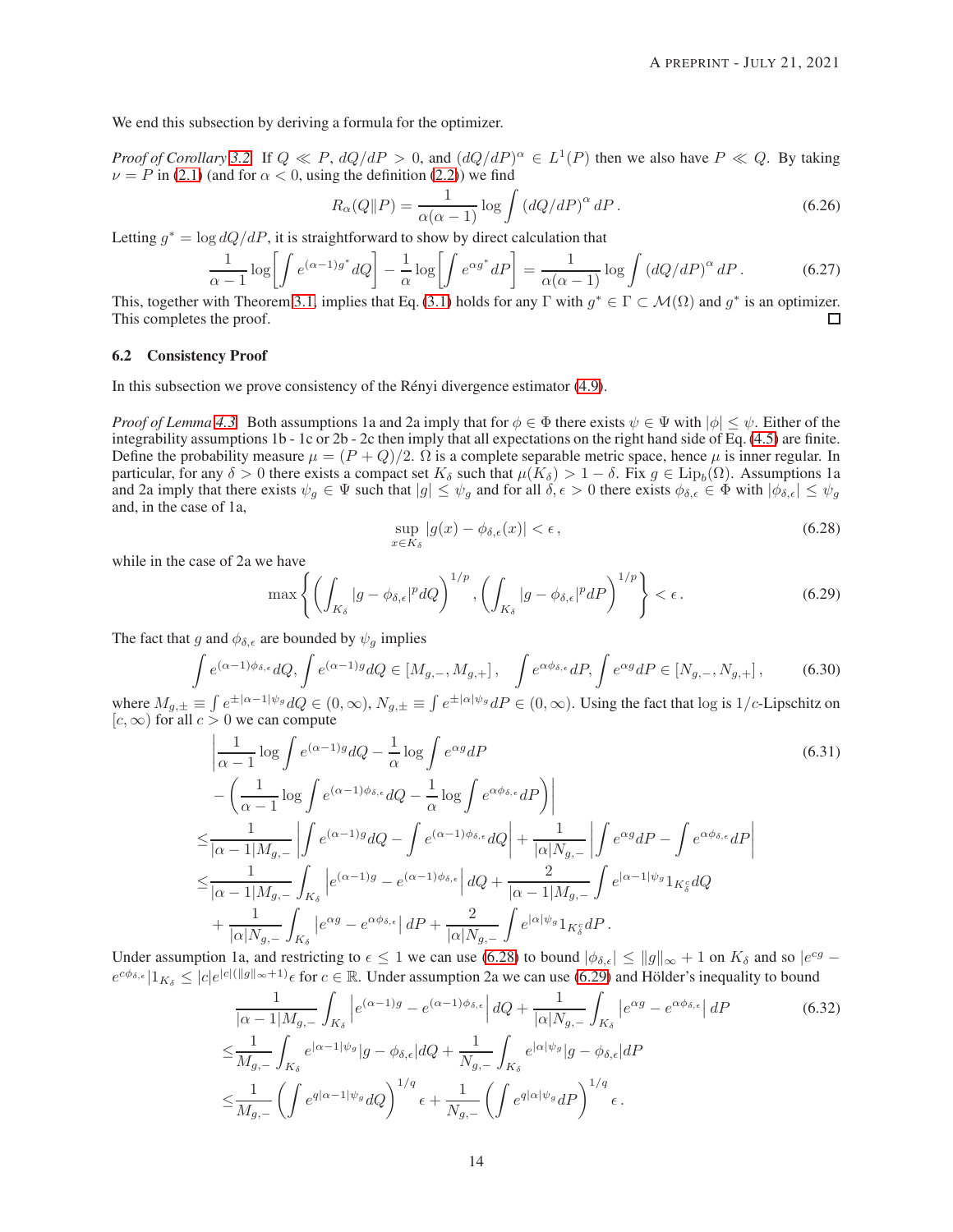In either case, we find

$$
\frac{1}{\alpha - 1} \log \int e^{(\alpha - 1)g} dQ - \frac{1}{\alpha} \log \int e^{\alpha g} dP
$$
\n
$$
\leq \sup_{\phi \in \Phi} \left\{ \frac{1}{\alpha - 1} \log \int e^{(\alpha - 1)\phi} dQ - \frac{1}{\alpha} \log \int e^{\alpha \phi} dP \right\} + D_{\delta, \epsilon},
$$
\n
$$
D_{\delta, \epsilon} \equiv D_g \epsilon + \frac{2}{|\alpha - 1| M_{g,-}} \int_{K_g^c} e^{|\alpha - 1| \psi_g} dQ + \frac{2}{|\alpha| N_{g,-}} \int_{K_g^c} e^{|\alpha| \psi_g} dP,
$$
\n(6.33)

where  $D_g \in (0, \infty)$  is given by

$$
D_g = M_{g,-}^{-1} e^{|\alpha - 1|(|g||_{\infty} + 1)} + N_{g,-}^{-1} e^{|\alpha|(|g||_{\infty} + 1)}
$$
(6.34)

under assumption 1 and by

$$
D_g = M_{g,-}^{-1} \left( \int e^{q|\alpha - 1| \psi_g} dQ \right)^{1/q} + N_{g,-}^{-1} \left( \int e^{q|\alpha| \psi_g} dP \right)^{1/q} \tag{6.35}
$$

under assumption 2. Under either set of assumptions we have  $e^{|\alpha-1|\psi_g} \in L^1(Q)$  and  $e^{|\alpha|\psi_g} \in L^1(P)$ . Combining this fact with  $Q(K_{\delta}^c), P(K_{\delta}^c) \le 2\delta$  we can use the dominated convergence theorem for convergence in measure to compute

$$
\lim_{\delta \searrow 0} \int_{K_{\delta}^c} e^{|\alpha - 1| \psi_g} dQ = 0 = \lim_{\delta \searrow 0} \int_{K_{\delta}^c} e^{|\alpha| \psi_g} dP \tag{6.36}
$$

(here it is important that  $\psi_g$  is independent of  $\delta$ ). Therefore taking  $\epsilon, \delta \searrow 0$  we obtain

$$
\frac{1}{\alpha - 1} \log \int e^{(\alpha - 1)g} dQ - \frac{1}{\alpha} \log \int e^{\alpha g} dP
$$
\n
$$
\leq \sup_{\phi \in \Phi} \left\{ \frac{1}{\alpha - 1} \log \int e^{(\alpha - 1)\phi} dQ - \frac{1}{\alpha} \log \int e^{\alpha \phi} dP \right\}.
$$
\n(6.37)

This holds for all  $g \in \text{Lip}_b(\Omega)$  and so

<span id="page-14-0"></span>
$$
\sup_{g \in \text{Lip}_b(\Omega)} \left\{ \frac{1}{\alpha - 1} \log \int e^{(\alpha - 1)g} dQ - \frac{1}{\alpha} \log \int e^{\alpha g} dP \right\}
$$
\n
$$
\leq \sup_{\phi \in \Phi} \left\{ \frac{1}{\alpha - 1} \log \int e^{(\alpha - 1)\phi} dQ - \frac{1}{\alpha} \log \int e^{\alpha \phi} dP \right\}.
$$
\n(6.38)

Using Theorem [3.1](#page-2-0) with  $\Gamma = \text{Lip}_b(\Omega)$  we see that the left hand side of [\(6.38\)](#page-14-0) equals  $R_\alpha(Q||P)$ . Theorem 3.1 with  $\Gamma = \mathcal{M}(\Omega)$  implies that the right hand side of [\(6.38\)](#page-14-0) is bounded above by  $R_{\alpha}(Q||P)$ . This proves the claim.

*Proof of Theorem [4.6.](#page-6-0)* Compactness of  $\Theta_k$  and continuity of  $\phi_k$  in  $\theta$  implies  $\hat{R}^{n,k}_{\alpha}(Q||P)$  are real-valued and measurable. For  $k \in \mathbb{Z}^+$  define

$$
R_{\alpha}^{k}(Q||P) \equiv \sup_{\theta \in \Theta_{k}} \left\{ \frac{1}{\alpha - 1} \log \int e^{(\alpha - 1)\phi_{k,\theta}} dQ - \frac{1}{\alpha} \log \int e^{\alpha \phi_{k,\theta}} dP \right\}.
$$
 (6.39)

By using the bound

$$
\begin{split} &\left| R_{\alpha}^{k}(Q||P) - \widehat{R}_{\alpha}^{n,k}(Q||P) \right| \\ \leq & \frac{1}{|\alpha - 1|} \sup_{\theta \in \Theta_{k}} \left| \log \left[ \int e^{(\alpha - 1)\phi_{k,\theta}} dQ \right] - \log \left[ \frac{1}{n} \sum_{i=1}^{n} e^{(\alpha - 1)\phi_{k}(X_{i},\theta)} \right] \right| \\ &+ \frac{1}{|\alpha|} \sup_{\theta \in \Theta_{k}} \left| \log \left[ \int e^{\alpha \phi_{k,\theta}} dP \right] - \log \left[ \frac{1}{n} \sum_{i=1}^{n} e^{\alpha \phi_{k}(Y_{i},\theta)} \right] \right|, \end{split} \tag{6.40}
$$

together with the facts that

$$
\int e^{(\alpha-1)\phi_k} \theta \, dQ \ge \int e^{-|\alpha-1|\psi_k} \, dQ \,, \quad \int e^{\alpha \phi_k} \theta \, dP \ge \int e^{-|\alpha|\psi_k} \, dP, \quad \theta \in \Theta_k \,, \tag{6.41}
$$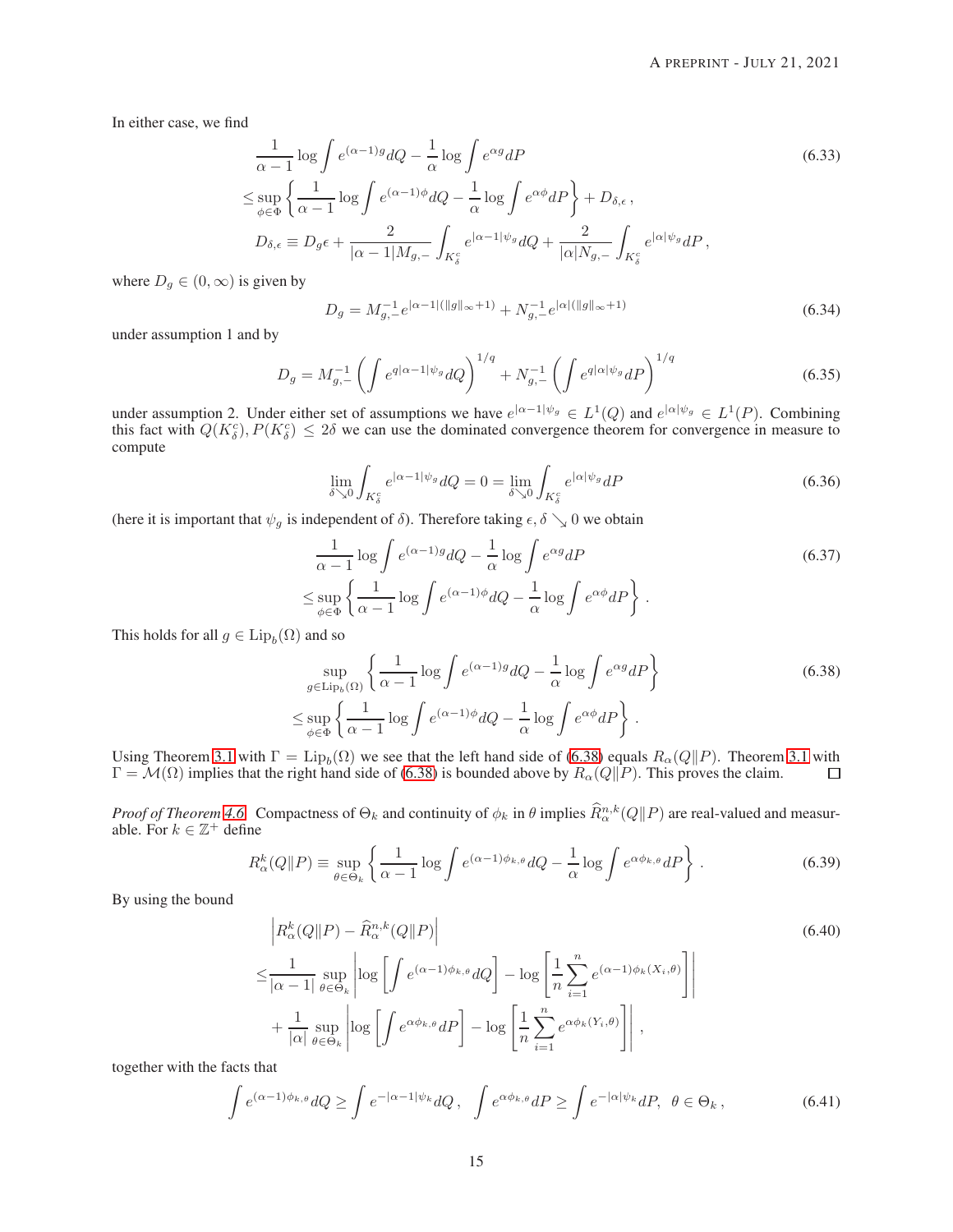and log is  $1/c$ -Lipschitz on  $[c, \infty)$  for all  $c > 0$ , we can compute the following for all  $\eta > 0$ :

<span id="page-15-0"></span>
$$
\left\{\left|R_{\alpha}^{k}(Q\|P)-\widehat{R}_{\alpha}^{n,k}(Q\|P)\right|\geq\eta\right\}
$$
\n
$$
\subset\left\{\sup_{\theta\in\Theta_{k}}\left|\log\left[\int e^{(\alpha-1)\phi_{k,\theta}}dQ\right]-\log\left[\frac{1}{n}\sum_{i=1}^{n}e^{(\alpha-1)\phi_{k}(\overline{X}_{i},\theta)}\right]\right|\geq|\alpha-1|\eta/2
$$
\nand 
$$
\sup_{\theta\in\Theta_{k}}\left|\frac{1}{n}\sum_{i=1}^{n}e^{(\alpha-1)\phi_{k}(\overline{X}_{i},\theta)}-\int e^{(\alpha-1)\phi_{k,\theta}}dQ\right|\leq E_{Q}[e^{-|\alpha-1|\psi_{k}}]/2\right\}
$$
\n
$$
\cup\left\{\sup_{\theta\in\Theta_{k}}\left|\frac{1}{n}\sum_{i=1}^{n}e^{(\alpha-1)\phi_{k}(\overline{X}_{i},\theta)}-\int e^{(\alpha-1)\phi_{k,\theta}}dQ\right|>E_{Q}[e^{-|\alpha-1|\psi_{k}}]/2\right\}
$$
\n
$$
\cup\left\{\sup_{\theta\in\Theta_{k}}\left|\log\left[\int e^{\alpha\phi_{k,\theta}}dP\right]-\log\left[\frac{1}{n}\sum_{i=1}^{n}e^{\alpha\phi_{k}(\overline{Y}_{i},\theta)}\right]\right|\geq|\alpha|\eta/2
$$
\nand 
$$
\sup_{\theta\in\Theta_{k}}\left|\frac{1}{n}\sum_{i=1}^{n}e^{\alpha\phi_{k}(\overline{Y}_{i},\theta)}-\int e^{\alpha\phi_{k,\theta}}dP\right|\leq E_{P}[e^{-|\alpha|\psi_{k}}]/2\right\}
$$
\n
$$
\cup\left\{\sup_{\theta\in\Theta_{k}}\left|\frac{1}{n}\sum_{i=1}^{n}e^{\alpha\phi_{k}(\overline{Y}_{i},\theta)}-\int e^{\alpha\phi_{k,\theta}}dP\right|>E_{P}[e^{-|\alpha|\psi_{k}}]/2\right\}
$$
\n
$$
\subset\left\{\sup_{\theta\in\Theta_{k}}\left|\frac{1}{n}\sum_{i=1}^{n}e^{(\alpha-1)\phi_{k}(\overline{X}_{i},\theta)}-E_{\mathbb{P}}[e^{(\alpha-1)\phi_{k}(\overline{X}_{
$$

For all  $\theta \in \Theta_k$  we have  $|e^{(\alpha-1)\phi_k(X_i,\theta)}| \leq e^{|\alpha-1|\psi_k(X_i)} \in L^1(\mathbb{P})$  and  $|e^{\alpha\phi_k(Y_i,\theta)}| \leq e^{|\alpha|\psi_k(Y_i)} \in L^1(\mathbb{P})$ , therefore the uniform law of large numbers (see Lemma 3.10 in [\[20\]](#page-21-14)) implies convergence in probability:

$$
\lim_{n \to \infty} \mathbb{P}\left(\sup_{\theta \in \Theta_k} \left| n^{-1} \sum_{i=1}^n \left( e^{(\alpha-1)\phi_k(X_i,\theta)} - E_{\mathbb{P}}\left[e^{(\alpha-1)\phi_k(X_i,\theta)}\right] \right) \right| \ge \epsilon \right) = 0,
$$
\n
$$
\lim_{n \to \infty} \mathbb{P}\left(\sup_{\theta \in \Theta_k} \left| n^{-1} \sum_{i=1}^n \left( e^{\alpha\phi_k(Y_i,\theta)} - E_{\mathbb{P}}\left[e^{\alpha\phi_k(Y_i,\theta)}\right] \right) \right| \ge \epsilon \right) = 0
$$
\n(6.43)

for all  $\epsilon > 0$ . Combined with Eq. [\(6.42\)](#page-15-0) this implies

<span id="page-15-1"></span>
$$
\lim_{n \to \infty} \mathbb{P}\left( \left| R_{\alpha}^{k}(Q \| P) - \widehat{R}_{\alpha}^{n,k}(Q \| P) \right| \geq \eta \right) = 0. \tag{6.44}
$$

To finish, consider the following two cases.

1.  $R_{\alpha}(Q||P) < \infty$ : Fix  $\delta > 0$ . The assumption [\(4.6\)](#page-6-1) implies that there exists K such that for  $k \geq K$  we have  $R_{\alpha}(Q||P) - \delta/2 \le R_{\alpha}^{k}(Q||P) \le R_{\alpha}(Q||P)$ . Hence, for  $k \ge K$ , Eq. [\(6.44\)](#page-15-1) implies

$$
\mathbb{P}(|R_{\alpha}(Q||P) - \widehat{R}_{\alpha}^{n,k}(Q||P)| \ge \delta) \le \mathbb{P}(|R_{\alpha}^k(Q||P) - \widehat{R}_{\alpha}^{n,k}(Q||P)| \ge \delta/2) \to 0 \tag{6.45}
$$

as  $n \to \infty$ . This proves the claimed result when  $R_{\alpha}(Q||P) < \infty$ .

2.  $R_{\alpha}(Q||P) = \infty$ : Fix  $M > 0$  and  $\delta > 0$ . The assumption [\(4.6\)](#page-6-1) implies that there exists K such that for all  $k \geq K$  we have

$$
R_{\alpha}^{k}(Q||P) \equiv \sup_{\theta \in \Theta_{k}} \left\{ \frac{1}{\alpha - 1} \log \int e^{(\alpha - 1)\phi_{k,\theta}} dQ - \frac{1}{\alpha} \log \int e^{\alpha \phi_{k,\theta}} dP \right\} \ge M + \delta. \tag{6.46}
$$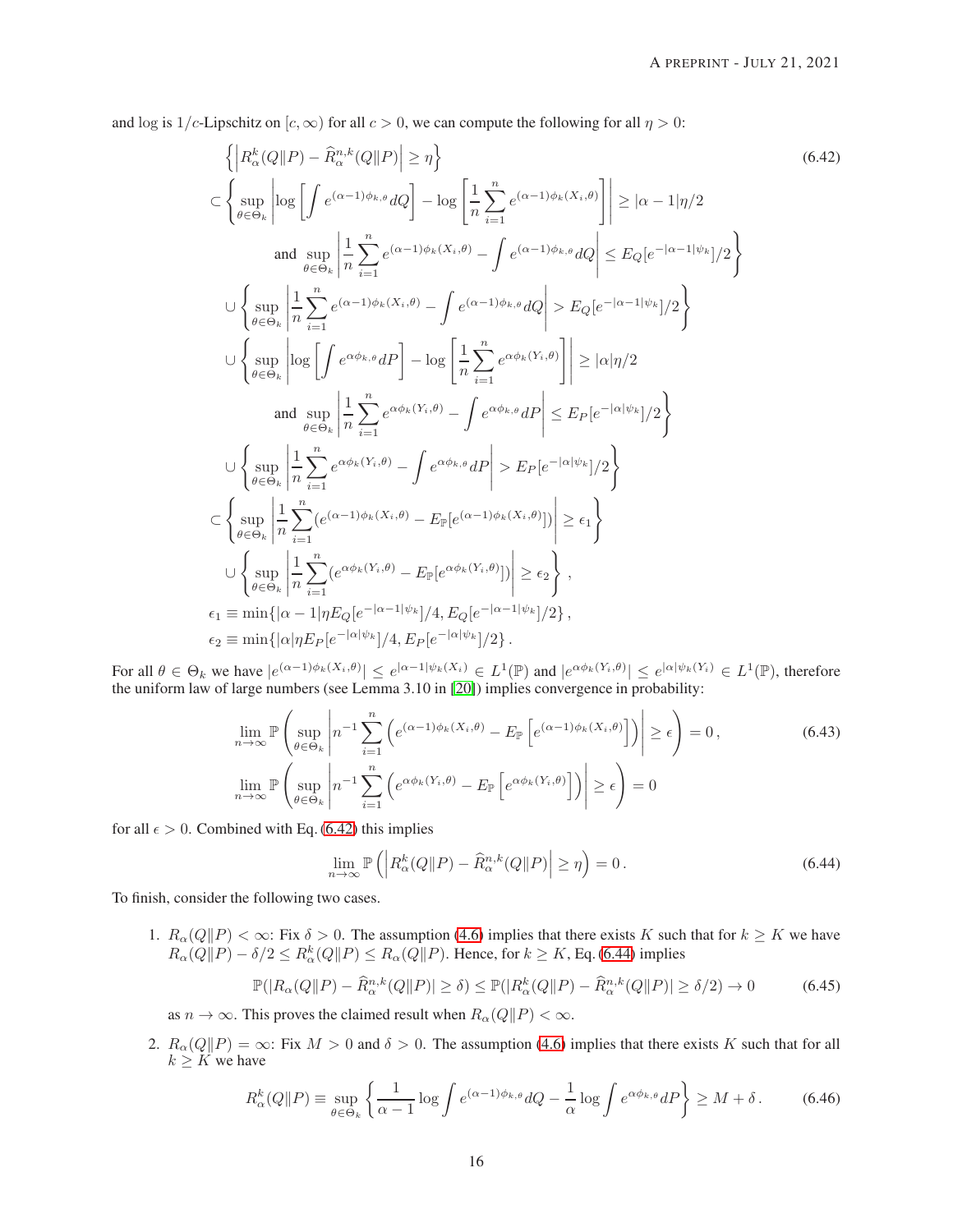Hence for  $k > K$  we can use [\(6.44\)](#page-15-1) to obtain

$$
\mathbb{P}(\widehat{R}_{\alpha}^{n,k}(Q||P) \le M) \le \mathbb{P}\left(|R_{\alpha}^k(Q||P) - \widehat{R}_{\alpha}^{n,k}(Q||P)| \ge \delta\right) \to 0\tag{6.47}
$$

as  $n \to \infty$ . This proves the claimed result when  $R_{\alpha}(Q||P) = \infty$ .

 $\Box$ 

## <span id="page-16-0"></span>6.3 Applying Theorem [4.6](#page-6-0) to Several Classes of Neural Networks

Here we prove consistency of the neural network estimators that were discussed in Section [4.1.](#page-4-0) Specifically, we show they satisfy all of the properties required to apply Theorem [4.6.](#page-6-0)

1. Measures with compact support: Let  $\Omega \subset \mathbb{R}^m$  be compact,  $\Phi$  be a family of neural networks that satisfy the universal approximation property [\(4.3\)](#page-4-1), and let  $\Phi_k \subset \overline{\Phi}$  be the set of networks with depth and width bounded by k and parameter values restricted to  $[-a_k, a_k]$ , where  $a_k \nearrow \infty$ . Let  $\Psi$  be the set of positive constants. Then the assumptions of Theorem [4.6](#page-6-0) are satisfied and hence the estimator [\(4.1\)](#page-3-4) is consistent.

*Proof.* To see this, first note that compactness of  $\Omega$  implies that every  $\phi \in \Phi$  is bounded and so property 1 of Definition [4.1](#page-5-1) is trivial. Property 2 of Definition [4.1](#page-5-1) easily follows from the universal approximation property [\(4.3\)](#page-4-1) applied to the compact set  $\Omega$ . Therefore  $\Phi$  has the Ψ-bounded  $L^{\infty}$  approximation property. Assumptions 1b and 1c of Lemma [4.3](#page-5-0) are trivial, as  $\psi \in \Psi$  are bounded, and so we have [\(4.5\)](#page-6-5). Eq. [\(4.6\)](#page-6-1) then follows from the fact that  $\Phi_k$  increase to  $\Phi$ . The remaining items 2 - 5 in Assumption [4.4](#page-6-3) then follow from compactness of K and boundedness of  $\psi \in \Psi$ .  $\Box$ 

2. Non-compact support, bounded Lipschitz activation functions: Let  $\Omega = \mathbb{R}^m$  and  $\Phi$  be the family of neural networks with 2 hidden layers, arbitrary width, and activation function  $\sigma : \mathbb{R} \to \mathbb{R}$ . Let  $\Phi_k \subset \Phi$  be the set of width-k networks with parameter values restricted to  $[-a_k, a_k]$ , where  $a_k \nearrow \infty$ , and let  $\Psi$  be the set of positive constants. If the activation function,  $\sigma$ , is bounded and there exists  $(c, d) \subset \mathbb{R}$  on which  $\sigma$  is one-to-one and Lipschitz then the estimator [\(4.1\)](#page-3-4) is consistent.

*Proof.* To prove this, first note that boundedness of  $\sigma$  implies boundedness of every  $\phi \in \Phi$ . Therefore 1 of Definition [4.1](#page-5-1) holds. For any  $g \in \text{Lip}_b(\mathbb{R}^m)$  we can find  $b \in \mathbb{R}$ ,  $a > 0$  such that the range of  $(g - b)/a$  is contained in  $(c, d)$ , and hence  $\sigma^{-1}((g - b)/a)$  is well-defined and continuous. Let L be the Lipschitz constant for  $\sigma$  on  $(c, d)$  and define  $\psi \equiv \max\{|b| + a||\sigma||_{\infty}, ||g||_{\infty}\}\in \Psi$ . Then  $|g| \leq \psi$  and, by the universal approximation property in [\[43\]](#page-22-13), for any compact  $K \subset \mathbb{R}^m$  and any  $\epsilon > 0$  there exists a network with one hidden layer,  $\phi_{\epsilon}$ , that satisfies

$$
\sup_{K} |\sigma^{-1}((g-b)/a) - \phi_{\epsilon}| \le \epsilon/(aL). \tag{6.48}
$$

Therefore

$$
\sup_{K} |g - (b + a\sigma(\phi_{\epsilon}))| \le aL \sup_{K} |\sigma^{-1}((g - b)/a) - \phi_{\epsilon}| \le \epsilon.
$$
\n(6.49)

We have  $b + a\sigma(\phi_{\epsilon}) \in \Phi$  (as we have simply added a second hidden layer to the network  $\phi_{\epsilon}$ ) and  $|b + \epsilon|$  $a\sigma(\phi_{\epsilon}) \leq \psi$ . This completes the proof of the Ψ-bounded  $L^{\infty}$  approximation property. Properties 1b and 1c of Lemma [4.3](#page-5-0) are trivial and so we can conclude [\(4.5\)](#page-6-5). The sets  $\Phi_k$  increase to  $\Phi$  and so, combined with [\(4.5\)](#page-6-5), we can conclude [\(4.6\)](#page-6-1). The remaining items in Assumption [4.4](#page-6-3) hold due to boundedness of  $\psi \in \Psi$ , uniform boundedness of the parameter values for  $\phi \in \Phi_k$ , and boundedness of the activation function. uniform boundedness of the parameter values for  $\phi \in \Phi_k$ , and boundedness of the activation function.

3. Non-compact support, unbounded Lipschitz activation function: Let  $p \in (1,\infty)$  and  $\Omega = \mathbb{R}^m$ , equipped with the  $\ell^p$ -norm. Let Q and P be probability measures on  $\Omega$  that have finite moment generating functions everywhere and have densities  $dQ/dx$  and  $dP/dx$  that are bounded on compact sets. Define  $\Phi$  be the family of neural networks obtained by using either the ReLU activation function or the GroupSort activation with group size 2 (see [\[2\]](#page-20-11)). Let  $\Phi_k \subset \Phi$  be the set of networks with depth and width bounded by k (for ReLU, one can alternatively use networks with depth equal to 3) and with parameter values restricted to  $[-a_k, a_k]$ , where  $a_k \nearrow \infty$ . Finally, let  $\Psi = \{x \mapsto a\|x\| + b : a, b \ge 0\}$ , where  $\|\cdot\|$  denotes the  $\ell^p$ -norm. Then the assumptions of Theorem [4.6](#page-6-0) are satisfied, and hence the estimator [\(4.1\)](#page-3-4) is consistent.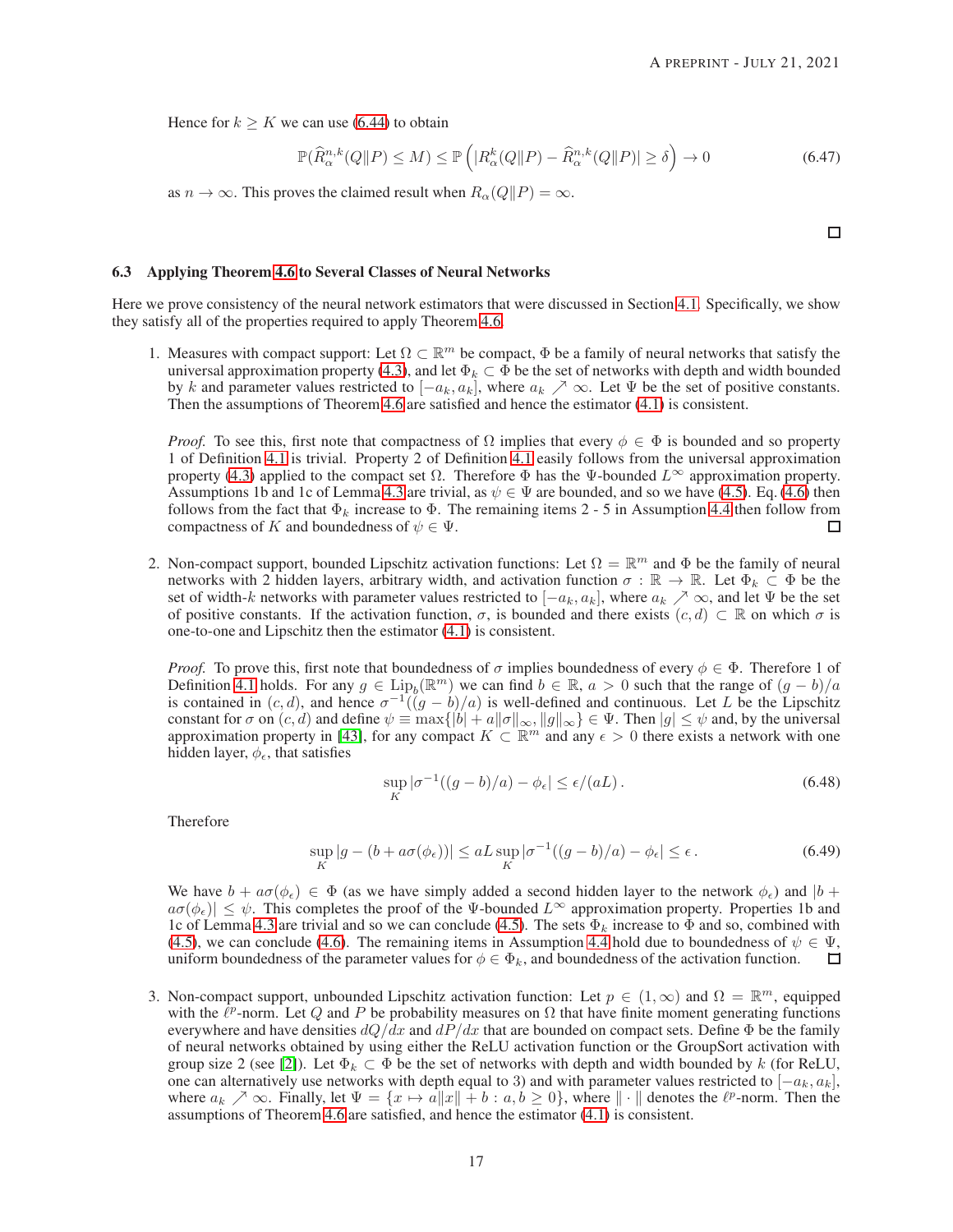*Proof.* (a) First consider the case of ReLU activation functions. We will show that  $\Phi$  has the  $\Psi$ -bounded  $L^{\infty}$  approximation property (Definition [4.1\)](#page-5-1). First, all  $\phi \in \Phi$  are Lipschitz, hence are bounded by  $x \mapsto a||x|| + b$  for some  $a, b \ge 0$ . Next, fix  $g \in \text{Lip}_b(\Omega)$ . By the universal approximation property [\(4.3\)](#page-4-1) (see [\[13,](#page-20-10) [43\]](#page-22-13)), for all compact  $K \subset \Omega$  and all  $\epsilon > 0$  there exists a neural network,  $\phi_{\epsilon,K}$ , with one hidden layer and ReLU activation that satisfies

<span id="page-17-0"></span>
$$
\sup_{x \in K} |g(x) - \phi_{\epsilon,K}(x)| < \min\{\epsilon, 1\}.
$$
\n(6.50)

Define  $\psi = ||g||_{\infty} + 1 \in \Psi$  and

$$
\widetilde{\phi}_{\epsilon,K} = \text{ReLU}(-\text{ReLU}(\|g\|_{\infty} + 1 - \phi_{\epsilon,K}) + 2(\|g\|_{\infty} + 1)) - (\|g\|_{\infty} + 1). \tag{6.51}
$$

Note that  $\widetilde{\phi}_{\epsilon,K} \in \Phi$  has depth equal to 3. We have  $|g| \leq \psi$ ,  $|\widetilde{\phi}_{\epsilon,K}| \leq \psi$ , and

$$
\sup_{x \in K} |g(x) - \widetilde{\phi}_{\epsilon,K}(x)| = \sup_{x \in K} |g(x) - \phi_{\epsilon,K}(x)| < \epsilon. \tag{6.52}
$$

This proves the Ψ-bounded  $L^{\infty}$  approximation property. Properties 1b - 1c of Lemma [4.3](#page-5-0) follow from the assumption that  $Q$  and  $P$  have finite moment generating functions everywhere. Therefore we con-clude [\(4.5\)](#page-6-5). Items 1 and 2 in Assumption [4.4](#page-6-3) follows from the definition of  $\Phi_k$ , as in the previous cases. Item 3 follows from the fact that the activation is Lipschitz and the network parameters, depth, and width of  $\phi \in \Phi_k$  are uniformly bounded. Finally, 4 and 5 are implied by 1b and 1c from Lemma [4.3,](#page-5-0) which were shown above.

(b) Finally, we consider the GroupSort case. We start by showing the  $\Psi$ -bounded  $L^p(Q)$  approximation property (Definition [4.2\)](#page-5-2), where  $\mathcal{Q} = \{Q, P\}$ . Item 1 of Definition [4.2](#page-5-2) follows from the fact that every  $\phi \in \Phi$  is L-Lipschitz for some  $L \geq 0$  and hence  $|\phi(x)| \leq L||x|| + |\phi(0)| \in \Psi$ . Let  $g \in \text{Lip}_b(\Omega)$  with Lipschitz constant L and define  $\psi(x) = L||x|| + ||g||_{\infty} + L + 1$ . Then  $\psi \in \Psi$ ,  $|g| \leq \psi$ , and, using Theorem 3 in [\[2\]](#page-20-11), we see that for any compact  $K \subset \mathbb{R}^m$  and any  $j \in \mathbb{Z}^+$  there exists  $\phi_j \in \Phi$  that is L-Lipschitz and satisfies

$$
\left(\int_{K \cup \overline{B_1(0)}} |\phi_j - g|^p dx\right)^{1/p} \le 1/j\,,\tag{6.53}
$$

i.e.,  $\phi_j$  converges to g in  $L^p(K \cup \overline{B_1(0)}, dx)$   $(\overline{B_1(0)}$  denotes the closed ball of  $\ell^p$ -radius 1 centered at 0). Take a subsequence  $\phi_{j_i}$  that converges to g a.e. on  $K \cup B_1(0)$ . In particular, there exists  $x_0$  with  $||x_0|| \le 1$  and  $\phi_{j_i}(x_0) \to g(x_0)$ . Hence for  $x \in \mathbb{R}^m$  we have

$$
|\phi_{j_i}(x)| \le |\phi_{j_i}(x) - \phi_{j_i}(x_0)| + |\phi_{j_i}(x_0) - g(x_0)| + |g(x_0)|
$$
  
\n
$$
\le L||x|| + L + ||g||_{\infty} + |\phi_{j_i}(x_0) - g(x_0)|.
$$
\n(6.54)

Therefore, if  $\epsilon > 0$  then for all i sufficiently large we have  $|\phi_{j_i}| \leq \psi$  and

$$
\sup_{\mu \in \mathcal{Q}} \left( \int_K |g - \phi_{j_i}|^p d\mu \right)^{1/p} \tag{6.55}
$$
\n
$$
\leq \max \{ \sup_K |dQ/dx|, \sup_K |dP/dx|\}^{1/p} \left( \int_K |g - \phi_{j_i}|^p dx \right)^{1/p} < \epsilon.
$$

This proves the Ψ-bounded  $L^p(Q)$ -approximation property. Properties 2b - 2c of Lemma [4.3](#page-5-0) follow from the assumption that  $Q$  and  $P$  have finite moment generating functions everywhere. Therefore we conclude [\(4.5\)](#page-6-5). Items 1 and 2 in Assumption [4.4](#page-6-3) follows from the definition of  $\Phi_k$ , as in the previous cases. Item 3 follows from the fact that the activation function is Lipschitz and the network parameters, depth, and width of  $\phi \in \Phi_k$  are uniformly bounded. Finally, 4 and 5 are implied by 2b and 2c from Lemma [4.3,](#page-5-0) which were shown above.

 $\Box$ 

Remark 6.1. *For ReLU activation, our proof shows that neural networks with 3 hidden layers are sufficient to obtain consistency of the estimator; see Eq. [\(6.51\)](#page-17-0). To the best of the authors' knowledge, it is an open question as to whether the* Ψ*-bounded* L<sup>∞</sup> *approximation property (or the* Ψ*-bounded* L p (Q) *approximation property) holds for networks with only one or two hidden layers. If so then consistency for one or two layer networks would follow by the same argument as above. The numerical results in Section [5](#page-7-0) do suggest that shallow networks yield consistent estimators.*

Remark 6.2. *In the case of the GroupSort activation, it was crucial that the variational formula from Theorem [3.1](#page-2-0)* holds when the optimization is performed over the space  $\Gamma=\mathrm{Lip}_b(\Omega).$  The required uniform bounds on the sequence *of approximating functions by a fixed*  $\psi \in \Psi$  *would not hold without the Lipschitz restriction.*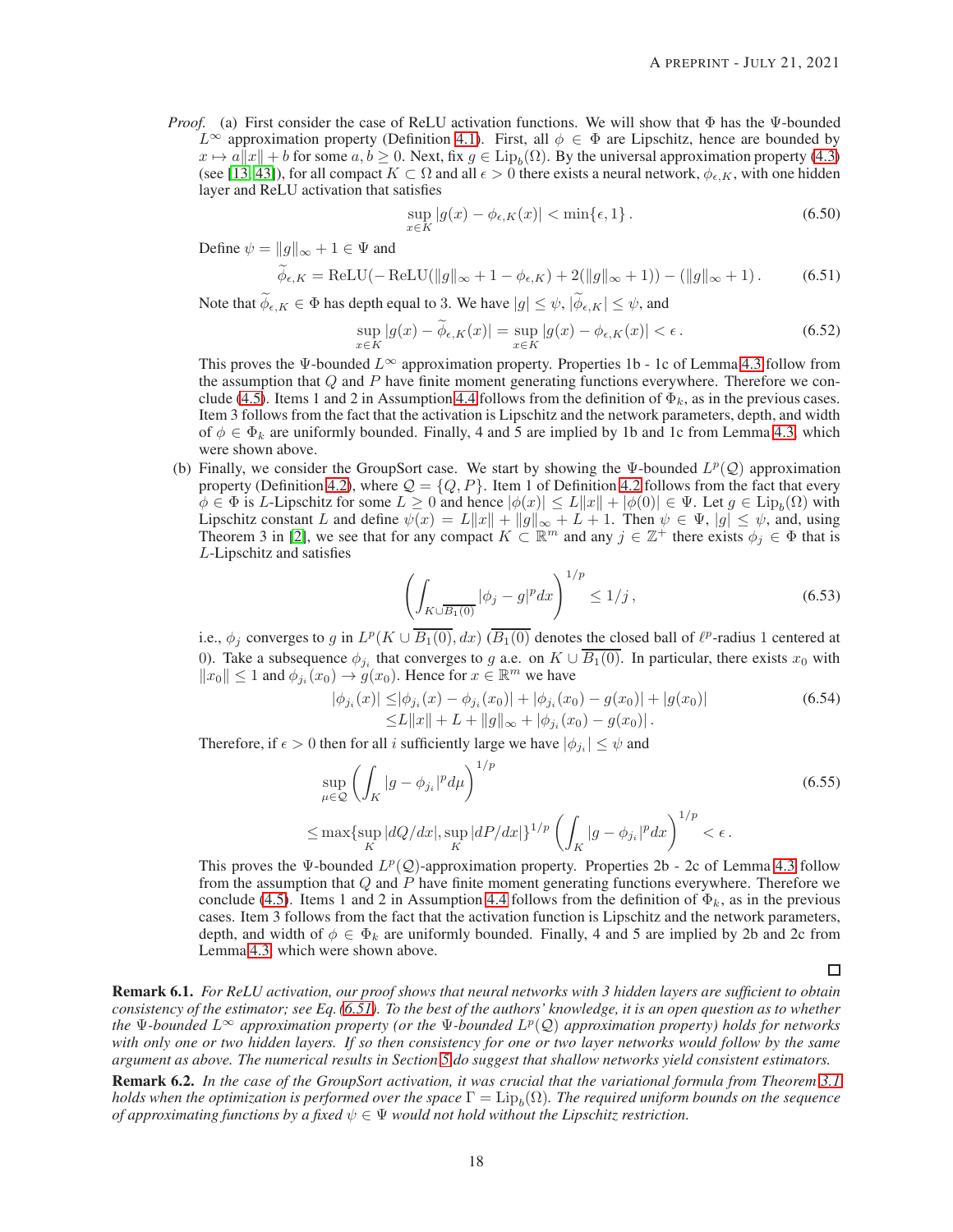#### <span id="page-18-0"></span>6.4 Complexity Proof

Here we will derive the complexity result [\(4.12\)](#page-7-1) for Rényi divergence estimation; we use the same notation as in Theorem [4.6.](#page-6-0) Specifically, we derive finite sample bounds on how well the estimator  $\hat{R}^{n,k}_{\alpha}(Q||P)$  (see Eq. [\(4.9\)](#page-6-4)) approximates

$$
R_{\alpha}^{k}(Q||P) \equiv \sup_{\theta \in \Theta_{k}} \left\{ \frac{1}{\alpha - 1} \log \left[ \int e^{(\alpha - 1)\phi_{k,\theta}} dQ \right] - \frac{1}{\alpha} \log \left[ \int e^{\alpha \phi_{k,\theta}} dP \right] \right\}.
$$
 (6.56)

One should compare this with the corresponding result for KL divergence estimation, Theorem 6 in [\[7\]](#page-20-2), which has the same qualitative behavior in  $\epsilon$ ,  $\delta$ , and  $d_k$ .

<span id="page-18-3"></span>**Theorem 6.3.** *Let*  $\alpha \in \mathbb{R} \setminus \{0,1\}$ ,  $\Theta_k \subset \mathbb{R}^{d_k} \cap \{\theta : ||\theta|| \leq K_k\}$ , and suppose  $\phi_{k,\theta}$  is bounded by  $M_k$  and is  $L_k$ -Lipschitz in  $\theta \in \Theta_k$ . Then for all  $\epsilon > 0$ ,  $\delta > 0$  we have

<span id="page-18-2"></span>
$$
\mathbb{P}\left(|\widehat{R}_{\alpha}^{n,k}(Q||P) - R_{\alpha}^k(Q||P)| > \epsilon\right) \le \delta \tag{6.57}
$$

*whenever*

$$
n \ge \frac{32D_{\alpha,k}^2}{\epsilon^2} \left( d_k \log(16L_k K_k \sqrt{d_k}/\epsilon) + 2d_k M_k \max\{|\alpha|, |\alpha - 1|\} + \log(4/\delta) \right),\tag{6.58}
$$

*where*  $D_{\alpha,k} \equiv \max\{e^{2|\alpha|M_k}/|\alpha|, e^{2|\alpha-1|M_k}/|\alpha-1|\}.$ 

*Proof.* First note that

$$
|\widehat{R}_{\alpha}^{n,k}(Q||P) - R_{\alpha}^{k}(Q||P)|
$$
\n
$$
\leq \sup_{\theta \in \Theta_k} \left| \frac{1}{\alpha - 1} \log \left[ \int e^{(\alpha - 1)\phi_{k,\theta}} dQ \right] - \frac{1}{\alpha - 1} \log \left[ \int e^{(\alpha - 1)\phi_{k,\theta}} dQ_n \right] \right|
$$
\n
$$
+ \sup_{\theta \in \Theta_k} \left| \frac{1}{\alpha} \log \left[ \int e^{\alpha \phi_{k,\theta}} dP \right] - \frac{1}{\alpha} \log \left[ \int e^{\alpha \phi_{k,\theta}} dP_n \right] \right|.
$$
\n(6.59)

Given  $\eta > 0$ , take an open cover  $B_n(\theta_i)$  of  $\Theta_k$ . It is known that the minimal covering number satisfies [\[51\]](#page-22-19)

<span id="page-18-1"></span>
$$
N_{\eta}(\Theta_k) \le \left(\frac{2K_k\sqrt{d_k}}{\eta}\right)^{d_k}.
$$
\n(6.60)

We let  $\eta = \frac{\epsilon}{8L_k} e^{-2M_k \max\{|\alpha|, |\alpha-1|\}}$ . For  $\theta \in B_{\eta}(\theta_j)$  we can use the triangle inequality, the uniform bound on  $\phi_{k,\theta}$ , and the Lipschitz bounds on log, exp, and  $\theta \mapsto \phi_{k,\theta}$  to compute

$$
\left| \frac{1}{\alpha - 1} \log \left[ \int e^{(\alpha - 1)\phi_{k,\theta}} dQ \right] - \frac{1}{\alpha - 1} \log \left[ \int e^{(\alpha - 1)\phi_{k,\theta}} dQ_n \right] \right|
$$
\n
$$
\leq \left| \frac{1}{\alpha - 1} \log \left[ \int e^{(\alpha - 1)\phi_{k,\theta}} dQ \right] - \frac{1}{\alpha - 1} \log \left[ \int e^{(\alpha - 1)\phi_{k,\theta_j}} dQ \right] \right|
$$
\n
$$
+ \left| \frac{1}{\alpha - 1} \log \left[ \int e^{(\alpha - 1)\phi_{k,\theta_j}} dQ \right] - \frac{1}{\alpha - 1} \log \left[ \int e^{(\alpha - 1)\phi_{k,\theta_j}} dQ_n \right] \right|
$$
\n
$$
+ \left| \frac{1}{\alpha - 1} \log \left[ \int e^{(\alpha - 1)\phi_{k,\theta_j}} dQ_n \right] - \frac{1}{\alpha - 1} \log \left[ \int e^{(\alpha - 1)\phi_{k,\theta_j}} dQ_n \right] \right|
$$
\n
$$
\leq 2L_k e^{2|\alpha - 1|M_k} \eta + \left| \frac{1}{\alpha - 1} \log \left[ \int e^{(\alpha - 1)\phi_{k,\theta_j}} dQ \right] - \frac{1}{\alpha - 1} \log \left[ \int e^{(\alpha - 1)\phi_{k,\theta_j}} dQ_n \right] \right|
$$
\n
$$
\leq \frac{\epsilon}{4} + \left| \frac{1}{\alpha - 1} \log \left[ \int e^{(\alpha - 1)\phi_{k,\theta_j}} dQ \right] - \frac{1}{\alpha - 1} \log \left[ \int e^{(\alpha - 1)\phi_{k,\theta_j}} dQ_n \right] \right|.
$$
\n(6.61)

A similar bound applies to the second term on the right hand side of [\(6.59\)](#page-18-1). Using a union bound and a Lipschitz bound we have

$$
\mathbb{P}\left(\max_{j=1,\ldots,N_{\eta}(\Theta_k)}\left|\frac{1}{\alpha-1}\log\left[\int e^{(\alpha-1)\phi_k,\theta_j}dQ\right]-\frac{1}{\alpha-1}\log\left[\int e^{(\alpha-1)\phi_k,\theta_j}dQ_n\right]\right|>\epsilon/4\right) \tag{6.62}
$$

$$
\leq \sum_{j} \mathbb{P}\left(\frac{1}{|\alpha-1|} e^{|\alpha-1|M_k|} \left| \int e^{(\alpha-1)\phi_{k,\theta_j}} dQ - \int e^{(\alpha-1)\phi_{k,\theta_j}} dQ_n \right| > \epsilon/4 \right). \tag{6.63}
$$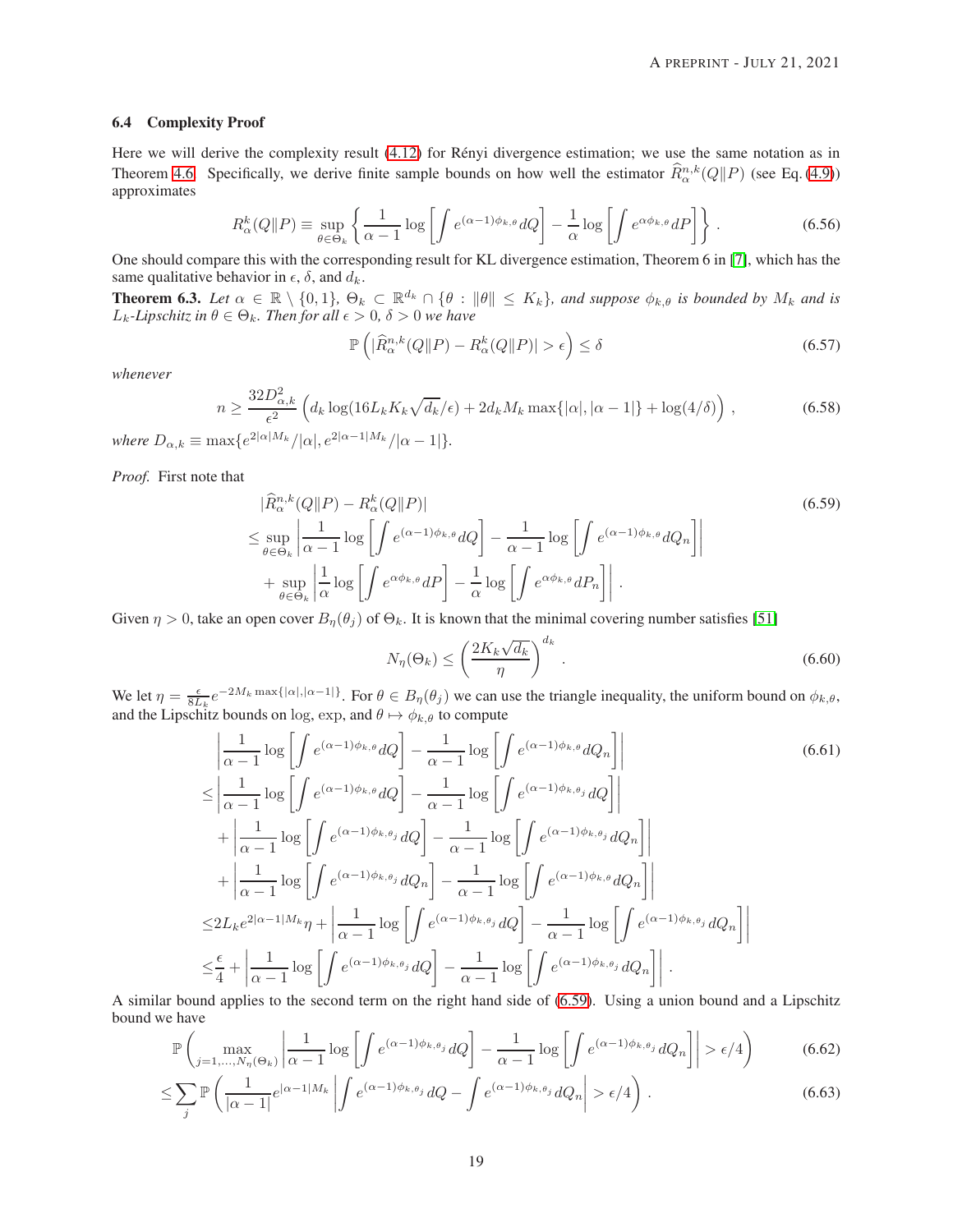Using Hoeffding's inequality we can bound

$$
\mathbb{P}\left(\left|\int e^{(\alpha-1)\phi_{k,\theta_j}}dQ - \int e^{(\alpha-1)\phi_{k,\theta_j}}dQ_n\right| > c\right) \le 2\exp\left(-\frac{nc^2}{2\exp(2|\alpha-1|M_k)}\right) \tag{6.64}
$$

for all  $c > 0$  and all j, hence

$$
\mathbb{P}\left(\max_{j=1,\ldots,N_{\eta}(\Theta_k)}\left|\frac{1}{\alpha-1}\log\left[\int e^{(\alpha-1)\phi_{k,\theta_j}}dQ\right]-\frac{1}{\alpha-1}\log\left[\int e^{(\alpha-1)\phi_{k,\theta_j}}dQ_n\right]\right|>\epsilon/4\right)
$$
(6.65)  

$$
\leq 2N_{\eta}(\Theta_k)\exp\left(-\frac{n\epsilon^2}{32D_{\alpha,k}^2}\right).
$$

Similarly, we have

$$
\mathbb{P}\left(\max_{j=1,\ldots,N_{\eta}(\Theta_k)}\left|\frac{1}{\alpha}\log\left[\int e^{\alpha\phi_{k,\theta_j}}dP\right]-\frac{1}{\alpha}\log\left[\int e^{\alpha\phi_{k,\theta_j}}dP_n\right]\right|>\epsilon/4\right)
$$
\n
$$
\leq 2N_{\eta}(\Theta_k)\exp\left(-\frac{n\epsilon^2}{32D_{\alpha,k}^2}\right).
$$
\n(6.66)

Combining these we can compute

$$
\mathbb{P}\left(|\hat{R}_{\alpha}^{n,k}(Q||P) - R_{\alpha}^{k}(Q||P)| > \epsilon\right)
$$
\n
$$
\leq \mathbb{P}\left(\sup_{\theta \in \Theta_{k}}\left|\frac{1}{\alpha-1}\log\left[\int e^{(\alpha-1)\phi_{k,\theta}}dQ\right] - \frac{1}{\alpha-1}\log\left[\int e^{(\alpha-1)\phi_{k,\theta}}dQ_{n}\right]\right| > \epsilon/2\right)
$$
\n
$$
+ \mathbb{P}\left(\sup_{\theta \in \Theta_{k}}\left|\frac{1}{\alpha}\log\left[\int e^{\alpha\phi_{k,\theta}}dP\right] - \frac{1}{\alpha}\log\left[\int e^{\alpha\phi_{k,\theta}}dP_{n}\right]\right| > \epsilon/2\right)
$$
\n
$$
\leq \mathbb{P}\left(\max_{j} \left|\frac{1}{\alpha-1}\log\left[\int e^{(\alpha-1)\phi_{k,\theta_{j}}}dQ\right] - \frac{1}{\alpha-1}\log\left[\int e^{(\alpha-1)\phi_{k,\theta_{j}}}dQ_{n}\right]\right| > \epsilon/4\right)
$$
\n
$$
+ \mathbb{P}\left(\max_{j} \left|\frac{1}{\alpha}\log\left[\int e^{\alpha\phi_{k,\theta_{j}}}dP\right] - \frac{1}{\alpha}\log\left[\int e^{\alpha\phi_{k,\theta_{j}}}dP_{n}\right]\right| > \epsilon/4\right)
$$
\n
$$
\leq 4N_{\eta}(\Theta_{k})\exp\left(-\frac{n\epsilon^{2}}{32D_{\alpha,k}^{2}}\right)
$$
\n
$$
\leq 4\left(\frac{2K_{k}\sqrt{d_{k}}}{\eta}\right)^{d_{k}}\exp\left(-\frac{n\epsilon^{2}}{32D_{\alpha,k}^{2}}\right).
$$
\n(6.67)

Finally, it is straightforward to show that

$$
4\left(\frac{2K_k\sqrt{d_k}}{\eta}\right)^{d_k} \exp\left(-\frac{n\epsilon^2}{32D_{\alpha,k}^2}\right) \le \delta \tag{6.68}
$$

 $\Box$ 

whenever *n* satisfies  $(6.58)$ .

Remark 6.4. *Though the general techniques for proving Theorem [6.3](#page-18-3) are the same as those used in [\[7\]](#page-20-2) to study KL divergence estimators, there are some technical errors in [\[7\]](#page-20-2) that we have corrected in the above derivation. They have minimal impact on the qualitative behavior, with the exception of the behavior in the bound* Mk*; the correct* behavior of the prefactor is exponential in  $M_k$  (in [\[7\]](#page-20-2) it was stated to be  $M_k^2$ ). This impacts both the KL and Rényi *results. Specifically, the use of Hoeffding's inequality to obtain Eq. (49) in [\[7\]](#page-20-2) must employ a bound on* e <sup>T</sup><sup>θ</sup> *instead of a bound on*  $T_{\theta}$ , hence the right hand side of that bound should read  $2N_{\eta}(\Theta) \exp(-\frac{\epsilon^2 n}{32 \exp(2M)})$  (in their notation, *there is no subscript* k *on* M*,* Θ*, etc.). This in turn implies that the KL complexity result, Eq. (45) in [\[7\]](#page-20-2), should also* have a factor of  $e^{2M}$  in place of  $M^2$ . Similar exponential behavior is also present in the result for Rényi divergences [\(6.58\)](#page-18-2)*.*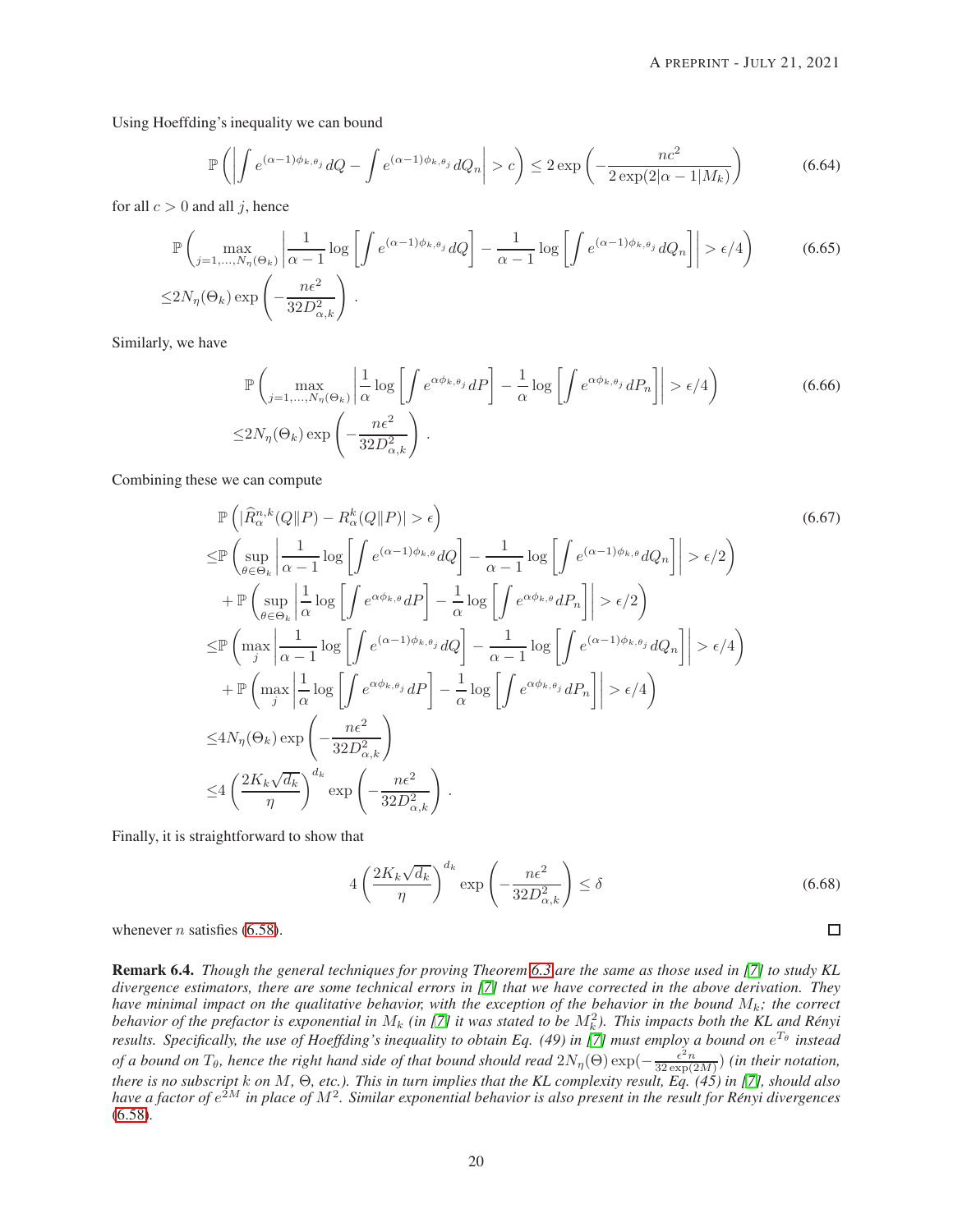# Acknowledgments

The research of J.B., M.K., and L. R.-B. was partially supported by NSF TRIPODS CISE-1934846. The research of M. K. and L. R.-B. was partially supported by the National Science Foundation (NSF) under the grant DMS-2008970 and by the Air Force Office of Scientific Research (AFOSR) under the grant FA-9550-18-1-0214. The research of P.D. was supported in part by the National Science Foundation (NSF) under the grant DMS-1904992 and by the Air Force Office of Scientific Research (AFOSR) under the grant FA-9550-18-1-0214. The research of J.W. was partially supported by the Defense Advanced Research Projects Agency (DARPA) EQUiPS program under the grant W911NF1520122.

# <span id="page-20-6"></span>References

- [1] V. ANANTHARAM, *A variational characterization of Rényi divergences*, in 2017 IEEE International Symposium on Information Theory (ISIT), 2017, pp. 893–897.
- <span id="page-20-11"></span>[2] C. ANIL, J. LUCAS, AND R. GROSSE, *Sorting out Lipschitz function approximation*, vol. 97 of Proceedings of Machine Learning Research, Long Beach, California, USA, 09–15 Jun 2019, PMLR, pp. 291–301, <http://proceedings.mlr.press/v97/anil19a.html>.
- <span id="page-20-1"></span>[3] M. ARJOVSKY, S. CHINTALA, AND L. BOTTOU, *Wasserstein generative adversarial networks*, in Proceedings of the 34th International Conference on Machine Learning, D. Precup and Y. W. Teh, eds., vol. 70 of Proceedings of Machine Learning Research, International Convention Centre, Sydney, Australia, 06–11 Aug 2017, PMLR, pp. 214–223.
- <span id="page-20-12"></span>[4] R. ATAR, A. BUDHIRAJA, P. DUPUIS, AND R. WU, *Robust bounds and optimization at the large deviations scale for queueing models via Renyi divergence ´* , 2020, <https://arxiv.org/abs/2001.02110>.
- <span id="page-20-5"></span>[5] R. ATAR, K. CHOWDHARY, AND P. DUPUIS, *Robust bounds on risk-sensitive functionals via Renyi divergence ´* , SIAM/ASA Journal on Uncertainty Quantification, 3 (2015), pp. 18–33.
- <span id="page-20-13"></span>[6] L. BÉGIN, P. GERMAIN, F. LAVIOLETTE, AND J.-F. ROY, *PAC-Bayesian bounds based on the Rényi divergence*, in Proceedings of the 19th International Conference on Artificial Intelligence and Statistics, A. Gretton and C. C. Robert, eds., vol. 51 of Proceedings of Machine Learning Research, Cadiz, Spain, 09–11 May 2016, PMLR, pp. 435–444, <http://proceedings.mlr.press/v51/begin16.html>.
- <span id="page-20-2"></span>[7] M. I. BELGHAZI, A. BARATIN, S. RAJESHWAR, S. OZAIR, Y. BENGIO, A. COURVILLE, AND D. HJELM, *Mutual information neural estimation*, in Proceedings of the 35th International Conference on Machine Learning, J. Dy and A. Krause, eds., vol. 80 of Proceedings of Machine Learning Research, Stockholmsmässan, Stockholm Sweden, 10–15 Jul 2018, PMLR, pp. 531–540, <http://proceedings.mlr.press/v80/belghazi18a.html>.
- <span id="page-20-7"></span>[8] M. BERTA, O. FAWZI, AND M. TOMAMICHEL, *On variational expressions for quantum relative entropies*, Lett Math Phys, 107 (2017), p. 2239–2265.
- <span id="page-20-3"></span>[9] J. BIRRELL, M. A. KATSOULAKIS, AND Y. PANTAZIS, *Optimizing variational representations of divergences and accelerating their statistical estimation*, arXiv e-prints, (2020), arXiv:2006.08781, <https://arxiv.org/abs/2006.08781>.
- <span id="page-20-9"></span><span id="page-20-8"></span>[10] J. BUCKLEW, *Introduction to Rare Event Simulation*, Springer Series in Statistics, Springer New York, 2013.
- [11] A. BUDHIRAJA AND P. DUPUIS, *Analysis and Approximation of Rare Events: Representations and Weak Convergence Methods*, Probability Theory and Stochastic Modelling, Springer US, 2019.
- <span id="page-20-0"></span>[12] A. BUTTE AND K. IS., *Mutual information relevance networks: functional genomic clustering using pairwise entropy measurements*, Pac Symp Biocomput., (2000), pp. 418–429.
- <span id="page-20-10"></span>[13] G. CYBENKO, *Approximation by superpositions of a sigmoidal function*, Math. Control Signal Systems, 2 (1989), pp. 303–314.
- <span id="page-20-4"></span>[14] M. D. DONSKER AND S. R. S. VARADHAN, *Asymptotic evaluation of certain Markov process expectations for large time. IV*, Communications on Pure and Applied Mathematics, 36 (1983), pp. 183–212, <https://doi.org/10.1002/cpa.3160360204>, <https://onlinelibrary.wiley.com/doi/abs/10.1002/cpa.3160360204>, <https://arxiv.org/abs/https://onlinelibrary.wiley.com/doi/pdf/10.1002/cpa.3160360204>.
- <span id="page-20-14"></span>[15] R. DUDLEY, *Uniform Central Limit Theorems*, Cambridge Studies in Advanced Mathematics, Cambridge University Press, 2014.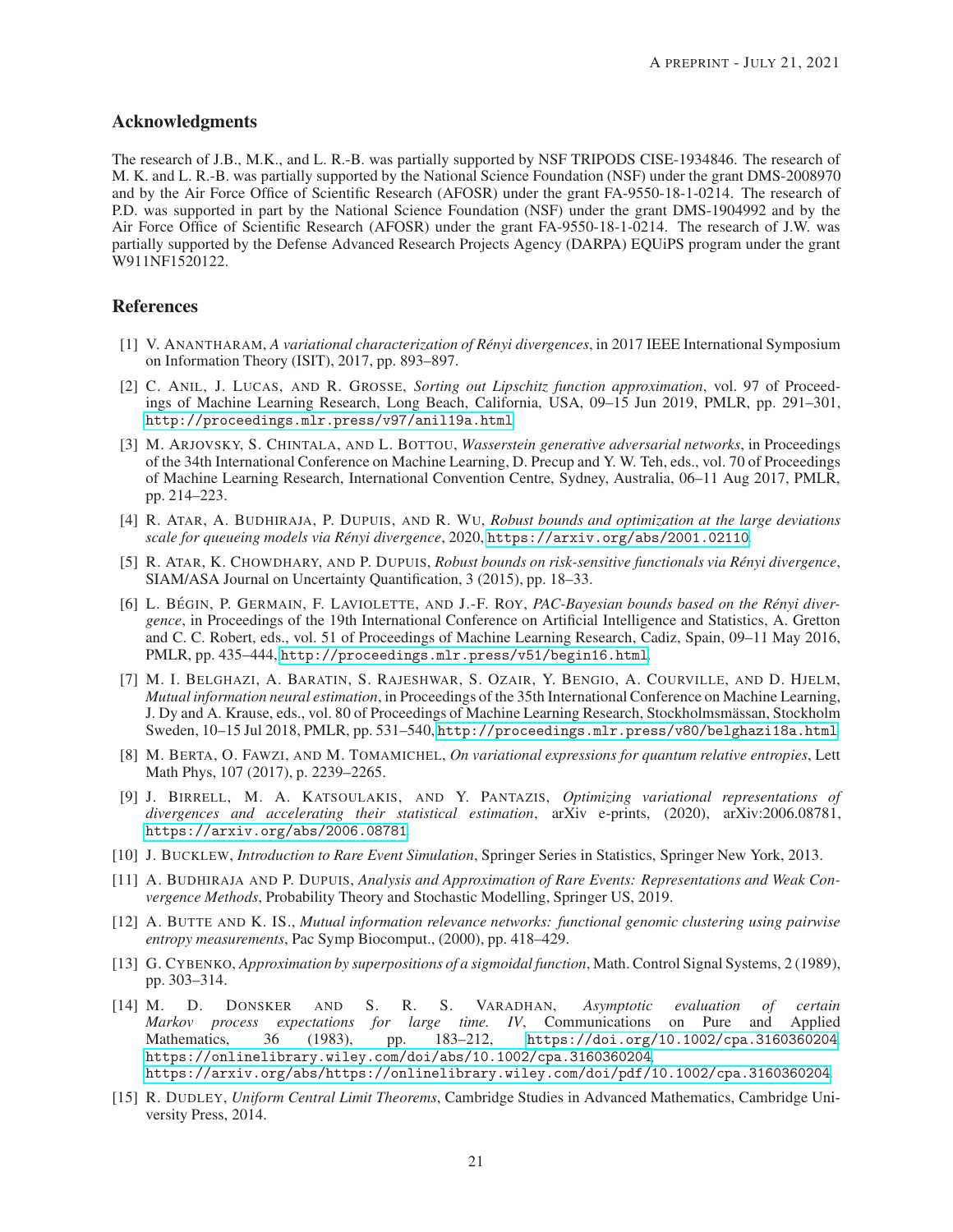- <span id="page-21-7"></span>[16] P. DUPUIS AND R. ELLIS., *A Weak Convergence Approach to the Theory of Large Deviations*, Wiley series in probability and statistics, John Wiley & Sons, New York, 1997, <http://opac.inria.fr/record=b1092351>. A Wiley-Interscience Publication.
- [17] P. DUPUIS, M. A. KATSOULAKIS, Y. PANTAZIS, AND L. REY-BELLET, *Sensitivity analysis for rare events based on Renyi divergence ´* , The Annals of Applied Probability, 30 (2020), pp. 1507 – 1533, <https://doi.org/10.1214/19-AAP1468>, <https://doi.org/10.1214/19-AAP1468>.
- <span id="page-21-13"></span>[18] G. FOLLAND, *Real Analysis: Modern Techniques and Their Applications*, Pure and Applied Mathematics: A Wiley Series of Texts, Monographs and Tracts, Wiley, 2013.
- <span id="page-21-4"></span>[19] S. GAO, G. V. STEEG, AND A. GALSTYAN, *Efficient Estimation of Mutual Information for Strongly Dependent Variables*, in Proceedings of the Eighteenth International Conference on Artificial Intelligence and Statistics, G. Lebanon and S. V. N. Vishwanathan, eds., vol. 38 of Proceedings of Machine Learning Research, San Diego, California, USA, 09–12 May 2015, PMLR, pp. 277–286, <http://proceedings.mlr.press/v38/gao15.html>.
- <span id="page-21-14"></span>[20] S. GEER, S. VAN DE GEER, R. GILL, B. RIPLEY, S. ROSS, B. SILVERMAN, D. WILLIAMS, AND M. STEIN, *Empirical Processes in M-Estimation*, Cambridge Series in Statistical and Probabilistic Mathematics, Cambridge University Press, 2000.
- [21] S. GHADIMI AND G. LAN, *Stochastic first- and zeroth-order methods for nonconvex stochastic programming*, SIAM Journal on Optimization, 23 (2013), pp. 2341– 2368, <https://doi.org/10.1137/120880811>, <https://doi.org/10.1137/120880811>, <https://arxiv.org/abs/https://doi.org/10.1137/120880811>.
- <span id="page-21-11"></span>[22] S. GHADIMI AND G. LAN, *Accelerated gradient methods for nonconvex nonlinear and stochastic programming*, Math. Program., 156 (2016), p. 59–99.
- <span id="page-21-8"></span>[23] M. GIL, F. ALAJAJI, AND T. LINDER, *Renyi divergence measures for commonly used ´ univariate continuous distributions*, Information Sciences, 249 (2013), pp. 124 – 131, <https://doi.org/10.1016/j.ins.2013.06.018>.
- <span id="page-21-3"></span>[24] I. J. GOODFELLOW, J. POUGET-ABADIE, M. MIRZA, B. XU, D. WARDE-FARLEY, S. OZAIR, A. COURVILLE, AND Y. BENGIO, *Generative adversarial nets*, in Proceedings of the 27th International Conference on Neural Information Processing Systems - Volume 2, NIPS'14, Cambridge, MA, USA, 2014, MIT Press, p. 2672–2680.
- [25] I. GULRAJANI, F. AHMED, M. ARJOVSKY, V. DUMOULIN, AND A. COURVILLE, *Improved training of Wasserstein GANs*, in Proceedings of the 31st International Conference on Neural Information Processing Systems, NIPS'17, Red Hook, NY, USA, 2017, Curran Associates Inc., p. 5769–5779.
- <span id="page-21-0"></span>[26] A. HYVÄRINEN, J. KARHUNEN, AND E. OJA, *Independent Component Analysis*, Adaptive and Cognitive Dynamic Systems: Signal Processing, Learning, Communications and Control, Wiley, 2004.
- <span id="page-21-5"></span>[27] K. KANDASAMY, A. KRISHNAMURTHY, B. POCZOS, L. WASSERMAN, AND J. M. ROBINS, *Nonparametric von Mises estimators for entropies, divergences and mutual informations*, in Advances in Neural Information Processing Systems 28, C. Cortes, N. D. Lawrence, D. D. Lee, M. Sugiyama, and R. Garnett, eds., Curran Associates, Inc., 2015, pp. 397–405.
- <span id="page-21-10"></span>[28] P. KIDGER AND T. LYONS, *Universal Approximation with Deep Narrow Networks*, in Proceedings of Thirty Third Conference on Learning Theory, J. Abernethy and S. Agarwal, eds., vol. 125 of Proceedings of Machine Learning Research, PMLR, 09–12 Jul 2020, pp. 2306–2327, <http://proceedings.mlr.press/v125/kidger20a.html>.
- <span id="page-21-12"></span>[29] D. P. KINGMA AND J. BA, *Adam: A method for stochastic optimization*, arXiv:1412.6980, (2014), <https://arxiv.org/abs/1412.6980>.
- <span id="page-21-2"></span>[30] J. B. KINNEY AND G. S. ATWAL, *Equitability, mutual information, and the maximal information coefficient*, Proceedings of the National Academy of Sciences, 111 (2014), pp. 3354– 3359, <https://doi.org/10.1073/pnas.1309933111>, <https://www.pnas.org/content/111/9/3354>, <https://arxiv.org/abs/https://www.pnas.org/content/111/9/3354.full.pdf>.
- <span id="page-21-1"></span>[31] N. KWAK AND CHONG-HO CHOI, *Input feature selection by mutual information based on Parzen window*, IEEE Transactions on Pattern Analysis and Machine Intelligence, 24 (2002), pp. 1667–1671.
- <span id="page-21-9"></span>[32] T. LELIÉVRE, G. STOLTZ, AND M. ROUSSET, *Free Energy Computations: A Mathematical Perspective*, Imperial College Press, 2010, [https://books.google.com/books?id=SqJGgfPq\\_ZUC](https://books.google.com/books?id=SqJGgfPq_ZUC).
- <span id="page-21-6"></span>[33] Y. LI AND R. E. TURNER, *Rényi divergence variational inference*, in Advances in Neural Information Processing Systems, 2016, pp. 1073–1081.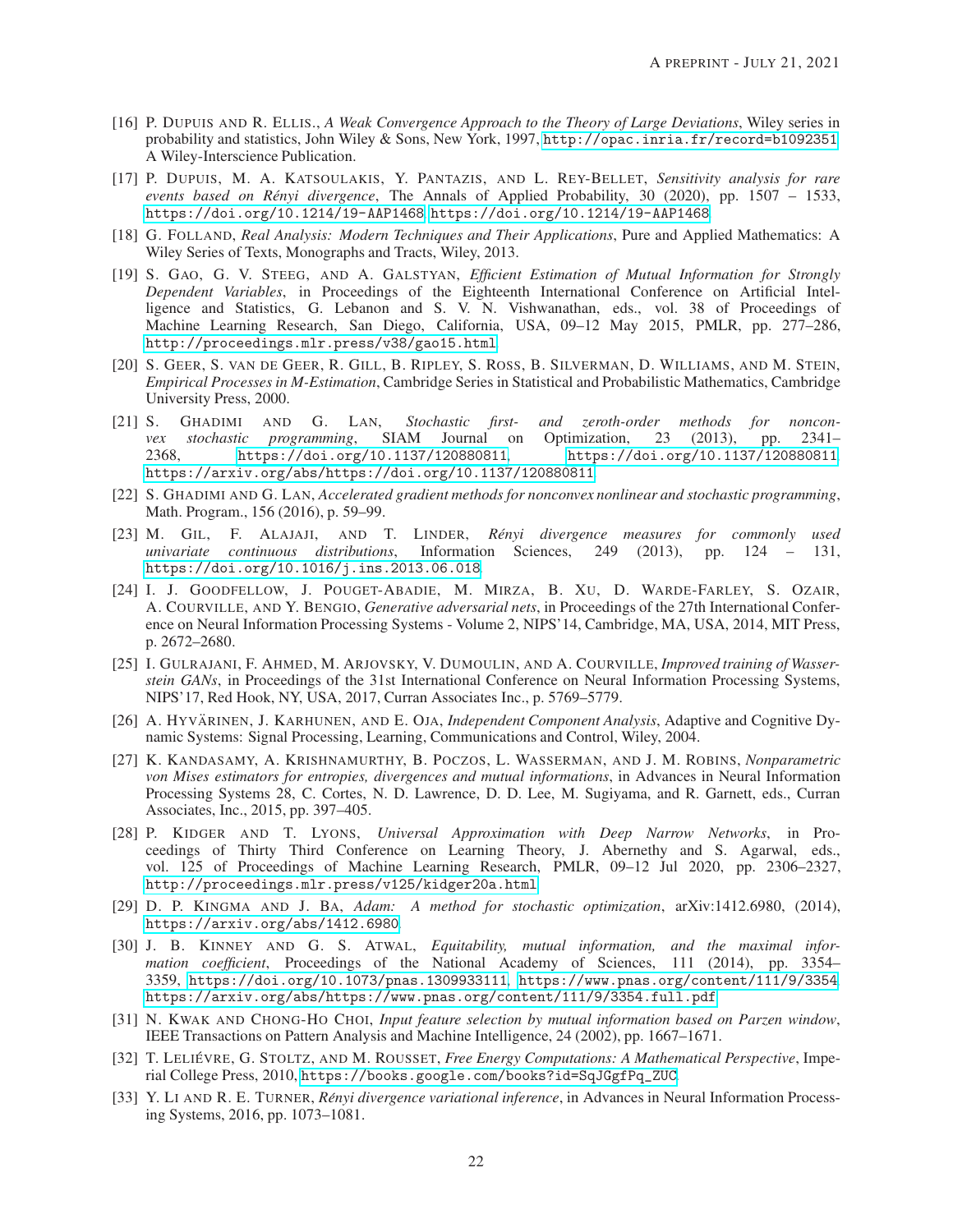- <span id="page-22-11"></span>[34] F. LIESE AND I. VAJDA, *Convex Statistical Distances*, Teubner-Texte zur Mathematik, Teubner, 1987, <https://books.google.com/books?id=PBOoAAAAIAAJ>.
- <span id="page-22-10"></span>[35] F. LIESE AND I. VAJDA, *On divergences and informations in statistics and information theory*, IEEE Transactions on Information Theory, 52 (2006), pp. 4394–4412, <https://doi.org/10.1109/TIT.2006.881731>.
- [36] Z. LU, H. PU, F. WANG, Z. HU, AND L. WANG, *The expressive power of neural networks: A view from the* width, in Proceedings of the 31st International Conference on Neural Information Processing Systems, NIPS'17, Red Hook, NY, USA, 2017, Curran Associates Inc., p. 6232–6240.
- <span id="page-22-0"></span>[37] F. MAES, A. COLLIGNON, D. VANDERMEULEN, G. MARCHAL, AND P. SUETENS, *Multimodality image registration by maximization of mutual information*, IEEE Trans Med Imaging, 16 (1997), pp. 187–198.
- <span id="page-22-5"></span>[38] X. NGUYEN, M. J. WAINWRIGHT, AND M. I. JORDAN, *Estimating divergence functionals and the likelihood ratio by convex risk minimization*, IEEE Transactions on Information Theory, 56 (2010), pp. 5847–5861.
- <span id="page-22-2"></span>[39] S. NOWOZIN, B. CSEKE, AND R. TOMIOKA, *F-GAN: Training generative neural samplers using variational divergence minimization*, in Proceedings of the 30th International Conference on Neural Information Processing Systems, NIPS'16, Red Hook, NY, USA, 2016, Curran Associates Inc., p. 271–279.
- [40] L. PANINSKI, *Estimation of entropy and mutual information*, Neural Computation, 15 (2003), pp. 1191–1253, <https://doi.org/10.1162/089976603321780272>, <https://doi.org/10.1162/089976603321780272>, <https://arxiv.org/abs/https://doi.org/10.1162/089976603321780272>.
- <span id="page-22-3"></span>[41] Y. PANTAZIS, D. PAUL, M. FASOULAKIS, Y. STYLIANOU, AND M. KATSOULAKIS, *Cumulant GAN*, arXiv e-prints, (2020), arXiv:2006.06625, <https://arxiv.org/abs/2006.06625>.
- <span id="page-22-14"></span>[42] S. PARK, C. YUN, J. LEE, AND J. SHIN, *Minimum width for universal approximation*, in International Conference on Learning Representations, 2021, <https://openreview.net/forum?id=O-XJwyoIF-k>.
- <span id="page-22-13"></span>[43] A. PINKUS, *Approximation theory of the MLP model in neural networks*, Acta Numerica, 8 (1999), p. 143–195, <https://doi.org/10.1017/S0962492900002919>.
- <span id="page-22-4"></span>[44] B. PÓCZOS, L. XIONG, AND J. SCHNEIDER, *Nonparametric divergence estimation with applications to machine learning on distributions*, in Proceedings of the Twenty-Seventh Conference on Uncertainty in Artificial Intelligence, UAI'11, Arlington, Virginia, United States, 2011, AUAI Press, pp. 599–608, <http://dl.acm.org/citation.cfm?id=3020548.3020618>.
- <span id="page-22-17"></span><span id="page-22-16"></span>[45] S. RAHMAN, *The f-sensitivity index*, SIAM/ASA Journal on Uncertainty Quantification, 4 (2016), pp. 130–162.
- [46] S. J. REDDI, S. KALE, AND S. KUMAR, *On the Convergence of Adam and Beyond*, arXiv e-prints, (2019), arXiv:1904.09237, <https://arxiv.org/abs/1904.09237>.
- <span id="page-22-7"></span>[47] A. RÉNYI, *On measures of entropy and information*, tech. report, HUNGARIAN ACADEMY OF SCIENCES Budapest Hungary, 1961.
- <span id="page-22-12"></span>[48] G. RUBINO, B. TUFFIN, ET AL., *Rare event simulation using Monte Carlo methods*, vol. 73, Wiley Online Library, 2009.
- <span id="page-22-6"></span>[49] A. RUDERMAN, M. D. REID, D. GARC´IA-GARC´IA, AND J. PETTERSON, *Tighter variational representations of f-divergences via restriction to probability measures*, in Proceedings of the 29th International Coference on International Conference on Machine Learning, ICML'12, Madison, WI, USA, 2012, Omnipress, p. 1155–1162.
- <span id="page-22-18"></span>[50] F. SANTAMBROGIO, *Optimal Transport for Applied Mathematicians: Calculus of Variations, PDEs, and Modeling*, Progress in Nonlinear Differential Equations and Their Applications, Springer International Publishing, 2015.
- <span id="page-22-19"></span>[51] S. SHALEV-SHWARTZ AND S. BEN-DAVID, *Understanding Machine Learning: From Theory to Algorithms*, Understanding Machine Learning: From Theory to Algorithms, Cambridge University Press, 2014, <https://books.google.com/books?id=ttJkAwAAQBAJ>.
- <span id="page-22-9"></span>[52] J. SONG AND S. ERMON, *Understanding the limitations of variational mutual information estimators*, 2020, <https://arxiv.org/abs/1910.06222>.
- <span id="page-22-1"></span>[53] N. TISHBY, F. C. PEREIRA, AND W. BIALEK, *The information bottleneck method*, arXiv e-prints, (2000), physics/0004057, <https://arxiv.org/abs/physics/0004057>.
- <span id="page-22-8"></span>[54] T. VAN ERVEN AND P. HARREMOS, *Rényi divergence and Kullback-Leibler divergence*, IEEE Transactions on Information Theory, 60 (2014), pp. 3797–3820.
- <span id="page-22-15"></span>[55] R. VERSHYNIN, *High-Dimensional Probability: An Introduction with Applications in Data Science*, Cambridge Series in Statistical and Probabilistic Mathematics, Cambridge University Press, 2018, <https://doi.org/10.1017/9781108231596>.